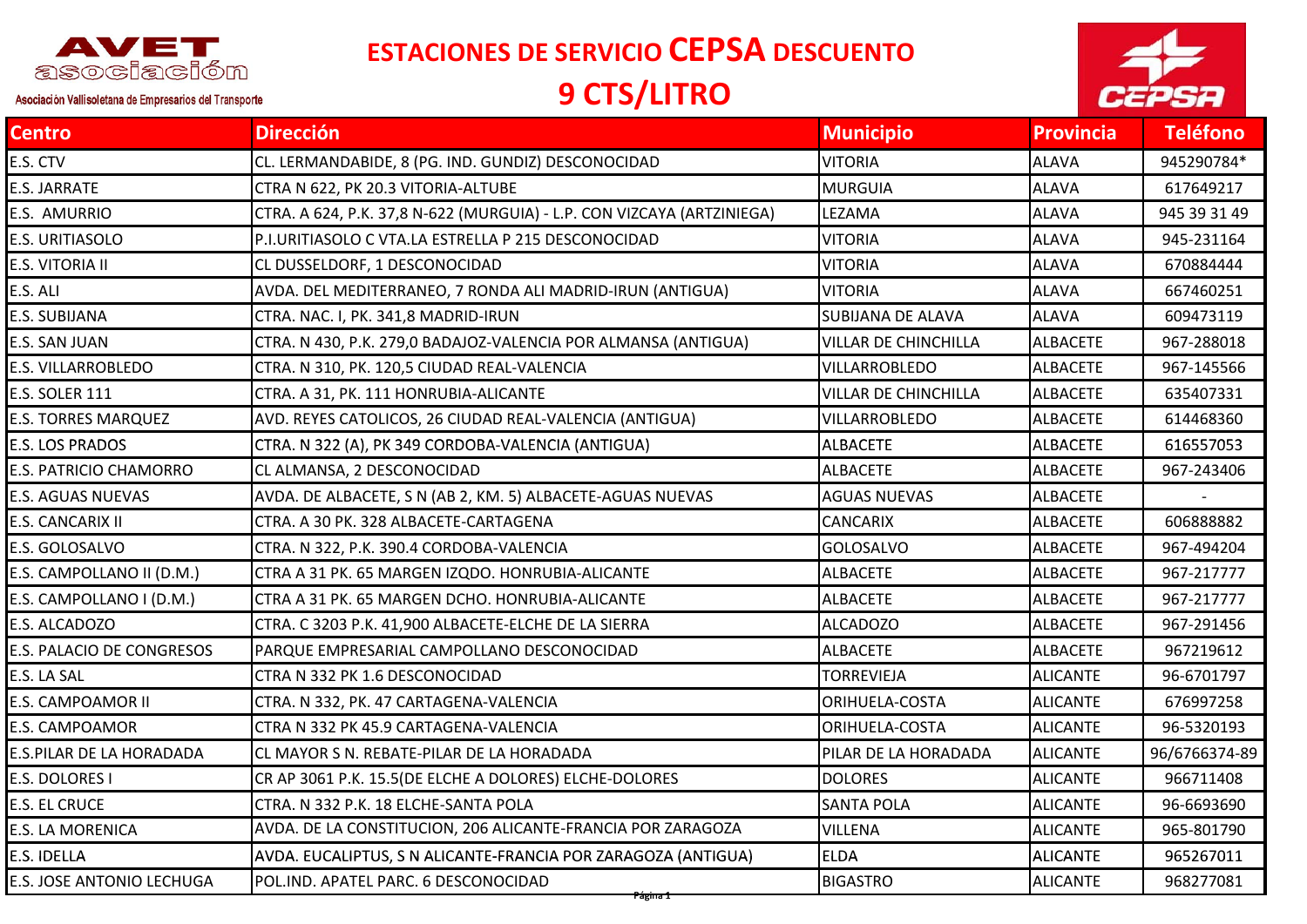| <b>E.S. EL MONCAYO</b>       | CTRA. A 302 P.K. 5 CV-90 - GUARDAMAR                             | <b>GUARDAMAR DEL SEGURA</b>     | <b>ALICANTE</b> | 96-5729416 |
|------------------------------|------------------------------------------------------------------|---------------------------------|-----------------|------------|
| E.S.AUTOBUSES DE SANTA POLA  | CTRA. DE ELCHE SANTA POLA, S N DESCONOCIDAD                      | <b>SANTA POLA</b>               | <b>ALICANTE</b> | 965267011  |
| E.S. MORAIRA                 | CTRA. CV 743 (TEULADA MORAIRA) PK.4 TEULADA-MORAIRA              | <b>TEULADA</b>                  | <b>ALICANTE</b> |            |
| E.S. LA MATA                 | CR N 332 PK 63.2 CARTAGENA-VALENCIA                              | <b>TORREVIEJA</b>               | <b>ALICANTE</b> | 96-6920040 |
| E.S. BABEL                   | AVDA. ELCHE, 16 DESCONOCIDAD                                     | <b>ALICANTE</b>                 | <b>ALICANTE</b> | 965227141  |
| E.S. ALGUEÑA                 | C. SAN JUAN, 32 NOVELDA-PINOSO                                   | ALGUEÑA                         | <b>ALICANTE</b> | 965476066  |
| E.S. LA TORRETA              | AV LIBERTAD, ESQUINA CL ROMERO, S N DESCONOCIDAD                 | <b>ELDA</b>                     | <b>ALICANTE</b> | 965267011  |
| E.S. PIMESA                  | AVDA. ALCALDE VICENTE QUILES, 8 DESCONOCIDAD                     | <b>ELCHE</b>                    | <b>ALICANTE</b> | 966711408  |
| E.S. PUERTA ALICANTE         | AVDA. ALCALDE LORENZO CARBONELL, 71 DESCONOCIDAD                 | <b>ALICANTE</b>                 | <b>ALICANTE</b> | 965280917  |
| E.S. SANTA EULALIA           | CTRA. A 31, KM. 191 HONRUBIA-ALICANTE                            | <b>SAX</b>                      | <b>ALICANTE</b> | 96-6967765 |
| E.S. PUNTA PRIMA             | CTRA. N 332 PK. 52.1 CARTAGENA-VALENCIA                          | ORIHUELA-COSTA                  | <b>ALICANTE</b> |            |
| E.S. LAS SALINAS             | CTRA C 3321 PK 34.8 BENIJOFAR-TORREVIEJA                         | <b>TORREVIEJA</b>               | <b>ALICANTE</b> | 96-5712592 |
| <b>E.S. SANDOVAL</b>         | AVDA. DENIA, 75 CARTAGENA-VALENCIA                               | <b>ALICANTE</b>                 | <b>ALICANTE</b> | 96-5151777 |
| E.S. PALMERES                | CR DE OCAÑA, 86 ALICANTE-FRANCIA POR ZARAGOZA (ANTIGUA)          | <b>BACAROT</b>                  | <b>ALICANTE</b> | 96-5112058 |
| E.S. IBI                     | CL. LEON, 1 CADIZ-BARCELONA                                      | <b>IBI</b>                      | <b>ALICANTE</b> | 610497617  |
| E.S. ASPE                    | AVDA. NAVARRA, 151 DESCONOCIDAD                                  | <b>ASPE</b>                     | <b>ALICANTE</b> | 965495359  |
| E.S. SAX STA.EULALIA         | CTRA. A 31 PK. 191 HONRUBIA-ALICANTE                             | SAX                             | <b>ALICANTE</b> |            |
| E.S. EL ZOCO                 | CV 940, P.K. 2 ROJALES-SAN MIGUEL DE SALINAS                     | <b>ALGORFA</b>                  | <b>ALICANTE</b> | 626981051  |
| E.S. VIDAL RICO              | CR N 330 P.K. 391.0(MODERNO P.K. 19) HONRUBIA-ALICANTE           | <b>MONFORTE DEL CID</b>         | <b>ALICANTE</b> | 96-5621389 |
| E.S. XIXONA                  | CTRA. N 340 P.K. 105,100 CADIZ-BARCELONA (ANTIGUA)               | <b>JIJONA</b>                   | <b>ALICANTE</b> | 96-5610628 |
| E.S. PILAR DE LA HORADADA II | PROLONGACION CL MAYOR, S N REBATE-PILAR DE LA HORADADA           | PILAR DE LA HORADADA            | <b>ALICANTE</b> | 676997258  |
| E.S. EL CID                  | CTRA.A 31 PK. 204.7 DIRECCION ALICANTE HONRUBIA-ALICANTE         | <b>PETREL</b>                   | <b>ALICANTE</b> | 96-5371078 |
| E.S. EL REAL                 | CL VENTE VACIO PARC A 1 P.IND. EL REAL CADIZ-BARCELONA           | <b>ANTAS</b>                    | <b>ALMERIA</b>  | 950459079  |
| E.S. ROQUETAS DE MAR         | CR LA MOJONERA P.K. 3,5 BERJA-ROQUETAS DE MAR                    | ROQUETAS DE MAR                 | <b>ALMERIA</b>  | 950-324088 |
| E.S. GADOR                   | CTRA. N 324 P.K. 319,500 CORDOBA-ALMERIA POR JAEN                | <b>GADOR</b>                    | <b>ALMERIA</b>  | 950122879  |
| E.S. CAMPOHERMOSO            | CTRA. A.L.P. 204 P.K. 10,560 N-340 - CAMPOHERMOSO POR SAN ISIDRO | <b>CAMPOHERMOSO</b>             | <b>ALMERIA</b>  | 950-385456 |
| E.S. SAN ISIDRO              | CR N 340, P.K. 555 CADIZ-BARCELONA (ANTIGUA)                     | <b>HUERCAL OVERA</b>            | <b>ALMERIA</b>  | 600559169  |
| E.S. AREASUR                 | AUTOVIA A 7, PK. 391 CADIZ-BARCELONA                             | <b>ADRA</b>                     | ALMERIA         | 950568056  |
| E.S. LA CAÑADA DE SAN URBANO | CTRA. DE NIJAR, KM. 6.9 ALMERIA-NIJAR                            | LA CAÑADA DE SAN URBANO ALMERIA |                 | 950291084  |
| E.S. INDALO LAS LOMAS        | CTRA. NAC. 340A, PK 444 CADIZ-BARCELONA (ANTIGUA)                | <b>ALMERIA</b>                  | ALMERIA         | 645955439  |
| E.S. LISANGOA                | CR AL 400 P.K. 16 BERJA-ROQUETAS DE MAR                          | <b>EL EJIDO</b>                 | <b>ALMERIA</b>  | 950-570462 |
| E.S. MARTIN                  | CTRA. N 340 P.K. 113,3 CADIZ-BARCELONA (ANTIGUA)                 | <b>ALMERIA</b>                  | <b>ALMERIA</b>  | 950-242660 |
| E.S. BAYYANA                 | CTRA N 340 PK 111.5 CADIZ-BARCELONA (ANTIGUA)                    | <b>ALMERIA</b>                  | <b>ALMERIA</b>  | 951-273270 |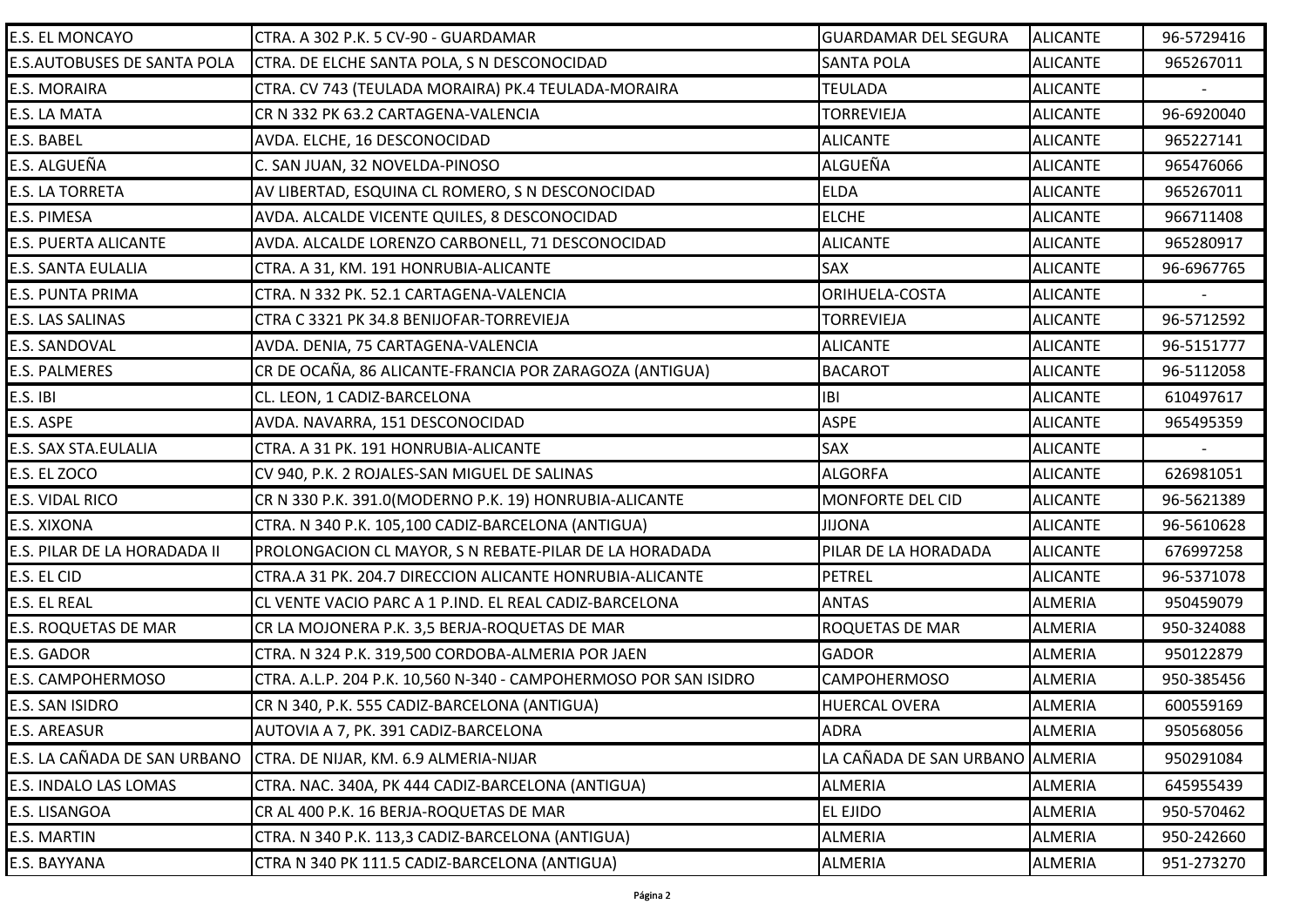| E.S. ABLA                  | CTRA. A 92, PK. 338.6 SEVILLA-BAZA-PUERTO LUMBRERAS (ANTIGUA)    | <b>ABLA</b>                | ALMERIA         | 950351104     |
|----------------------------|------------------------------------------------------------------|----------------------------|-----------------|---------------|
| E.S. EL PILAR OVERA        | CR A 334 P.K. 86,935 A-92 (BAZA) - N-340 (HUERCAL-OVERA)         | <b>HUERCAL OVERA</b>       | ALMERIA         | 950137695     |
| E.S. OJEDA                 | CTRA. AL 41 P.K. 2,700 ROQUETAS DE MAR-ALICUN                    | <b>ROQUETAS DE MAR</b>     | <b>ALMERIA</b>  | 950-320881    |
| <b>E.S. HUERCAL OVERA</b>  | CTRA. N 340 P.K. 543,3 CADIZ-BARCELONA                           | <b>HUERCAL OVERA</b>       | ALMERIA         | 950-135146    |
| E.S. LA MORENA             | CTRA. NAC. 340, KM. 560, 1 CADIZ-BARCELONA (ANTIGUA)             | <b>HUERCAL OVERA</b>       | <b>ALMERIA</b>  | 693803914     |
| <b>E.S. LOS PARTIDORES</b> | CTRA. AL 12 PK. 3.6 ALMERIA-AEROPUERTO DE ALMERIA                | <b>ALMERIA</b>             | ALMERIA         |               |
| E.S. LAS ARENAS            | CTRA. N 340 P.K. 428,200 CADIZ-BARCELONA (ANTIGUA)               | <b>AGUADULCE</b>           | <b>ALMERIA</b>  | 950-340849    |
| <b>E.S. PRENDES</b>        | CTRA. NAC. 632, KM. 78,8 GIJON-AVILES                            | <b>CARREÑO</b>             | <b>ASTURIAS</b> |               |
| E.S. LA FERVENCIA          | CR N 634 P.K. 4,85 SAN SEBASTIAN-SANTIAGO DE COMPOSTELA          | <b>BRIEVES</b>             | <b>ASTURIAS</b> | 98-5647251    |
| E.S. CATUXO II             | CTRA N 634, PK 548.5 SAN SEBASTIAN-SANTIAGO DE COMPOSTELA        | <b>TAPIA DE CASARIEGO</b>  | <b>ASTURIAS</b> |               |
| E.S. PRAVIA                | CTRA. O 623, P.K. 1.0 N-632 (SOTO DEL BARCO) - N-634 (CORNEYANA) | <b>PRAVIA</b>              | <b>ASTURIAS</b> | 985-820685    |
| E.S. EGOCHEAGA-TRASONA     | CTRA N 632 PK 89.4 GIJON-AVILES                                  | <b>CORVERA DE ASTURIAS</b> | <b>ASTURIAS</b> | 985-575701    |
| E.S. VILLAVICIOSA          | CTRA. N 632 PK. 43.05 RIBADESELLA-CANERO                         | <b>VILLAVICIOSA</b>        | <b>ASTURIAS</b> | 651858001     |
| E.S. CATUXO I              | CTRA N 634, PK 548.5 SAN SEBASTIAN-SANTIAGO DE COMPOSTELA        | <b>TAPIA DE CASARIEGO</b>  | <b>ASTURIAS</b> | 985-623768    |
| E.S. LA RIA                | AV CONDE DE GUADALHORCE, 69 DESCONOCIDAD                         | <b>AVILES</b>              | <b>ASTURIAS</b> | 98-5573551    |
| E.S. JOVE                  | AVDA. PRINCIPE DE ASTURIAS, 78 DESCONOCIDAD                      | <b>GIJON</b>               | <b>ASTURIAS</b> | 985320770     |
| E.S. LOS CANAPES           | TRAVESIA LOS CANAPES, 2 DESCONOCIDAD                             | <b>AVILES</b>              | <b>ASTURIAS</b> | 98-5575101    |
| E.S. LEORIO                | CAMINO DE LA CANDELERA, 46 LEORIO MIERES-GIJON                   | <b>GIJON</b>               | <b>ASTURIAS</b> |               |
| E.S. SUPESA-POLA DE LENA   | CTRA N 630 PK 414.0 GIJON-SEVILLA                                | POLA DE LENA               | <b>ASTURIAS</b> | 985-492554    |
| E.S. LA CHALANA            | CTRA. DE VIELLA, S N GRANADA-EL CASTRO POR FRESNEDA              | <b>SIERO</b>               | <b>ASTURIAS</b> | 629253435     |
| <b>E.S. QUINTANA</b>       | CTRA. N 632 PK 156.8 RIBADESELLA-CANERO                          | <b>VALDES</b>              | <b>ASTURIAS</b> | 985-645316    |
| E.S. EGOECHEAGA-AVILES     | CTRA N 632 PK 94.4 RIBADESELLA-CANERO                            | <b>AVILES</b>              | <b>ASTURIAS</b> | 985-560284    |
| E.S. INFIESTO              | CL COVADONGA, 37 SAN SEBASTIAN-SANTIAGO DE COMPOSTELA (ANTIGUA)  | PILOÑA                     | <b>ASTURIAS</b> | 629253435     |
| E.S. ROCES                 | AVDA DE ROCES DESCONOCIDAD                                       | <b>GIJON</b>               | <b>ASTURIAS</b> | 629111188     |
| E.S. BUENA VISTA           | CTRA. N 634, P.K. 409.5 SAN SEBASTIAN-SANTIAGO DE COMPOSTELA     | <b>OVIEDO</b>              | <b>ASTURIAS</b> | 985-275904    |
| E.S. LA CURISCADA          | CR AS 216, P.K. 5.160 LA FLORIDA-PUERTO DE LA ESPINA             | <b>TINEO</b>               | <b>ASTURIAS</b> | 985806188     |
| E.S.NAVIA                  | POLIGONO DE SALCEDO, 2 SAN SEBASTIAN-SANTIAGO DE COMPOSTELA      | <b>NAVIA</b>               | <b>ASTURIAS</b> |               |
| E.S. ALTO NALON            | POL. EL SOTU, S N DESCONOCIDAD                                   | POLA DE LAVIANA            | <b>ASTURIAS</b> | 958611605     |
| E.S. LA COLILLA            | CR N 110 P.K. 261,500 SORIA-PLASENCIA                            | <b>LA COLILLA</b>          | <b>AVILA</b>    | 920-220031    |
| E.S. F. MONFORTE           | CTRA. C 505, P.K. 63.7 LAS NAVAS DEL MARQUES-AVILA               | NAVALPERAL DE PINARES      | <b>AVILA</b>    | 918-980058    |
| E.S. SANCHIDRIAN           | CR N VI, P.K. 101.500 MADRID-LA CORUÑA                           | <b>SANCHIDRIAN</b>         | <b>AVILA</b>    | 920-318262-26 |
| E.S. MORENO MUÑOZ E HIJOS  | CTRA. N 110 PK. 253 SORIA-PLASENCIA                              | <b>AVILA</b>               | <b>AVILA</b>    |               |
| E.S. MORENO MUÑOZ          | CR N 110 P.K. 253 SORIA-PLASENCIA                                | <b>AVILA</b>               | <b>AVILA</b>    | 920-220031    |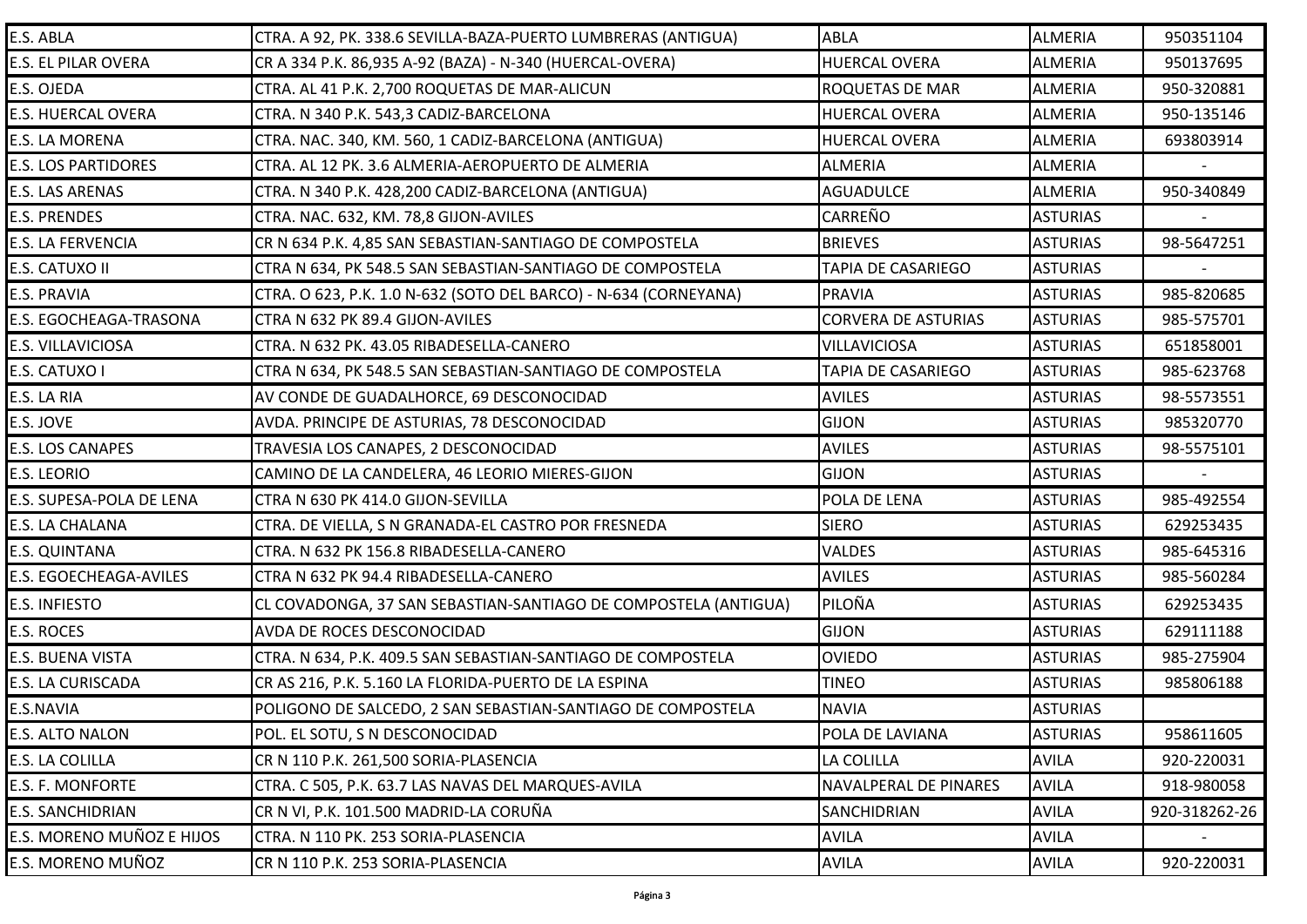| <b>E.S. SONSOLES</b>                            | CTRA. DE BURGOHONDO, PK. 1,100 TOLEDO-VALLADOLID                      | <b>AVILA</b>                                   | <b>AVILA</b>   | 649977807    |
|-------------------------------------------------|-----------------------------------------------------------------------|------------------------------------------------|----------------|--------------|
| E.S. ADANERO I (D.M.)                           | CR N 6 P.K. 111 MARGEN DERECHO MADRID-LA CORUÑA                       | <b>ADANERO</b>                                 | <b>AVILA</b>   | 920-307054   |
| E.S. CANDELEDA                                  | CR C 501, P.K. 0.5 ALCORCON-PLASENCIA                                 | <b>CANDELEDA</b>                               | <b>AVILA</b>   | 920-380149   |
| E.S. ADANERO II (D.M.)                          | CR N 6 P.K. 111 MARGEN IZQUIERDO MADRID-LA CORUÑA                     | <b>ADANERO</b>                                 | <b>AVILA</b>   | 920-307054   |
| <b>E.S. JUANFER</b>                             | CTRA. N 110, P.K. 327 SORIA-PLASENCIA                                 | <b>SANTA MARIA DE LOS</b><br><b>CABALLEROS</b> | <b>AVILA</b>   | 9203403593   |
|                                                 | E.S.HNOS.GARCIA CAMACHO LEAL CTRA. C 520 P.K. 96,500 CACERES-MIAJADAS | <b>DON BENITO</b>                              | <b>BADAJOZ</b> | 924812969-   |
| E.S. CALZADILLA DE LOS BARROS                   | AUTOVIA A 66 PK. 694 GIJON-SEVILLA                                    | <b>CALZADILLA DE LOS BARROS</b>                | <b>BADAJOZ</b> | 924.14.92.82 |
| <b>E.S. ALVAREZ CIENFUEGOS</b>                  | CL HERNAN CORTES, S N RENA-VILLANUEVA DE LA SERENA                    | VILLANUEVA DE LA SERENA                        | <b>BADAJOZ</b> | 606030759    |
| E.S. GASERNAV                                   | CR N 430 P.K. 153,700 BADAJOZ-VALENCIA POR ALMANSA                    | <b>CASAS DE DON PEDRO</b>                      | <b>BADAJOZ</b> | 924-864660   |
| <b>E.S. GEVORA</b>                              | CTRA. N 523 P.K. 82,3 CACERES-BADAJOZ                                 | <b>GEVORA DEL CAUDILLO</b>                     | <b>BADAJOZ</b> | 924-430054   |
| E.S. ERRASTI SUR (CEPSA)                        | CTRA DE CIRCUNVALACION PK 340 MADRID-BADAJOZ (ANTIGUA)                | <b>MERIDA</b>                                  | <b>BADAJOZ</b> | 924-319210   |
| <b>E.S. CUATRO CAMINOS</b>                      | CTRA. N 630, P.K. 325 GIJON-SEVILLA                                   | <b>VILLAFRANCA DE LOS</b>                      | <b>BADAJOZ</b> | 924-524265   |
| E.S. LA SIRENA                                  | AVD. DE CHILE S N VILLANUEVA DE LA SERENA-CABEZA DEL BUEY             | VILLANUEVA DE LA SERENA                        | <b>BADAJOZ</b> | 924 844 606* |
| E.S. AREA DE SERVICIO HARLEY<br><b>DAVIDSON</b> | CTRA NACIONAL V, PK.334,2 MADRID-BADAJOZ (ANTIGUA)                    | <b>MERIDA</b>                                  | <b>BADAJOZ</b> | 638116680    |
| <b>E.S. RAIGADA VALDIVIA</b>                    | CTRA. N 430 P.K. 120 BADAJOZ-VALENCIA POR ALMANSA                     | VALDIVIA                                       | <b>BADAJOZ</b> | 606938444    |
| <b>E.S. CALAMONTE</b>                           | AVD. EXTREMADURA S N DESCONOCIDAD                                     | <b>CALAMONTE</b>                               | <b>BADAJOZ</b> | 924-323274 * |
| <b>E.S. LLANOS DE EXTREMADURA</b>               | CTRA.SEVILLA KM.648 GIJON-SEVILLA                                     | ALMENDRALEJO                                   | <b>BADAJOZ</b> | 924-670835   |
| E.S. MARINITO                                   | CTRA. EX 209, P.K. 37,5 BADAJOZ-MERIDA POR MONTIJO                    | <b>MONTIJO</b>                                 | <b>BADAJOZ</b> | 924-454858   |
| <b>E.S. TORO LABRADOR</b>                       | CR EX 209 P.K. 22,5 BADAJOZ-MERIDA POR MONTIJO                        | PUEBLONUEVO DEL<br><b>GUADIANA</b>             | <b>BADAJOZ</b> | 924-474002   |
| <b>E.S. PEDRERO FERNANDEZ</b>                   | CTRA. N V P.K. 402 MADRID-BADAJOZ (ANTIGUA)                           | <b>BADAJOZ</b>                                 | <b>BADAJOZ</b> | 924-250312   |
| <b>E.S. LAS NORITAS</b>                         | CR C 432 P.K. 74,500 BADAJOZ-GRANADA                                  | <b>ZAFRA</b>                                   | <b>BADAJOZ</b> | 924-554 025* |
| <b>U.S. POSTE BARCARROTA</b>                    | CTRA. N 435 P.K. 47 BADAJOZ-HUELVA                                    | <b>BARCARROTA</b>                              | <b>BADAJOZ</b> | $924 -$      |
| <b>E.S. AUTOVIA MERIDA</b>                      | CR N V P.K. 351,490 MADRID-FRONTERA PORTUGUESA (BADAJOZ)              | <b>MERIDA</b>                                  | <b>BADAJOZ</b> | 924-343078   |
| <b>U.S. POSTE ALCONCHEL</b>                     | CRTA. EX 107, KM. 43,5 BADAJOZ-VILLANUEVA DEL FRESNO                  | <b>ALCONCHEL</b>                               | <b>BADAJOZ</b> | 696330629    |
| <b>E.S. FIERROIL</b>                            | AUTOVIA A 66 PK. 657 GIJON-SEVILLA                                    | <b>VILLAFRANCA DE LOS</b>                      | <b>BADAJOZ</b> | 615999286    |
| U.S. POSTE HERRERA DUQUE                        | AV LA PALMERA, 22 DESCONOCIDAD                                        | HERRERA DEL DUQUE                              | <b>BADAJOZ</b> | 924-650081   |
| <b>E.S. COMERCIAL HERPE</b>                     | CR N 523 P.K. 50 CACERES-BADAJOZ                                      | LA ROCA DE LA SIERRA                           | <b>BADAJOZ</b> | 924-406021   |
| E.S. JOSE L. HOLGUIN TENA                       | CTRA. C 420 P.K. 39 VILLANUEVA DE LA SERENA-CABEZA DEL BUEY           | <b>CASTUERA</b>                                | <b>BADAJOZ</b> | 924-772011   |
| <b>E.S. HIDALGO GONZALEZ</b>                    | CR C 520 PK 99 CACERES-MIAJADAS                                       | <b>DON BENITO</b>                              | <b>BADAJOZ</b> | 924-800497   |
| E.S. VEGAS BAJAS                                | CTRA. N V PK. 367,350 MADRID-FRONTERA PORTUGUESA (BADAJOZ)            | <b>LOBON</b>                                   | <b>BADAJOZ</b> | 924-447679   |
| E.S. GARCIA CERVERA E HIJOS                     | CTRA. VILLALBA P.K. 12 VILLALBA DE LOS BARROS-FUENTE DEL MAESTRE      | <b>FUENTE DEL MAESTRE</b>                      | <b>BADAJOZ</b> | 924-530 278* |
|                                                 |                                                                       |                                                |                |              |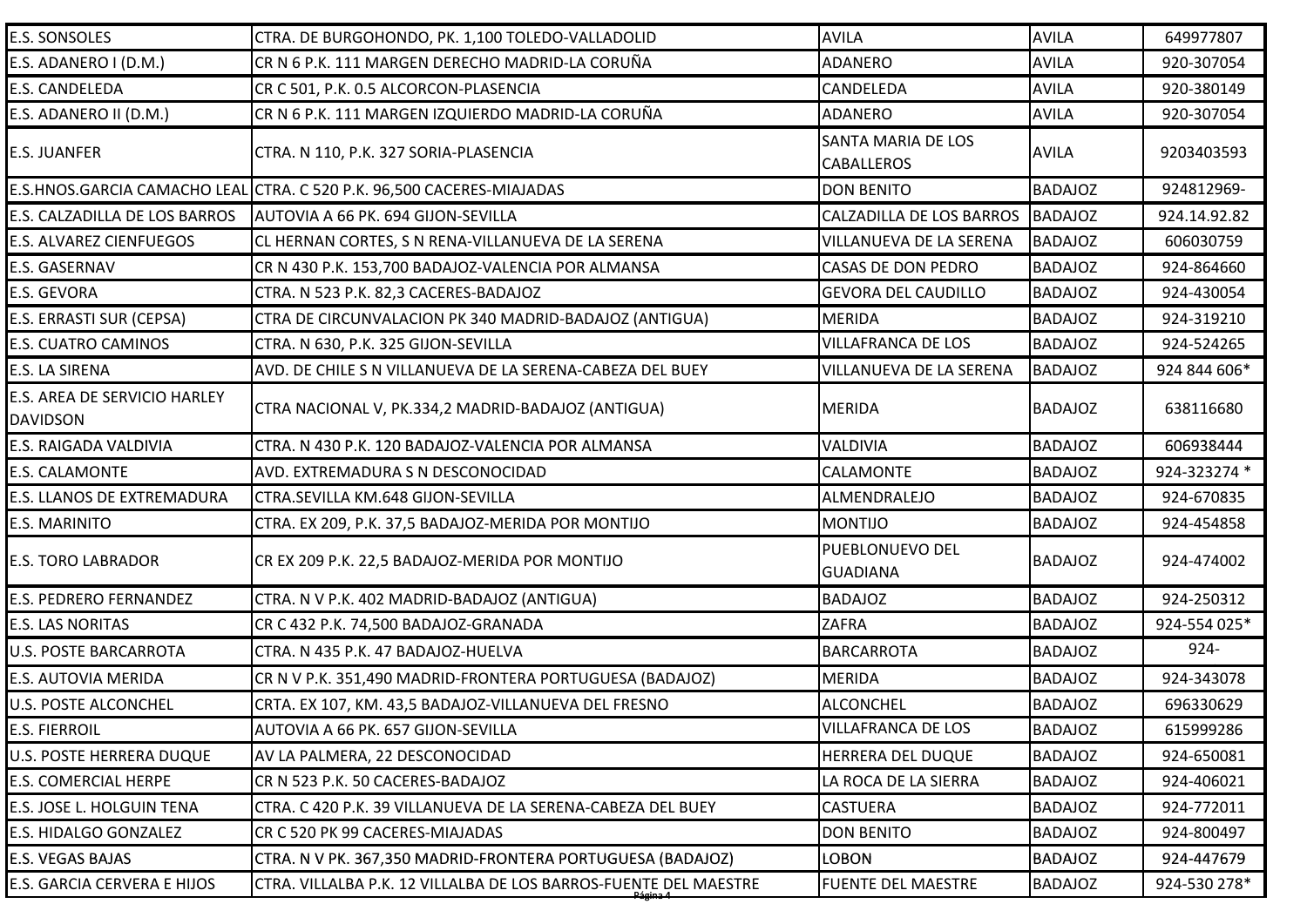| E.S. LOPE DE VEGA             | CL LOPE DE VEGA, 125 139 DESCONOCIDAD                                            | <b>BARCELONA</b>                          | <b>BARCELONA</b> |            |
|-------------------------------|----------------------------------------------------------------------------------|-------------------------------------------|------------------|------------|
| E.S. BELLATERRA II            | AUTOP. A 7 PK 151.0 FRANCIA-ALICANTE Y CREVILLENTE-CARTAGENA-VERA                | SARDANYOLA                                | <b>BARCELONA</b> | 93-        |
| E.S. LOPE DE VEGA             | CL LOPE DE VEGA, 125 139 DESCONOCIDAD                                            | <b>BARCELONA</b>                          | <b>BARCELONA</b> |            |
| E.S. GURB                     | EIX TRANSVERSAL LLEIDA GIRONA PK 174,5 LERIDA-GERONA (EJE TRANSVERSAL) GURB      |                                           | <b>BARCELONA</b> | 93-8853923 |
| E.S. SANT JORDI I             | CTRA C 55, PK 24.9 (DIRECCION BARCELONA) ABRERA-MANRESA-SOLSONA                  | <b>MANRESA</b>                            | <b>BARCELONA</b> | 938726246  |
| E.S. ESTOP                    | CL CLOT, 2 DESCONOCIDAD                                                          | <b>BARCELONA</b>                          | <b>BARCELONA</b> |            |
| E.S. PALLEJA                  | RONDA SANTA EULALIA, 31 DESCONOCIDAD                                             | <b>PALLEJA</b>                            | <b>BARCELONA</b> | 936632264  |
| <b>E.S. PUNT DEL MONTSENY</b> | CTRA. DEL MOTSENY BV 5301, P.K. 3 R-2 (SANT CELONI) - MONTSENY                   | <b>SANTA MARIA DE</b><br>PALAUTORDERA     | <b>BARCELONA</b> | 938480752  |
| E.S. CASTELLBISBAL            | CTRA. C 243, P.K. 36,5 VILAFRANCA DEL PENEDES-TARRASA                            | CASTELLBISBAL                             | <b>BARCELONA</b> | 933355020  |
| E.S. BELLATERRA I             | AUTOP. A 7 PK 151.0 FRANCIA-ALICANTE Y CREVILLENTE-CARTAGENA-VERA                | <b>SARDANYOLA</b>                         | <b>BARCELONA</b> | $93 -$     |
| <b>E.S. CAL TURA</b>          | CL COLON, 351 DESCONOCIDAD                                                       | <b>TARRASA</b>                            | <b>BARCELONA</b> | 93-7314696 |
| <b>E.S. SAN CRISTOBAL</b>     | CTRA. N 150, P.K. 17.4 BARCELONA-TARRASA POR SABADELL                            | <b>TARRASA</b>                            | <b>BARCELONA</b> | 93-7859994 |
| E.S. SANT JORDI II            | CTRA C 55, PK 24.9 (DIRECCION MANRESA) ABRERA-MANRESA-SOLSONA                    | <b>MANRESA</b>                            | <b>BARCELONA</b> | 938726246  |
| <b>E.S. PARETS DEL VALLES</b> | PASSEIG FLUVIAL, 9 (SECTOR CAN RASOLER) BARCELONA-RIPOLL                         | <b>PARETS</b>                             | <b>BARCELONA</b> | 93-5624412 |
| E.S. CUATRO CARRETERAS I      | CTRA. C 17 PK. 50 BARCELONA-RIPOLL                                               | <b>TONA</b>                               | <b>BARCELONA</b> | 938870252  |
| E.S. LA TRINIDAD              | CTRA. N 152 P.K. 7,500 BARCELONA-RIPOLL                                          | <b>BARCELONA</b>                          | <b>BARCELONA</b> | 93-3538284 |
| <b>E.S. VILADECANS</b>        | CTRA. DE BARCELONA P.K. 18 CASTELLDEFELS-BARCELONA POR SANT BOI DE<br>LLOBREGAT  | <b>VILADECANS</b>                         | <b>BARCELONA</b> | 93-6582634 |
| E.S. EL MASNOU                | CTRA R 2 PK 635.5 MADRID-BARCELONA-LA JUNQUERA                                   | <b>MASNOU</b>                             | <b>BARCELONA</b> | 93-        |
| E.S. MALGRAT - MONTAÑA        | CTRA N 2 PK 674,200 MARGEN IZQUIERDO MADRID-BARCELONA-LA JUNQUERA MALGRAT DE MAR |                                           | <b>BARCELONA</b> | 93-7654248 |
| <b>E.S. EGARENSE</b>          | CTRA. B 1503 P.K. 27,100 BARCELONA-TARRASA POR RUBI                              | <b>TARRASA</b>                            | <b>BARCELONA</b> | 93-7850489 |
| E.S. CADI                     | CTRA. C 16 PK. 114 BARCELONA-MANRESA-BELLVER DE CERDANYA                         | <b>GUARDIOLA DE BERGA</b>                 | <b>BARCELONA</b> | 938227469  |
| E.S. PEDROSA                  | RONDA SANTA EULALIA, 31 DESCONOCIDAD                                             | <b>HOSPITALET DE LLOBREGAT</b>            | <b>BARCELONA</b> | 93-3365051 |
| E.S. GURB II                  | CTRA. EIX TRANSVERSAL C 25, P.K. 175 LERIDA-GERONA (EJE TRANSVERSAL)             | <b>GURB</b>                               | <b>BARCELONA</b> |            |
| E.S. PALLEJA                  | RONDA SANTA EULALIA, 33 DESCONOCIDAD                                             | <b>PALLEJA</b>                            | <b>BARCELONA</b> | 93-6630088 |
| E.S. BASEVA                   | PGNO.IND.LA FERRERIA, S N DESCONOCIDAD                                           | <b>MONCADA Y REIXACH</b>                  | <b>BARCELONA</b> | 93-5752452 |
| E.S. GORNAL                   | CTRA. N 340 PK. 1196.525 CADIZ-BARCELONA                                         | <b>CASTELLET Y GORNAL</b>                 | <b>BARCELONA</b> | 977168742  |
| E.S. AVINYO                   | CTRA. B 431, P.K. 53.0 CALDERS-PRATS DE LLUSSANES                                | <b>AVINYO</b>                             | <b>BARCELONA</b> | 938387278  |
| <b>E.S. BON PASTOR</b>        | C. CARACAS, 24 DESCONOCIDAD                                                      | <b>BARCELONA</b>                          | <b>BARCELONA</b> | 93-3114022 |
| E.S. FORUM                    | AVDA.DE EDUARDO MARISTANY ESQ.CL LLULL DESCONOCIDAD                              | <b>SAN ADRIAN DE BESOS</b>                | <b>BARCELONA</b> | 686194967  |
| E.S. CARANAISA                | CR. C 59, PK 1,5 MOLLET DEL VALLES - C-25 (L'ESTANY)                             | <b>SANTA PERPETUA DE</b><br><b>MOGUDA</b> | <b>BARCELONA</b> | 93-5600632 |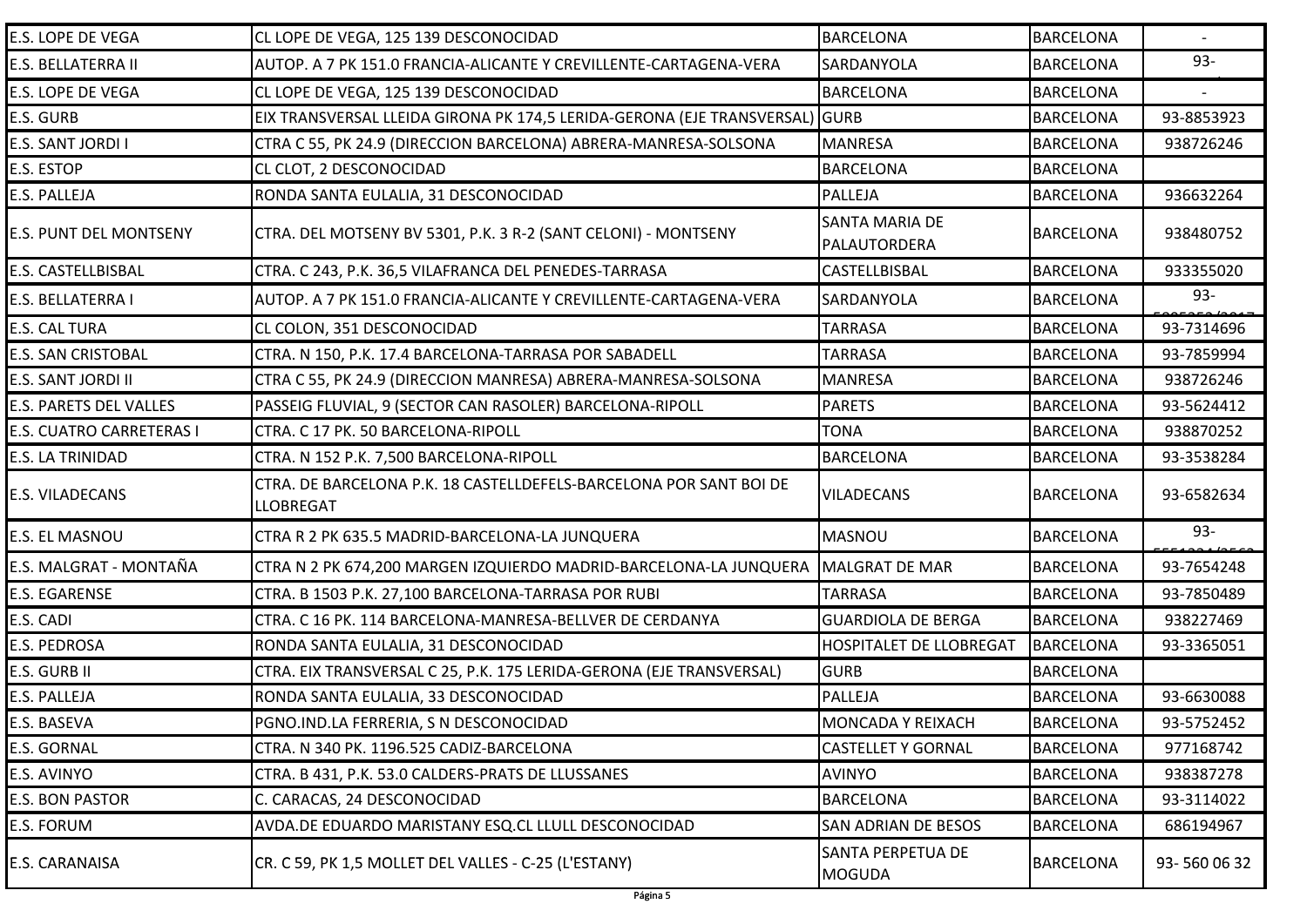| <b>E.S. SOLANAS</b>      | CTRA. C 31, PK. 195,5 CALAFELL-EL PRAT DE LLOBREGAT                                        | <b>HOSPITALET DE LLOBREGAT</b> | <b>BARCELONA</b> | 933352020      |
|--------------------------|--------------------------------------------------------------------------------------------|--------------------------------|------------------|----------------|
| <b>E.S. NOU PRAT</b>     | AV DEL REMOLAR, 37 DESCONOCIDAD                                                            | <b>PRAT DE LLOBREGAT</b>       | <b>BARCELONA</b> | 93-4784457     |
| E.S. LA FLORIDA          | CTRA N 152 PK 15.1 BARCELONA-PUIGCERDA                                                     | <b>SANTA PERPETUA DE</b>       | <b>BARCELONA</b> | 93-5740778     |
|                          |                                                                                            | <b>MOGUDA</b>                  |                  |                |
| E.S. MALGRAT - MAR       | CTRA N 2 PK 674,200 MARGEN DERECHO MADRID-BARCELONA-LA JUNQUERA                            | <b>MALGRAT DE MAR</b>          | <b>BARCELONA</b> | 93-7654248     |
| <b>E.S. ACEQUES</b>      | CTRA. N 122 P.K. 278,160 ZARAGOZA-PORTUGAL                                                 | <b>CASTRILLO DE LA VEGA</b>    | <b>BURGOS</b>    | 947-536192     |
| E.S. VILLALONQUEJAR      | CONDADO DE TREVIÑO, 30 DESCONOCIDAD                                                        | <b>BURGOS</b>                  | <b>BURGOS</b>    | 947 27 33 65   |
| E.S. TAMACA AUTOCENTRO   | POL.IND.AVD.LUIS MATEOS, 16 ZARAGOZA-PORTUGAL                                              | ARANDA DE DUERO                | <b>BURGOS</b>    | 947-546536     |
| E.S. TAMACA              | CR N I P.K. 146.600 MADRID-BURGOS                                                          | PARDILLA                       | <b>BURGOS</b>    | 947-500767     |
| <b>E.S. TUDANCA</b>      | CR N I P.K.152,8 MADRID-BURGOS                                                             | <b>FUENTESPINA</b>             | <b>BURGOS</b>    | 947-506011     |
| E.S. LA CAÑADA           | CR N 627 P.K. 66,150 BURGOS-AGUILAR DE CAMPOO                                              | <b>FUENCALIENTE DE LUCIO</b>   | <b>BURGOS</b>    | 947-363584     |
| <b>E.S. MILAGROS</b>     | CR A 1 P.K. 149,500 MADRID-BURGOS                                                          | <b>MILAGROS</b>                | <b>BURGOS</b>    | 947-500767     |
| E.S. LA BRUJULA          | CR N I P.K. 259,500 MADRID-IRUN                                                            | MONASTERIO DE RODILLA          | <b>BURGOS</b>    | 947-430371     |
| E.S. ELIAS ROBLES        | CTRA. N 630 P.K. 469.5 GIJON-SEVILLA (ANTIGUA)                                             | PLASENCIA                      | <b>CACERES</b>   | 927-410034     |
| <b>E.S. PASARON</b>      | CTRA. N 630 P.K. 556,500 GIJON-SEVILLA                                                     | <b>CACERES</b>                 | <b>CACERES</b>   | 927-232855     |
|                          | E.S. NTRA.SRA.DE VALDEFUENTES CTRA. CC 204 P.K. 23,9 PLASENCIA-POZUELO DEL ZARZON          | <b>MONTEHERMOSO</b>            | <b>CACERES</b>   | 927-430071     |
| U.S. POSTE TORREJONCILLO | CTRA. CIUDAD RODRIGO, 9 N-630 (CAÑAVERAL) - PUERTO DE PERALES (L.P. CON<br>SALAMANCA)      | <b>TORREJONCILLO</b>           | <b>CACERES</b>   | 927-303282     |
| E.S. ALDEANUEVA          | CTRA. A 66 PK. 436.44 GIJON-SEVILLA                                                        | ALDEANUEVA DEL CAMINO          | <b>CACERES</b>   |                |
| E.S. CUESTA              | CTRA. NUEVA, 17 N-V - TORRRECILLAS DE LA TIESA                                             | TORRECILLAS DE LA TIESA        | <b>CACERES</b>   | $927 -$        |
| E.S. MIAJADAS            | CTRA. EX 106 PK. 1,400 MIAJADAS-DON BENITO                                                 | <b>MIAJADAS</b>                | <b>CACERES</b>   | 927161226      |
| U.S. POSTE BROZAS        | CTRA. EX 2075 P.K. 33,400 N-521 (MALPARTIDA DE CACERES) - EX-117<br>(EMBALSE DE ALCANTARA) | <b>BROZAS</b>                  | <b>CACERES</b>   | 927395187      |
| <b>E.S. TRUJILLO</b>     | CTRA. R E, PK. 251.70 MADRID-BADAJOZ (ANTIGUA)                                             | <b>TRUJILLO</b>                | <b>CACERES</b>   | 678397589      |
| E.S. MONFORTE Y NUÑEZ    | CTRA. EX 203, PK 47,8 L.P.CON AVILA (ENLACE C-501)-PLASENCIA                               | JARANDILLA DE LA VERA          | <b>CACERES</b>   | 927-560154     |
| E.S. LA CASAREÑA         | CM VECINAL CACERES CASAR DE CACERES PK 8 SOLLANA-PILAR DE LA                               | <b>CASAR DE CACERES</b>        | <b>CACERES</b>   | $927 -$        |
| E.S. TRUJILLO II (D.M.)  | CTRA. N V, P.K. 244,5 MADRID-FRONTERA PORTUGUESA (BADAJOZ)                                 | <b>TRUJILLO</b>                | <b>CACERES</b>   |                |
| E.S. TRUJILLO I (D.M.)   | CTRA. N V, P.K. 245,2 MADRID-FRONTERA PORTUGUESA (BADAJOZ)                                 | <b>TRUJILLO</b>                | <b>CACERES</b>   | 927-338428/30  |
| E.S.HNOS.CORDERO BERMEJO | CTRA. CC 523 P.K. 5.6 N-521 (MALPARTIDA DE CACERES) - EX-117 (EMBALSE DE<br>ALCANTARA)     | ARROYO DE LA LUZ               | <b>CACERES</b>   | 927-270008     |
| E.S. JARAIZ              | CTRA. EX 392, KM 16 TALAYUELA-JARAIZ DE LA VERA                                            | <b>JARAIZ DE LA VERA</b>       | <b>CACERES</b>   | 927170127      |
| E.S. LAS VEGAS           | CR C.511 P.K. 65,492 NAVALMORAL DE LA MATA - L.P. CON PORTUGAL POR                         | <b>GALISTEO</b>                | <b>CACERES</b>   | 927 19 40 40 * |
| <b>E.S. LAS GALERAS</b>  | CTRA. N IV, P.K. 652 ZONA PORTUARIA MADRID-CADIZ (ANTIGUA)                                 | EL PUERTO DE SANTA MARIA CADIZ |                  | 956562603      |
| <b>E.S. GUADACORTE I</b> | CTRA. N 340 P.K. 110,8 DIRECCION MADRID CADIZ-BARCELONA                                    | <b>LOS BARRIOS</b>             | CADIZ            | 956-677202     |
|                          |                                                                                            |                                |                  |                |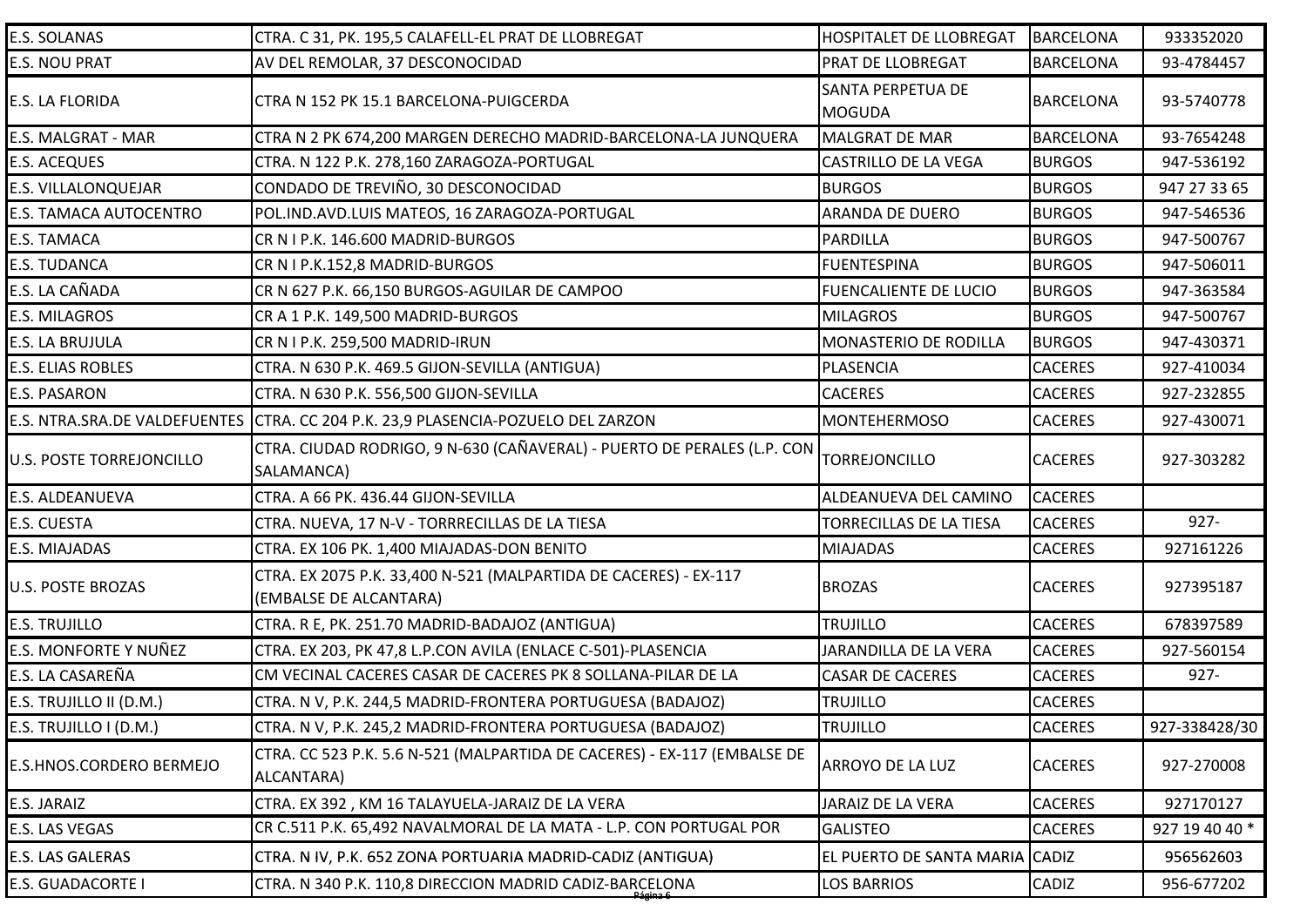| <b>E.S. EL HIGUERON</b>                  | CR C 233 PK 6.3 (POL.IND.ZABAL BAJO) N-340 - LA LINEA DE LA CONCEPCION         | LA LINEA DE LA CONCEPCION CADIZ      |                    | 956-643333    |
|------------------------------------------|--------------------------------------------------------------------------------|--------------------------------------|--------------------|---------------|
| E.S. LAS BODEGAS                         | CTRA N 340 PK 5.6 CADIZ-BARCELONA (ANTIGUA)                                    | CHICLANA DE LA FRONTERA              | <b>CADIZ</b>       | 956-400-408   |
| E.S. AVENIDA                             | AVDA. ANDALUCIA, 105 MADRID-CADIZ                                              | JEREZ DE LA FRONTERA                 | <b>CADIZ</b>       | 956310654     |
| E.S. GUADACORTE II                       | CTRA. N 340 P.K. 110,8 DIRECCION MADRID CADIZ-BARCELONA                        | <b>LOS BARRIOS</b>                   | CADIZ              | 956-677202    |
| E.S. LA PALMOSA                          | CR 440 PK.57 JEREZ LOS BARRIOS APD.45 JEREZ DE LA FRONTERA-LOS BARRIOS         | <b>ALCALA DE LOS GAZULES</b>         | CADIZ              | 956-413212    |
| E.S. CAÑADA ANCHA                        | CTRA. N IV P.K. 632 MADRID-CADIZ                                               | JEREZ DE LA FRONTERA                 | <b>CADIZ</b>       | 956 185 133   |
| E.S. LOS ANGELES                         | CTRA. C 3331 P.K. 84 GRAZALEMA-ALGECIRAS                                       | <b>JIMENA DE LA FRONTERA</b>         | CADIZ              | 956-640168    |
| E.S. LAS SALINAS                         | PG.IND.LAS SALINA CL.LAGOS PARC14.3 14.4 DESCONOCIDAD                          | EL PUERTO DE SANTA MARIA             | <b>CADIZ</b>       | 956-87 67 79  |
| E.S. LA ARDILA                           | CTRA R 4 PK 680.0 MADRID-CADIZ (ANTIGUA)                                       | <b>SAN FERNANDO</b>                  | CADIZ              | 956-591144    |
| <b>E.S. SANTANDER</b>                    | CL JOSEFINA DE MAZA, 2 (PQUE.EMP.PIASCA) DESCONOCIDAD                          | SANTANDER                            | <b>CANTABRIA</b>   | 942 51 50 15  |
| <b>E.S. MURIEDAS</b>                     | AVDA. DE BILBAO, 8 SANTANDER-EL ASTILLERO (RAMAL N-635 - N-623)                | <b>MURIEDAS</b>                      | CANTABRIA          | 942262121     |
| E.S. OREÑA                               | CR C 6316 P.K. 10,5 CABO REDONDO BARREDA-SAN VICENTE DE LA BARQUERA            | <b>NOVALES</b>                       | <b>CANTABRIA</b>   | 667705219     |
| E.S. ANERO                               | CTRA. SV 4303 P.K. 1,5 Bº LA SOTA BILBAO-SANTANDER / TORRELAVEGA-GIJON         | <b>ANERO</b>                         | <b>CANTABRIA</b>   | 942 507297    |
| E.S. IRASO                               | CTRA. N 634 P.K. 199.5 SAN SEBASTIAN-SANTIAGO DE COMPOSTELA (ANTIGUA)          | <b>SOLARES</b>                       | <b>CANTABRIA</b>   | 942-520769    |
| U.S. TANOS                               | PARCELA 1 PLAN PARCIAL DE COTEIROS II DESCONOCIDAD                             | <b>TORRELAVEGA</b>                   | <b>CANTABRIA</b>   | 667705219     |
| <b>E.S. GAVISA PUERTO</b>                | MUELLE SERRANO LLOBERAS PUERTO CASTELLON DESCONOCIDAD                          | CASTELLON DE LA PLANA                | <b>CASTELLON</b>   | 964-22 05 98  |
| E.S. SANTA MAGDALENA DE<br><b>PULPIS</b> | CTRA. N 340 P.K. 1032 CADIZ-BARCELONA                                          | SANTA MAGDALENA DE<br><b>PULPIS</b>  | <b>CASTELLON</b>   | 964-415269-72 |
| <b>E.S. MARKOLE</b>                      | CTRA. N 340, P.K. 950 CADIZ-BARCELONA                                          | <b>CHILCHES</b>                      | <b>CASTELLON</b>   | 964 584000    |
| E.S. EL CAM                              | CTRA. N 340 PK. 1027 CADIZ-BARCELONA                                           | <b>ALCALA DE CHIVERT</b>             | CASTELLON          | 964410670     |
| E.S. VERDERA                             | CTRA. N 340 P.K. 142.2 CADIZ-BARCELONA                                         | <b>VINAROZ</b>                       | <b>CASTELLON</b>   | 964-401504    |
| E.S. TIERCAS II (D.M.)                   | CTRA. N 340, PK. 963,7 CADIZ-BARCELONA                                         | ALQUERIAS DEL NIÑO<br><b>PERDIDO</b> | <b>CASTELLON</b>   | 964511588     |
| E.S. TIERCAS (D.M.)                      | CTRA. N 340, PK. 963,7 CADIZ-BARCELONA                                         | ALQUERIAS DEL NIÑO<br><b>PERDIDO</b> | <b>CASTELLON</b>   | 964511588     |
| E.S. GAVISA                              | CTRA. C 232, P.K. 3.0 GRAO DE CASTELLON-L.P. CON TERUEL POR ONDA               | <b>CASTELLON DE LA PLANA</b>         | <b>CASTELLON</b>   | 964-220598    |
| E.S. SOS                                 | CTRA N 340 PK 63.3 CADIZ-BARCELONA                                             | <b>CASTELLON DE LA PLANA</b>         | <b>CASTELLON</b>   | 964-217829    |
| <b>E.S. FRAVIFE</b>                      | CTRA. CV 20 P.K. 2.3 GRAO DE CASTELLON-L.P. CON TERUEL POR ONDA                | <b>VILLARREAL DE LOS</b>             | CASTELLON          | 964511783 *   |
| E.S. JOSE M.BUENO ANDREU                 | CTRA. CS 6011 P.K. 1,200 ALMENARA-VALL DE UXO                                  | ALMENARA                             | <b>CASTELLON</b>   | 96-2623452    |
| <b>E.S. GARCIBUR</b>                     | AV. DEL TRANSPORTE S N (FRENTE LIDL) NULES-BURRIANA                            | <b>BURRIANA</b>                      | CASTELLON          | 964518433     |
| E.S. LA PURISIMA                         | CR N IV KM. 220 MADRID-CADIZ                                                   | SANTA CRUZ DE MUDELA                 | <b>CIUDAD REAL</b> | 926-331360    |
| E.S. TORRALBA II                         | CTRA. C 5112 PK. 12,82 CIUDAD REAL-ATALAYA DEL CAÑAVATE (BADAJOZ-<br>VALENCIA) | TORRALBA DE CALATRAVA                | <b>CIUDAD REAL</b> | 926-690-688   |
|                                          | <del>Página 7</del>                                                            |                                      |                    |               |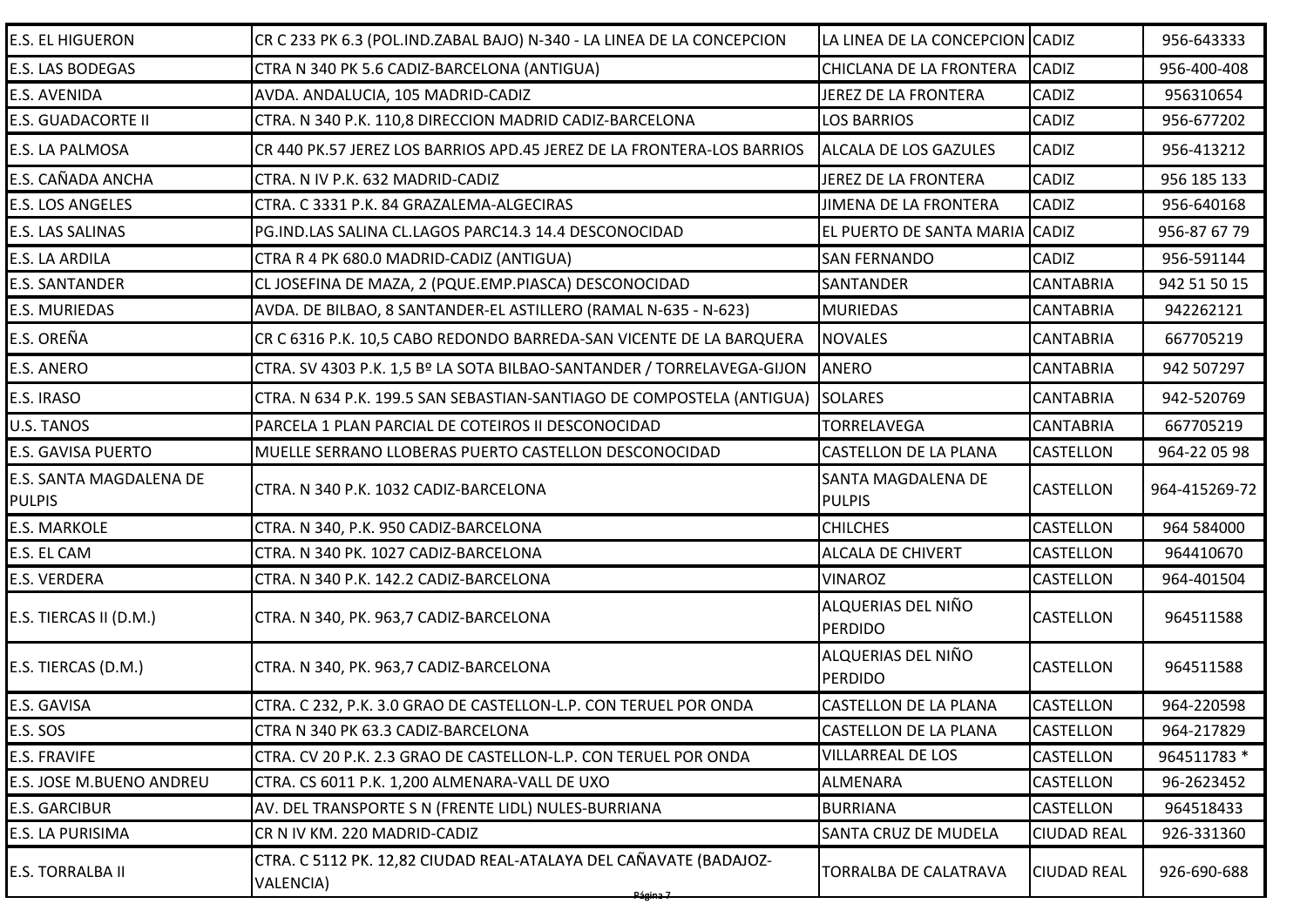| E.S. FRANCISCO MOLINA           | CTRA. N IV P.K. 178,800 MADRID-CADIZ                          | MEMBRILLA                   | <b>CIUDAD REAL</b> | 926-696001    |
|---------------------------------|---------------------------------------------------------------|-----------------------------|--------------------|---------------|
| E.S. GAYSER                     | AUTOVIA R 4, PK. 198,6 MADRID-CADIZ                           | VALDEPEÑAS                  | <b>CIUDAD REAL</b> | 670243727     |
| E.S. CARBURANTES SAN ISIDRO     | PASEO SAN ISIDRO, 14 DESCONOCIDAD                             | <b>TOMELLOSO</b>            | <b>CIUDAD REAL</b> |               |
| E.S. DELTA OIL                  | CTRA. C 417, P.K. 16.200 DAIMIEL-ALMAGRO                      | <b>BOLAÑOS DE CALATRAVA</b> | <b>CIUDAD REAL</b> | 926872523 *   |
| E.S. VALDEPEÑAS                 | CTRA. CM 412 P.K. 92 PORZUNA - ALMANSA                        | VALDEPEÑAS                  | <b>CIUDAD REAL</b> | 696612233     |
| <b>E.S. ROPERO</b>              | AVDA. DE LOS VINOS, 2 CORDOBA-TARRAGONA POR CUENCA            | ALCAZAR DE SAN JUAN         | <b>CIUDAD REAL</b> | 618152284     |
| E.S. ALAMEDA DE CERVERA         | CTRA. C 400 P.K. 114,800 TOLEDO - N-430 (MUNERA)              | ALAMEDA DE CERVERA          | <b>CIUDAD REAL</b> | 926-582066    |
| U.S. POSTE CEPSA                | AVD. CONSTITUCION, 20 CORDOBA-TARRAGONA POR CUENCA            | PEDRO MUÑOZ                 | <b>CIUDAD REAL</b> | 926587164     |
| <b>U.S. POSTE TOMELLOSO</b>     | AVDA. VIRGEN DE LAS VIÑAS, 49 (CEPSA) TOLEDO - N-430 (MUNERA) | <b>TOMELLOSO</b>            | <b>CIUDAD REAL</b> | 926-515995    |
| E.S. CARBURANTES SAN ISIDRO     | CTRA. NAC. 401, PK. 164,8 MADRID-CIUDAD REAL (ANTIGUA)        | <b>MALAGON</b>              | <b>CIUDAD REAL</b> | 630876789     |
| E.S. EL HIDALGO                 | CR N IV P.K. 193,500 MADRID-CADIZ                             | VALDEPEÑAS                  | <b>CIUDAD REAL</b> | 926-312314    |
| <b>E.S. EL CRISTO</b>           | RAMON Y CAJAL S N AVILA-CORDOBA                               | <b>ALMADEN</b>              | <b>CIUDAD REAL</b> | 926-710009    |
| E.S. EL MOLINO I (D.M.)         | CTRA N 430 PK 309,200 BADAJOZ-VALENCIA POR ALMANSA            | <b>CIUDAD REAL</b>          | <b>CIUDAD REAL</b> | 926/222280-   |
| E.S. EL MOLINO II (D.M.)        | CTRA N 430 PK 309,200 BADAJOZ-VALENCIA POR ALMANSA            | <b>CIUDAD REAL</b>          | <b>CIUDAD REAL</b> |               |
| <b>E.S. EL CRUCE</b>            | CTRA. LAS MESAS S N TOMELLOSO-BELMONTE POR SOCUELLAMOS        | SOCUELLAMOS                 | <b>CIUDAD REAL</b> | 926530572     |
| E.S. MESEGO                     | CR R 4 P.K. 424.0 MADRID-CADIZ (ANTIGUA)                      | <b>ALDEA QUINTANA</b>       | <b>CORDOBA</b>     | 957-306 118   |
| E.S. ARROYO DE LA MIEL          | CTRA. R 4 P.K. 405 MADRID-CADIZ (ANTIGUA)                     | <b>CORDOBA</b>              | <b>CORDOBA</b>     | 957-294130    |
| E.S. EL PILAR DE LOS LLANOS     | CTRA. POZOBLANCO OBEJO PK. 0.300 POZOBLANCO-OBEJO             | POZOBLANCO                  | <b>CORDOBA</b>     | 957 77 14 25* |
| E.S. LA MEZQUITA                | CTRA. N IV P.K. 393,524 MADRID-CADIZ                          | <b>CORDOBA</b>              | <b>CORDOBA</b>     | 957-306118    |
| E.S. LOS CABALLOS               | CTRA. N 331 P.K. 432 CORDOBA-MALAGA                           | <b>FERNAN NUÑEZ</b>         | <b>CORDOBA</b>     | 957 294130    |
| E.S. SANTA ANA                  | AV SANTA ANA, S N DESCONOCIDAD                                | PALMA DEL RIO               | <b>CORDOBA</b>     | 626849644     |
| E.S. VIRGEN DE LA AURORA        | AV MARQUES DE LA VEGA DE ARMIJO, S N DESCONOCIDAD             | <b>MONTILLA</b>             | <b>CORDOBA</b>     | 957655986     |
| E.S. LAS VIÑAS                  | CTRA. N 331 P.K. 53 CORDOBA-MALAGA                            | AGUILAR DE LA FRONTERA      | <b>CORDOBA</b>     | 957660674     |
| E.S. ATALAYA                    | CTRA C 327 ANDUJAR LUCENA KM 1093,9 DESCONOCIDAD              | <b>CABRA</b>                | <b>CORDOBA</b>     | 619179423     |
| <b>E.S. EL BERROCAL</b>         | CTRA N 331 P.K. 95.5 CORDOBA-MALAGA                           | <b>BENAMEJI</b>             | <b>CORDOBA</b>     | 656877013     |
| E.S. GRAN CAPITAN               | AVDA. DE EUROPA, S N CORDOBA-MALAGA                           | <b>MONTILLA</b>             | <b>CORDOBA</b>     | 957-650003    |
| E.S. SAN MARINO                 | CTRA. N 432 P.K. 317 BADAJOZ-GRANADA                          | <b>CASTRO DEL RIO</b>       | <b>CORDOBA</b>     | 957-370374    |
| E.S. MARIA AUXILIADORA          | CTRA. R 4 P.K. 358,500 MADRID-CADIZ (ANTIGUA)                 | <b>MONTORO</b>              | <b>CORDOBA</b>     | 957-160046    |
| E.S. LOS ALFARES                | CTRA. CO 331, PK. 38 ECIJA-MONTILLA                           | LA RAMBLA                   | <b>CORDOBA</b>     | 667461958     |
| <b>E.S. HNOS.BENITO HUETE</b>   | CTRA. CU 211 PK 26 HUETE-VILLALBA DEL REY                     | <b>VILLALBA DEL REY</b>     | <b>CUENCA</b>      | 969-370043    |
| E.S. EL PROVENCIO II (D.M.)     | AUTOVIA AP 36 PK. 107 OCAÑA-LA RODA                           | <b>EL PROVENCIO</b>         | <b>CUENCA</b>      | 628429363     |
| E.S. STA.MARIA DE LOS LLANOS II | AUTOVIA AP 36 PK. 240,500 OCAÑA-LA RODA                       | <b>SANTA MARIA DE LOS</b>   | <b>CUENCA</b>      | 94734491      |
| E.S. AREA 77 (I)                | AUTOVIA LEVANTE A 3 PK. 77 MARG. DCHO. MADRID-VALENCIA        | <b>BELINCHON</b>            | <b>CUENCA</b>      |               |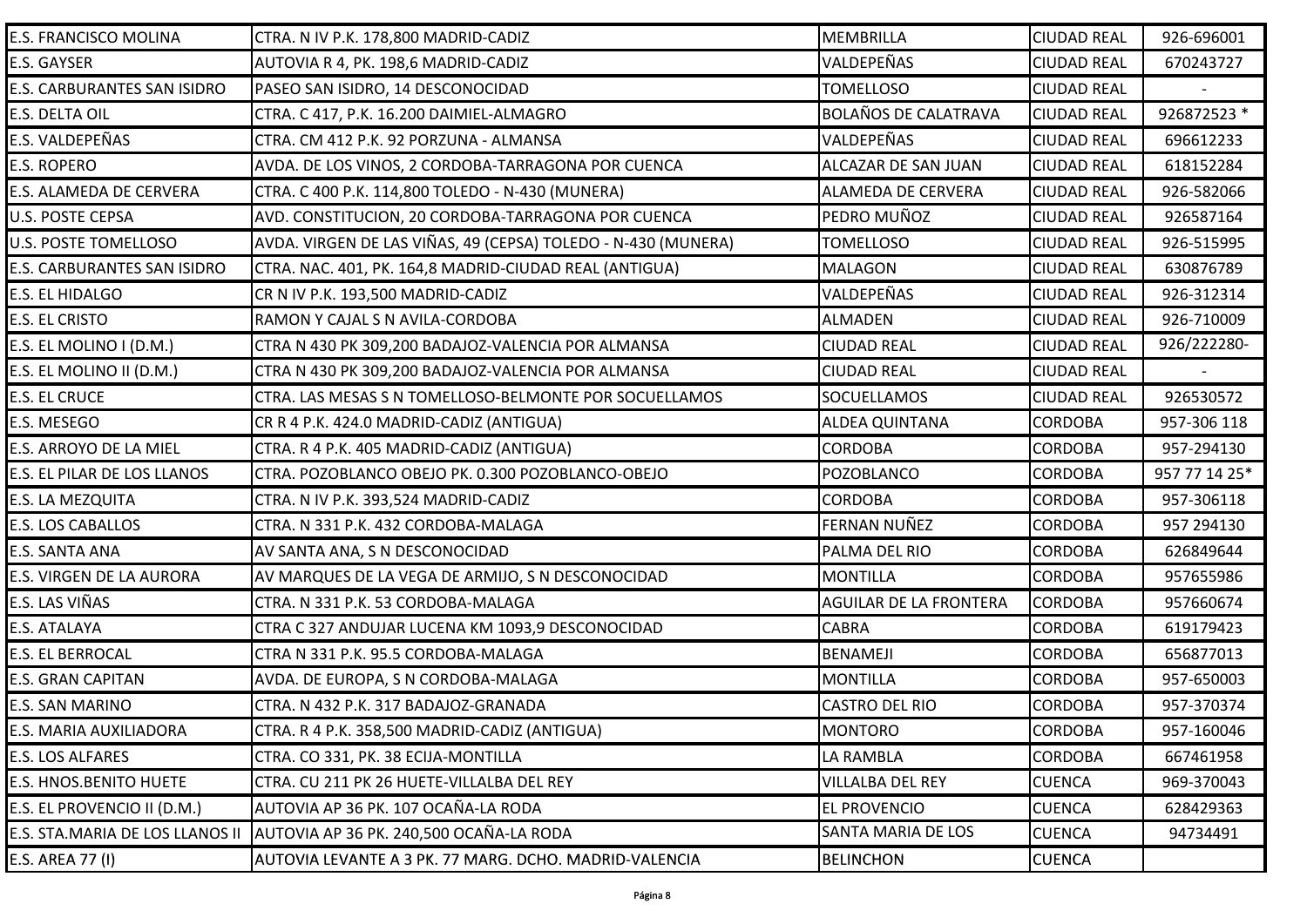| E.S. CASTILLEJO DE INIESTA                   | AUTOVIA A 3, KM. 224 (DIR. VALENCIA) MADRID-VALENCIA                                | <b>CASTILLEJO DE INIESTA</b> | <b>CUENCA</b>      | 962-312124/9  |
|----------------------------------------------|-------------------------------------------------------------------------------------|------------------------------|--------------------|---------------|
| E.S. STA.MARIA DE LOS LLANOS I               | AUTOVIA AP 36 PK. 240,500 OCAÑA-LA RODA                                             | <b>SANTA MARIA DE LOS</b>    | <b>CUENCA</b>      | 947 344391    |
| E.S. EL PROVENCIO I (D.M.)                   | AUTOPISTA AP 36 PK. 107 DIR.LEVANTE OCAÑA-LA RODA                                   | <b>EL PROVENCIO</b>          | <b>CUENCA</b>      | 967573216     |
| <b>E.S. CERVERA OIL</b>                      | CTRA. A 3 MADRID VALENCIA, PK, 141,5 MADRID-VALENCIA                                | <b>CERVERA DEL LLANO</b>     | <b>CUENCA</b>      | 667776124     |
| E.S. AREA 77 (II)                            | AUTOVIA LEVANTE A 3 PK. 77 MARG.IZQ MADRID-VALENCIA                                 | <b>BELINCHON</b>             | <b>CUENCA</b>      |               |
| E.S. SAN CLEMENTE I (D.M.)                   | AUTOVIA A 43 PK. 154 CIUDAD REAL-ATALAYA DEL CAÑAVATE (BADAJOZ-<br><b>VALENCIA)</b> | <b>SAN CLEMENTE</b>          | <b>CUENCA</b>      |               |
| E.S. LASERNA TRIVIÑO                         | CTRA. MADRID VALENCIA, P.K. 167,5 MADRID-VALENCIA                                   | <b>HONRUBIA</b>              | <b>CUENCA</b>      | 969 29 20 15* |
| <b>E.S. SAN ROQUE CASTILLO</b><br>GARCIMUÑOZ | CR N III AUTOV.DE LEVANTE P.K. 161 MADRID-VALENCIA                                  | CASTILLO DE GARCIMUÑOZ       | <b>CUENCA</b>      | 969-292015    |
| E.S. SAN CLEMENTE II (D.M.)                  | AUTOVIA A 43 PK. 154 CIUDAD REAL-ATALAYA DEL CAÑAVATE (BADAJOZ-<br>VALENCIA)        | <b>SAN CLEMENTE</b>          | <b>CUENCA</b>      |               |
| <b>E.S. CHILLARON DE CUENCA</b>              | AUTOVIA A 40 PK. 174 MAQUEDA-TERUEL                                                 | CHILLARON DE CUENCA          | <b>CUENCA</b>      | 969-273319    |
| E.S. CASTILLO DE GARCIMUÑOZ                  | CTRA. N III P.K. 162,080 MADRID-VALENCIA                                            | CASTILLO DE GARCIMUÑOZ       | <b>CUENCA</b>      | 969-292490    |
| <b>E.S. RIPOLL</b>                           | CL SOROLLA, 33 PG PINTORS NORD DESCONOCIDAD                                         | <b>RIPOLL</b>                | <b>GERONA</b>      | 972-700907    |
| <b>E.S. VERGES</b>                           | CTRA. C 31, P.K. 357,8 SANTA CRISTINA D'ARO-FIGUERES                                | <b>VERGES</b>                | <b>GERONA</b>      | 972-780134    |
| <b>E.S. ELF-LA JUNQUERA</b>                  | CR UNIDIRECCIONAL DE ADUANAS N II MADRID-BARCELONA-LA JUNQUERA                      | LA JUNQUERA                  | <b>GERONA</b>      | 972-555311    |
| <b>E.S. LLORET</b>                           | AV. VILA DE BLANES, 60 62 HOSTALRICH-TOSSA DE MAR                                   | <b>LLORET DE MAR</b>         | <b>GERONA</b>      | 972 36 44 70  |
| <b>E.S. GASERANS</b>                         | CTRA. C 35 P.K. 66,673 GRANOLLERS-LLAGOSTERA                                        | <b>SAN FELIU BUSALLEU</b>    | <b>GERONA</b>      | 972-864101    |
| <b>E.S. CURRO VARGAS</b>                     | PUENTE TOLEDANO S N DESCONOCIDAD                                                    | <b>MOTRIL</b>                | <b>GRANADA</b>     | 958-600222    |
| <b>E.S. MUCHO MOTRIL</b>                     | CTRA. N 340 P.K. 11,100 CADIZ-BARCELONA                                             | <b>CARCHUNA</b>              | GRANADA            | 958-623226    |
| <b>E.S. RIO FARDES</b>                       | AUTOVIA A 92 SEVILLA BAZA, PK. 284,8 SEVILLA-BAZA-PUERTO LUMBRERAS                  | PURULLENA                    | <b>GRANADA</b>     | 639763763     |
| E.S. MERCAGRANADA                            | CR N 432 P.K. 431 C.MERCAGRANADA BADAJOZ-GRANADA                                    | <b>ATARFE</b>                | <b>GRANADA</b>     | 958-289806    |
| <b>E.S. GUADIX NORTE</b>                     | AUTOVIA A 92, PK. 292 GUADIX-PUERTO LUMBRERAS                                       | <b>GUADIX</b>                | <b>GRANADA</b>     | 639763763     |
| <b>E.S. VENTA DEL SOL</b>                    | CTRA N 342 PK 176.6 JEREZ DE LA FRONTERA-AGUILAS                                    | <b>BAZA</b>                  | <b>GRANADA</b>     | 958700385     |
| <b>E.S. SANTA AMALIA</b>                     | CTRA. N 432 P.K. 429 BADAJOZ-GRANADA                                                | <b>ATARFE</b>                | GRANADA            | 958-438759    |
| <b>E.S. MOTRIL</b>                           | CTRA. N 323, P.K. 193.0 BAILEN-MOTRIL                                               | <b>MOTRIL</b>                | GRANADA            | 958-600340    |
| <b>E.S. ARMILLA</b>                          | CAMINO VIEJO DE ARMILLA, S N DESCONOCIDAD                                           | <b>ARMILLA</b>               | <b>GRANADA</b>     | 958579827     |
| E.S. MIRALCAMPO I (D.M.)                     | AUTOV A 2 PK 41.2 MADRID-BARCELONA-LA JUNQUERA                                      | AZUQUECA DE HENARES          | <b>GUADALAJARA</b> | 949-261238    |
| E.S. AREA 103 II                             | CTRA.A 2 KM. 101.600 (DIRECC.BARCELONA) MADRID-BARCELONA-LA                         | <b>ALMADRONES</b>            | <b>GUADALAJARA</b> | 949 28 56 23  |
| E.S. EL COTO                                 | GLORETIA DE JOSE SOLANO ALLENDE, S N DESCONOCIDAD                                   | EL CASAR DE TALAMANCA        | <b>GUADALAJARA</b> |               |
| E.S. MIRALCAMPO II (D.M.)                    | AUTOV A 2 PK 41.2 MADRID-BARCELONA-LA JUNQUERA                                      | AZUQUECA DE HENARES          | GUADALAJARA        | 949-261238    |
| E.S. AREA 103 I                              | CTRA. N II PK. 103 MADRID-BARCELONA-LA JUNQUERA                                     | <b>ALMADRONES</b>            | <b>GUADALAJARA</b> | 949 28 55 41  |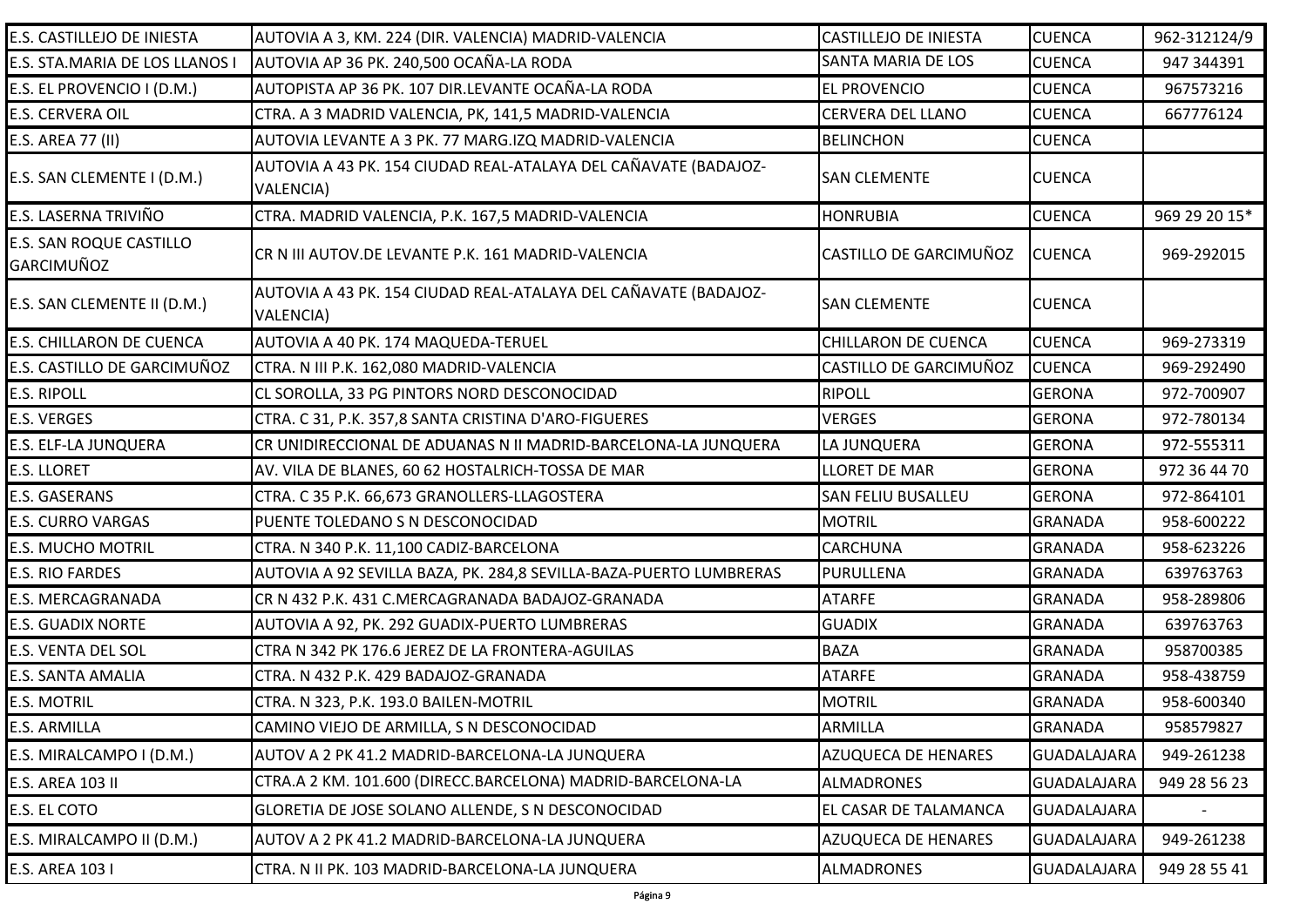| E.S. LASARTE                   | CR MADRID IRUN N IPK 450,6 MADRID-IRUN                                              | LASARTE                      | <b>GUIPUZCOA</b> | 943-372683     |
|--------------------------------|-------------------------------------------------------------------------------------|------------------------------|------------------|----------------|
| <b>E.S. ETXEGARATE</b>         | CTRA. N I PK. 406 MADRID-BURGOS                                                     | <b>IDIAZABAL</b>             | <b>GUIPUZCOA</b> | 943187810      |
| E.S. IRUN                      | CTRA R 1 PK 480.5 MADRID-IRUN                                                       | <b>IRUN</b>                  | <b>GUIPUZCOA</b> | 943-638412     |
| E.S. ITZIAR II                 | AUTOPISTA A 8, KM. 55 BEHOBIA-BILBAO                                                | <b>ICIAR</b>                 | <b>GUIPUZCOA</b> | 670884444      |
| E.S. ITZIAR I                  | AUTOPISTA A 8, KM. 55 BEHOBIA-BILBAO                                                | <b>ICIAR</b>                 | <b>GUIPUZCOA</b> | 670884444      |
| U.S. POSTE LEGAZPIA            | CTRA. LEGAZPI OÑATE DESCONOCIDAD                                                    | <b>LEGAZPIA</b>              | <b>GUIPUZCOA</b> | 943-734219     |
| <b>E.S. PUERTO SUR</b>         | PUERTO EXTERIOR DE HUELVA.CTRA.H 624 DESCONOCIDAD                                   | PALOS DE LA FRONTERA         | <b>HUELVA</b>    | 959369313      |
| ES. TYCSA - RONDA NORTE        | RONDA NORTE PK 8,5 DESCONOCIDAD                                                     | <b>HUELVA</b>                | <b>HUELVA</b>    | 959220209      |
| E.S. LA CORONADA               | PASEO NUEVO, S N. DESCONOCIDAD                                                      | <b>CALAÑAS</b>               | <b>HUELVA</b>    | 959-565160     |
| E.S. TYCSA-NUEVO COLOMBINO     | AVDA. NUEVO COLOMBINO, S N N-431 - PUERTO DE HUELVA (ACCESO AL<br>PUERTO DE HUELVA) | <b>HUELVA</b>                | <b>HUELVA</b>    | 959271076      |
| <b>E.S. TALLERES SAN JORGE</b> | MICRO POL.IND.SAN JORGE, 68 DESCONOCIDAD                                            | PALOS DE LA FRONTERA         | <b>HUELVA</b>    | 959-350852     |
| <b>E.S. TYCSA-AQUALON</b>      | AVDA. JOSE MANUEL CARRION, S N DESCONOCIDAD                                         | <b>HUELVA</b>                | <b>HUELVA</b>    | 959359112      |
| E.S. A-49 TRIGUEROS II         | CTRA. A 49 PK. 70.3 SEVILLA-AYAMONTE                                                | <b>TRIGUEROS</b>             | <b>HUELVA</b>    | 959356363      |
| E.S. VENTA ALVAREZ             | CTRA. A 472 PK.86 SANLUCAR LA MAYOR-HUELVA                                          | <b>HUELVA</b>                | <b>HUELVA</b>    | 959221559      |
| <b>E.S. LEPE CARBURANTE</b>    | CR N 431 P.K. 116 HUELVA-AYAMONTE                                                   | <b>LEPE</b>                  | <b>HUELVA</b>    | 959-383848     |
| E.S. PUNTA DEL SEBO            | AV FRANCISCO MONTENEGRO, 30 DESCONOCIDAD                                            | <b>HUELVA</b>                | <b>HUELVA</b>    | 959400256      |
| E.S. S.JUAN DEL PUERTO I       | CTRA N 472, PK 75 SANLUCAR LA MAYOR-HUELVA                                          | <b>SAN JUAN DEL PUERTO</b>   | <b>HUELVA</b>    | 959400256      |
| E.S. LA NAVA                   | CTRA. N 433 SEVILLA LISBOA, KM. 105 SEVILLA-LISBOA POR ARACENA                      | <b>LA NAVA</b>               | <b>HUELVA</b>    | 959121495      |
| E.S. TERRIZA                   | AV 28 FEBRERO, 167 N-431 - BOLLULLOS DEL CONDADO                                    | <b>BOLLULLOS DEL CONDADO</b> | <b>HUELVA</b>    | 959 411 005    |
| E.S. VIRGEN DE LOS MILAGROS    | CTRA. H 620, P.K. 5.5 SAN JUAN DEL PUERTO-MATALASCAÑAS                              | PALOS DE LA FRONTERA         | <b>HUELVA</b>    | 959-530533     |
| E.S. A-49 TRIGUEROS I          | AUTOVIA A 49, PK. 70,3 SEVILLA-AYAMONTE                                             | <b>TRIGUEROS</b>             | <b>HUELVA</b>    |                |
| E.S. HUESCA I (D.M.)           | CR N 330 P.K. 563,900 MARGEN DCHO. SAGUNTO-SOMPORT (AUTOVIA<br>LEVANTE-ARAGON)      | <b>CUARTE</b>                | <b>HUESCA</b>    | 974-212702     |
| <b>E.S. CANFRANC</b>           | CTRA. N 330, PK. 664 ALICANTE-FRANCIA POR ZARAGOZA                                  | <b>CANFRANC- ESTACION</b>    | <b>HUESCA</b>    | 696424622      |
| E.S. BALLOBAR                  | CTRA FRAGA HUESCA A 131, KM. 16 FRAGA-HUESCA                                        | <b>BALLOBAR</b>              | <b>HUESCA</b>    | 974461400      |
| <b>U.S. POSTE DE FRAGA</b>     | CR MADRID BARCELONA P.K. 437 MADRID-BARCELONA-LA JUNQUERA                           | <b>FRAGA</b>                 | <b>HUESCA</b>    | 974472837      |
| <b>E.S.PORTAL DE SERRABLO</b>  | CTRA. N 330, P.K. 616.700 ALICANTE-FRANCIA POR ZARAGOZA                             | <b>HOSTAL DE IPIES</b>       | <b>HUESCA</b>    | 974496913      |
| E.S.SENA                       | CTRA. FRAGA A HUESCA A 131, PK. 40,800 FRAGA-HUESCA                                 | <b>SENA</b>                  | <b>HUESCA</b>    | 620971775      |
| E.S. HUESCA (D.M.)             | CR N 330 P.K. 563,900 MARGEN IZQDO. SAGUNTO-SOMPORT (AUTOVIA<br>LEVANTE-ARAGON)     | <b>CUARTE</b>                | <b>HUESCA</b>    | 974-212702     |
| E.S. CASTEJON DEL PUENTE       | CTRA. N 240, P.K. 149,500 TARRAGONA-GALDAKAO                                        | <b>CASTEJON DEL PUENTE</b>   | <b>HUESCA</b>    | 974 40 38 17 * |
| <b>E.S. RIO GORDILLO</b>       | CTRA. A 316, PK. 65 UBEDA-ALCAUDETE                                                 | <b>TORREDELCAMPO</b>         | <b>JAEN</b>      | 636985151      |
| E.S. EL OLIVO                  | CTRA N 323 PK 32.0 BAILEN-MOTRIL (ANTIGUA)                                          | <b>JAEN</b>                  | JAEN             | 953281041      |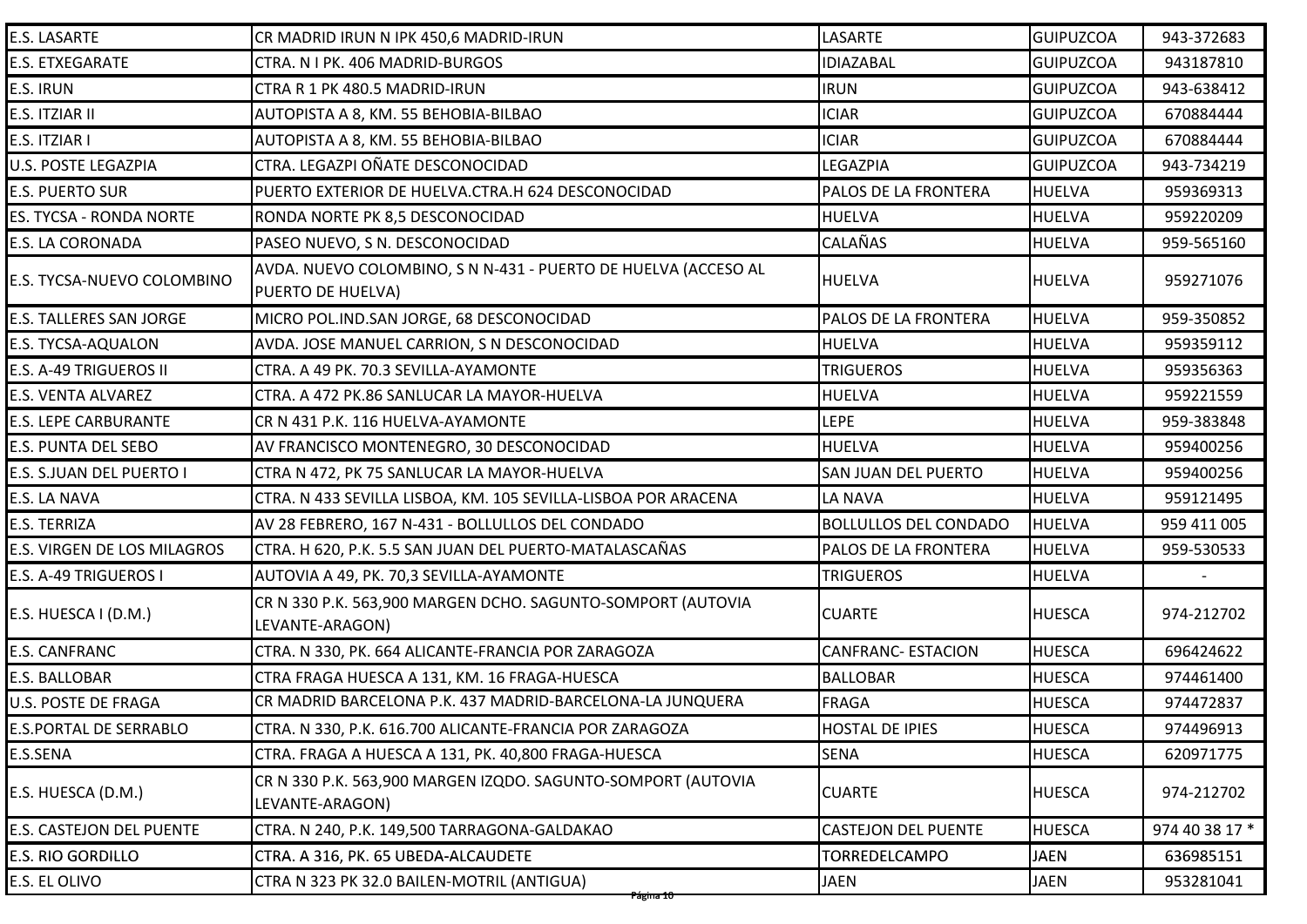| E.S. EL POTRO BLANCO       | CTRA R 4 PK 270.1 MADRID-CADIZ                                         | LA CAROLINA                   | <b>JAEN</b> | 953-681414    |
|----------------------------|------------------------------------------------------------------------|-------------------------------|-------------|---------------|
| <b>E.S. SANTA URSULA</b>   | POLIGONO LA CECA, PARCELA 23 MADRID-CADIZ (ANTIGUA)                    | <b>ANDUJAR</b>                | <b>JAEN</b> | 953-511925    |
| E.S. ANDUJAR II            | CTRA R 4 PK 316.7 MADRID-CADIZ                                         | <b>ANDUJAR</b>                | <b>JAEN</b> | 953-507942    |
| E.S. EL OASIS              | CTRA. N 323, P.K. 57,4 BAILEN-MOTRIL                                   | <b>CARCHEL</b>                | <b>JAEN</b> | 953302470     |
| E.S. SAN ANTONIO           | CTRA. LINARES ORCERA (C 3210), OK. 48,2 N-322 BEAS DE SEGURA - LINARES | <b>SANTISTEBAN DEL PUERTO</b> | <b>JAEN</b> | 636985151     |
| <b>E.S. OS CARBALLOS</b>   | CTRA. OS CARBALLOS NARZOA, P.K. 53 LA CORUÑA-TUY                       | <b>OROSO</b>                  | LA CORUÑA   | 981680606     |
| E.S. CARVOLTA              | LG.A REVOLTA, 20 DESCONOCIDAD                                          | CARBALLO                      | LA CORUÑA   | 981700881     |
| E.S. JOANMI                | GREGORIO HERNANDEZ, 12 14 DESCONOCIDAD                                 | LA CORUÑA                     | LA CORUÑA   | 981-266263    |
| E.S. FERVISAN              | CTRA. C 550 P.K. 64.3 CEE -PADRON                                      | PUERTO DEL SON                | LA CORUÑA   | 981-767186    |
| E.S. ABEGONDO              | CTRA C 542 PK 10.0 BETANZOS-MESON DO BENTO                             | ABEGONDO                      | LA CORUÑA   | 981-673044    |
| E.S. AVENIDA               | AVDA DE CASTILLA, 318 FERROL-CERVERO (LUGO) POR ORTIGUEIRA             | <b>EL FERROL</b>              | LA CORUÑA   | 981-313516    |
| E.S. VILLA DE NOYA         | CL SAN BERNARDO, S N NOYA- SANTIAGO DE COMPOSTELA                      | <b>NOYA</b>                   | LA CORUÑA   | 981-823 415*  |
| E.S. GARLOU                | CTRA. C 550 P.K. 53 CEE -PADRON                                        | <b>BOIRO</b>                  | LA CORUÑA   | 981 844471    |
| E.S. CAMPOLONGO            | N 651 PK 16,5 BETANZOS-EL FERROL                                       | PUENTEDEUME                   | LA CORUÑA   | 608366605     |
| E.S. MAQUINARIA REY        | CTRA. N VI, P.K. 580,2 DESCONOCIDAD                                    | <b>BERGONDO</b>               | LA CORUÑA   | -981.79.57.13 |
| E.S. SAN MATEO             | CTRA. AC 116 PK. 5.7 FERROL-MEIRAS-VALDOVIÑO                           | <b>NARON</b>                  | LA CORUÑA   | 981-485000    |
| E.S. PAZOS                 | CTRA. AC 422, P.K. 37,2 BUÑOS-PUENTECESURES                            | <b>PUENTECESO</b>             | LA CORUÑA   | 981753797     |
| E.S. MINGACHO              | CL COMPOSTELA, 24 QUINTANS CARBALLO-BREA                               | CARBALLO                      | LA CORUÑA   | 981-757202*   |
| E.S. GASOLEOS MONTAÑA S.L. | C 552 PK 58,56 LA CORUÑA-FINISTERRE                                    | <b>BAYO</b>                   | LA CORUÑA   |               |
| E.S.ESCLAVITUD - PADRON    | CTRA N 550, PK 76,400 LA CORUÑA-TUY                                    | <b>ESCLAVITUD</b>             | LA CORUÑA   | 981-803251    |
| <b>E.S. ESPIRITU SANTO</b> | CTRA. N VI, P.K. 582 MADRID-LA CORUÑA                                  | <b>SADA</b>                   | LA CORUÑA   | 981-611637    |
| E.S. ESTASER A SILVA       | CL XAQUIN LORENZO, 28 30 SANTA COMBA-LA SILVA                          | <b>CERCEDA</b>                | LA CORUÑA   | 981-692428    |
| <b>E.S. MANUEL REY</b>     | POL.IND.LA GANDARA PARC. 65 Y 66 DESCONOCIDAD                          | <b>EL FERROL</b>              | LA CORUÑA   | 981-328000    |
| E.S. LA GANDARA            | PGNO. DE LA GANDARA, PARC. 96 97 DESCONOCIDAD                          | <b>NARON</b>                  | LA CORUÑA   | 981-325890    |
| E.S. OLEIROS               | CR LC 147 PK. 9.0 PERILLO-SADA                                         | <b>OLEIROS</b>                | LA CORUÑA   | 981-610775    |
| E.S. EL FERROL             | CTRA. ANEIROS CABANA PK. 0.900 AMEIROS-LA CABAÑA                       | <b>EL FERROL</b>              | LA CORUÑA   | 981370064     |
| E.S. MELLID                | CTRA. C 547 P.K. 560.0 AVDA.DE LUGO,S N. LUGO-SANTIAGO DE COMPOSTELA   | <b>MELLID</b>                 | LA CORUÑA   | 981-506250    |
| <b>E.S. PONTEVEA</b>       | CTRA. C 541 P.K. 12,800 SANTIAGO DE COMPOSTELA-CARBALLINO              | <b>TEO</b>                    | LA CORUÑA   | 981809049 *   |
| <b>E.S. NUEVO MESOIRO</b>  | CTRA. DE FEANS, S N DESCONOCIDAD                                       | LA CORUÑA                     | LA CORUÑA   |               |
| <b>E.S. TORRES QUEVEDO</b> | CL TORRES QUEVEDO, PARCELA III, 30 31 DESCONOCIDAD                     | LA CORUÑA                     | LA CORUÑA   | 981-140036    |
| E.S. COMPOSTELA            | RUA DO AMIO, PARC.32 POL.IND.COSTA VELLA DESCONOCIDAD                  | SANTIAGO DE COMPOSTELA        | LA CORUÑA   | 981 887458    |
| E.S. VILLA VEIGA           | CL. LA MARAVILLA, S N EL FERROL-ORTIGUEIRA POR CEDEIRA                 | <b>CEDEIRA</b>                | LA CORUÑA   | 981480345     |
| E.S. ALVEDRO               | CTRA. NAC. 550, PK 9,4 LA CORUÑA-TUY                                   | <b>CULLEREDO</b>              | LA CORUÑA   | 981 650 251   |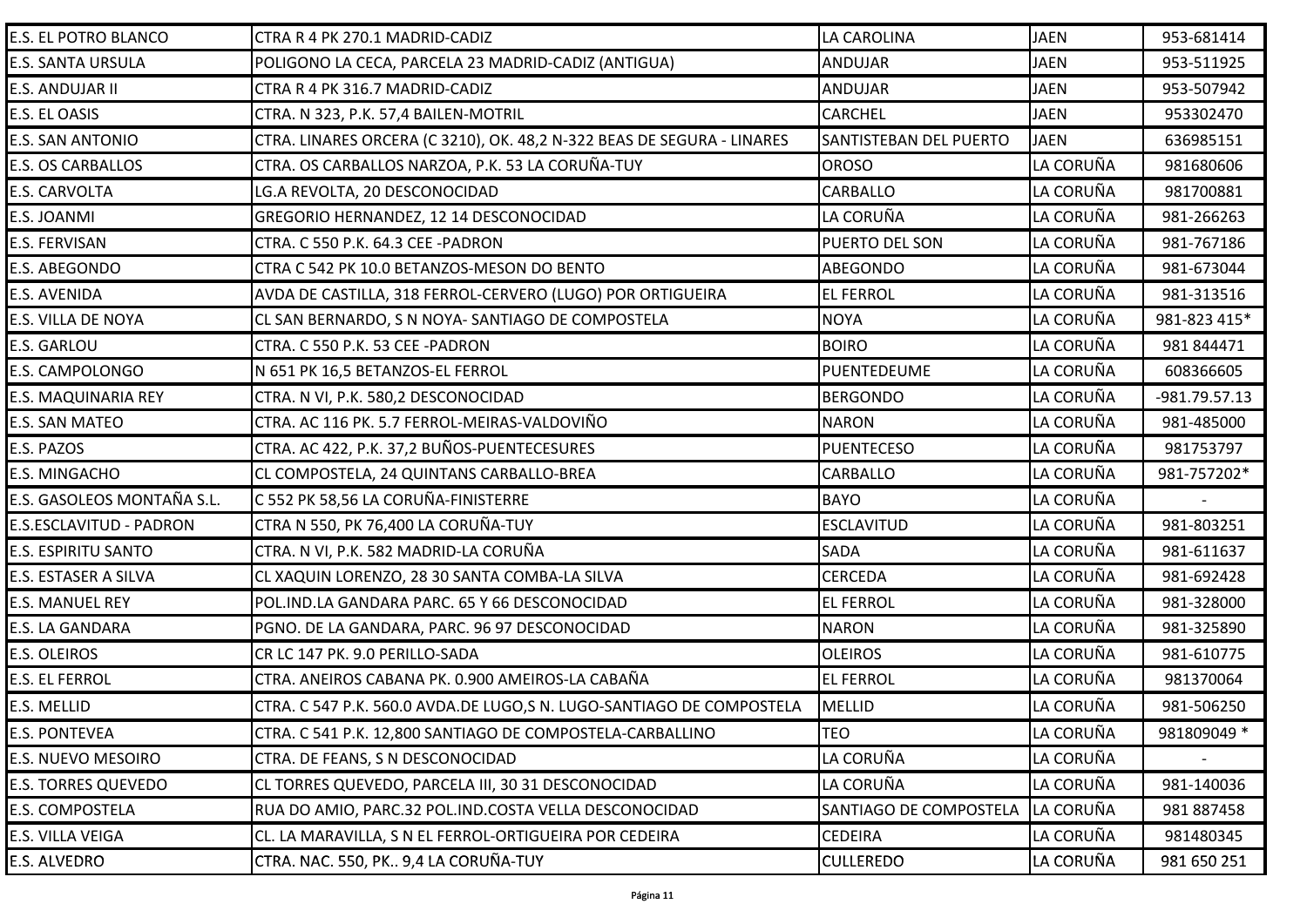| E.S. PLACIDO RIAÑO                  | CTRA. N 120 P.K. 43 LOGROÑO-VIGO (ANTIGUA)                                     | <b>BAÑARES</b>               | <b>LA RIOJA</b> | 941-340945  |
|-------------------------------------|--------------------------------------------------------------------------------|------------------------------|-----------------|-------------|
| E.S. SAN CAMILO                     | CTRA N 232 PK 4,16 VINAROZ-SANTANDER                                           | <b>NAVARRETE</b>             | <b>LA RIOJA</b> | 941-440422  |
| <b>E.S. RIO LINARES</b>             | CTRA. LO 6830 P.K. 14,240 C-123 - IGEA                                         | <b>RINCON DE OLIVEDO</b>     | <b>LA RIOJA</b> |             |
| <b>E.S. BRIONES</b>                 | CTRA. N 232, P.K. 441,4 VINAROZ-SANTANDER                                      | <b>BRIONES</b>               | <b>LA RIOJA</b> | 941301035   |
| E.S. VEGA ALEGRE                    | CTRA. N 120 P.K. 3,500 LOGROÑO-VIGO (ANTIGUA)                                  | PONFERRADA                   | <b>LEON</b>     | 987-410091  |
| <b>E.S. OTERICO</b>                 | CRTA. LE 493 P.K. 43 RIOSCURO - LA MAGDALENA                                   | <b>RIELLO</b>                | <b>LEON</b>     | 987-580702  |
| E.S. VILLAGATON I                   | CTRA. N VI PK. 350 MADRID-LA CORUÑA                                            | <b>VILLAGATON</b>            | <b>LEON</b>     |             |
| E.S. ROBLEDO DE LA VALDONCINA<br>Ш. | CTRA. AP 71 PK. 6.800 LEON-ASTORGA                                             | <b>VALVERDE DE LA VIRGEN</b> | <b>LEON</b>     | X.          |
|                                     | E.S. ROBLEDO DE LA VALDONCINA CTRA. AP 71 KM. 6.800 LEON-ASTORGA               | <b>VALVERDE DE LA VIRGEN</b> | <b>LEON</b>     | 987303370   |
| E.S. RIAÑO                          | CTRA. N 621 P.K. 98 LEON-SANTANDER                                             | RIAÑO                        | <b>LEON</b>     | 987-740670  |
| E.S. GASOPETROL                     | CR C 621 MAYORGA ASTORGA, P.K. 50.4 MAYORGA-HOSPITAL DE ORBIGO                 | URDIALES DEL PARAMO          | <b>LEON</b>     | 987373776   |
| E.S. EL PASO HONROSO                | CTRA. N 120 P.K. 335.3 LOGROÑO-VIGO                                            | <b>HOSPITAL DE ORBIGO</b>    | <b>LEON</b>     | 987-361010  |
| E.S.VILLAMANIN                      | CTRA. N 630 PK. 105.400 GIJON-SEVILLA                                          | VILLAMANIN                   | <b>LEON</b>     | 987-598033  |
| E.S. PUERTA DE ASTORGA              | CTRA. ASTORGA A VAL S.LORENZO, P.K. 1,20 MADRID-LA CORUÑA                      | <b>ASTORGA</b>               | <b>LEON</b>     | 987617066   |
| <b>E.S. VILLAGATON II</b>           | N VI, P.K. 350 MADRID-LA CORUÑA                                                | <b>VILLAGATON</b>            | <b>LEON</b>     |             |
| E.S. LA HACIENDA                    | A 6 PK.303 MADRID-LA CORUÑA                                                    | LA BAÑEZA                    | <b>LEON</b>     |             |
| E.S. LA VEGUILLA II                 | AUTOVIA A 231, P.K. 49 (BURGOS A LEON) LEON-BURGOS                             | <b>SAHAGUN DE CAMPOS</b>     | <b>LEON</b>     | $\sim$      |
| E.S. VILLADANGOS                    | CL UNO, S N POLIGONO INDUSTRIAL LOGROÑO-VIGO                                   | VILLADANGOS DEL PARAMO       | <b>LEON</b>     | 606301977   |
| E.S. PACAR                          | AV. DE LA PLATA, 2 MADRID-LA CORUÑA (ANTIGUA)                                  | <b>PONFERRADA</b>            | <b>LEON</b>     | 987-413049  |
| E.S. VALCABADO                      | CR R 6 PK 292.7 MADRID-LA CORUÑA                                               | VALCAVADO DEL PARAMO         | <b>LEON</b>     | 987-666167  |
| <b>E.S. PECAFER CAMPUS</b>          | CL. LA SERNA, 86 LEON-SANTANDER                                                | <b>LEON</b>                  | <b>LEON</b>     | 987249516-1 |
| <b>E.S. VILLADECANES</b>            | CTRA. N VI P.K. 400.9 MADRID-LA CORUÑA                                         | <b>VILLADECANES</b>          | <b>LEON</b>     | 987-544278  |
| E.S. LA VEGUILLA I                  | AUTOVIA A 231, P.K. 49 VALDEARGORFA - L.P. CON TARRAGONA                       | <b>SAHAGUN DE CAMPOS</b>     | <b>LEON</b>     |             |
| E.S. LA POBLA                       | CTRA C 147 PK 80.5 LERIDA-ESTERRI D'ANEU                                       | LA POBLA DE SEGUR            | <b>LERIDA</b>   | 973-680479  |
| E.S. COMPTES D'URGELL II            | CTRA. N II P.K. 463 MARGEN IZQUIERDO MADRID-BARCELONA-LA JUNQUERA<br>(ANTIGUA) | <b>LERIDA</b>                | <b>LERIDA</b>   |             |
| E.S. VILA-SANA                      | CTRA. N II, P.K. 489,45 MADRID-BARCELONA-LA JUNQUERA                           | <b>VILASANA</b>              | <b>LERIDA</b>   | 973603096   |
| E.S. ELS ALAMUS                     | CTRA. A 2 PK. 485.100 LERIDA - A-2 (BELL-LLOC D'URGELL)                        | <b>ALAMUS</b>                | LERIDA          | 646046777   |
| E.S. AGRAMUNT                       | CTRA. ARTESA SALOU, PK. 12.9 SALOU-ARTESA DE SEGRE                             | AGRAMUNT                     | <b>LERIDA</b>   | 973-390 826 |
| <b>E.S. COMPTES D'URGELL</b>        | CTRA. N II P.K. 463 MADRID-BARCELONA-LA JUNQUERA (ANTIGUA)                     | LERIDA                       | LERIDA          | 973-211364  |
| E.S. BARBENS                        | CTRA. C 53, PK. 120.5 TARREGA-BALAGUER                                         | <b>BARBENS</b>               | <b>LERIDA</b>   | 973317122   |
| <b>E.S. LA BORDETA</b>              | AV FLIX, 41 DESCONOCIDAD                                                       | LERIDA                       | LERIDA          | 973-200958  |
| E.S. COLL DE NARGO                  | CR C 1313 P.K. 103,9 SALOU-RIBERA D'URGELLET<br>Página 12                      | <b>COLL DE NARGO</b>         | LERIDA          | 973383264   |
|                                     |                                                                                |                              |                 |             |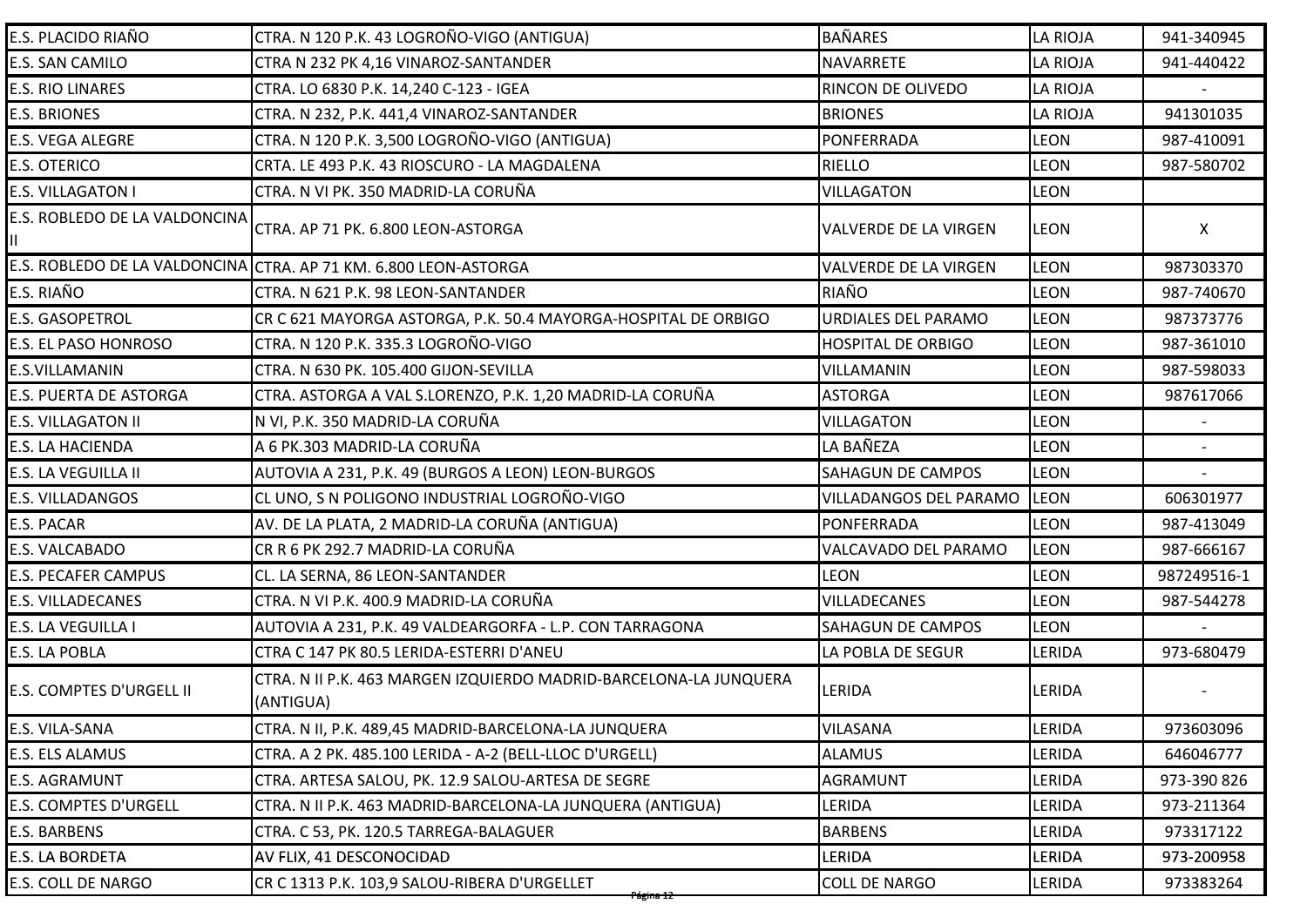| E.S. CERVOS                        | CTRA. C 13 P.K. 160.900 LERIDA-ESTERRI D'ANEU                                         | <b>ESTERRI DE ANEU</b>    | LERIDA        | 973-626136 |
|------------------------------------|---------------------------------------------------------------------------------------|---------------------------|---------------|------------|
| E.S. DALMAU                        | AV. DEL EJERCITO, 44 MADRID-BARCELONA-LA JUNQUERA                                     | LERIDA                    | LERIDA        | 973267972  |
| E.S. LA TORRASSA                   | CTRA. C 13, PK. 154 LERIDA-ESTERRI D'ANEU                                             | <b>ESPOT</b>              | LERIDA        | 629362406  |
| <b>E.S. FONDARELLA</b>             | AUTOVIA A 2 PK. 485,120 MADRID-BARCELONA-LA JUNQUERA                                  | <b>FONDARELLA</b>         | LERIDA        | 973295238  |
| <b>E.S. VILAPEDRE</b>              | CTRA. C 546 P.K. 16,600 LUGO-ORENSE POR MONFORTE                                      | <b>VILLAPEDRE-SARRIA</b>  | <b>LUGO</b>   | 982-       |
| E.S. LOS CLAVELES II (D.M.)        | CR N VI P.K. 504.0 MADRID-LA CORUÑA                                                   | <b>LUGO</b>               | <b>LUGO</b>   | 982-215921 |
| E.S. BURIZ                         | CTRA. LU 170 P.K. 8,900 S/D                                                           | <b>GUITIRIZ</b>           | <b>LUGO</b>   | 982173360  |
| E.S. MONFORTE DE LEMOS             | CTRA. N 120, P.K. 520,8 LOGROÑO-VIGO                                                  | MONFORTE DE LEMOS         | <b>LUGO</b>   |            |
| E.S. BAAS                          | CTRA. VILLALBA PARAXES, KM. 15 N-640 - LU-111 POR CASTRO                              | <b>COSPEITO</b>           | <b>LUGO</b>   | 982502116  |
| E.S. LAGAS DA MEIRA                | CTRA. NAC. 640, P.K. 59,8 RIBADEO-VILLAGARCIA DE AROSA                                | <b>MEIRA</b>              | <b>LUGO</b>   | 98-2330126 |
| E.S. CAFESTORE GUITIRIZ NORTE      | AUTOVIA A 6, PK. 538 MARG. DERECHO MADRID-LA CORUÑA                                   | <b>GUITIRIZ</b>           | <b>LUGO</b>   | 609875231  |
| E.S. SARRIA                        | C. BENIGNO QUIROGA, 92 LUGO-ORENSE POR MONFORTE                                       | <b>SARRIA</b>             | <b>LUGO</b>   | 982-532207 |
| E.S. LOS CLAVELES I (D.M.)         | CR N VI, P.K. 504.0 MADRID-LA CORUÑA                                                  | <b>LUGO</b>               | <b>LUGO</b>   | 982-215921 |
| E.S. VALLIBRIA                     | CR N 634, P.K. 612,800 SAN SEBASTIAN-SANTIAGO DE COMPOSTELA                           | MARTIÑAN                  | <b>LUGO</b>   | 982512475  |
| <b>E.S. CAFESTORE GUITIRIZ SUR</b> | AUTOVIA A 6, PK. 538 MARG. IZQUIERDO MADRID-LA CORUÑA                                 | <b>GUITIRIZ</b>           | <b>LUGO</b>   | 649875231  |
| E.S. A'RODA                        | CTRA. N 634 P.K. 603 SAN SEBASTIAN-SANTIAGO DE COMPOSTELA                             | <b>GONTAN</b>             | <b>LUGO</b>   | 982-508035 |
| E.S. CAMPOS                        | CTRA. N 540 P.K. 45.1 LUGO-ORENSE                                                     | <b>TABOADA</b>            | <b>LUGO</b>   | 619264827  |
| <b>E.S. RIOTORTO</b>               | CR LU 124, P.K. 23500 AS VEIGAS (CASCO URBANO)                                        | <b>RIOTORTO</b>           | LUGO          | 982-346361 |
| E.S. LA SERNA DEL MONTE            | CTRA.NAC. I MADRID IRUN PK. 80,300 MADRID-BURGOS                                      | LA SERNA DEL MONTE        | <b>MADRID</b> | 918681277  |
| <b>E.S. BUENOS AIRES</b>           | AV DE LOS ROSALES, 147 R-4 - SAN MARTIN DE LA VEGA                                    | <b>MADRID</b>             | <b>MADRID</b> | 91-5051597 |
| E.S. LOESSA I                      | CTRA. MADRID CADIZ KM, 12,5 MADRID-CADIZ                                              | <b>GETAFE</b>             | <b>MADRID</b> | 683196906  |
| E.S. PAU DE VALLECAS               | AVDA. ENSANCHE DE VALLECAS, 2 DESCONOCIDAD                                            | <b>MADRID</b>             | <b>MADRID</b> |            |
| E.S. DISCO                         | CTRA. CORUÑA, KM. 11,6 MARGEN DERECHO MADRID-LA CORUÑA                                | <b>MADRID</b>             | <b>MADRID</b> | 913729522  |
| E.S. HUMANES II                    | CTRA. M 405, P.K. 5,6 FUENLABRADA-GRIÑON                                              | <b>HUMANES DE MADRID</b>  | <b>MADRID</b> | 916041929  |
| E.S. ROBLEDO                       | PLAZA JOSE ANTONIO, 2 PUERTO DE LA CRUZ VERDE-NAVAS DEL REY POR<br>ROBLEDO DE CHAVELA | <b>ROBLEDO DE CHAVELA</b> | <b>MADRID</b> | 699846110  |
| LOS ANGELES H2H                    | AUTOV A 4 PK 14.3 MADRID-CADIZ                                                        | <b>GETAFE</b>             | <b>MADRID</b> | 91-6964159 |
| E.S. LOESSA II                     | CTRA. MADRID CADIZ, KM. 12,5 MADRID-CADIZ                                             | <b>GETAFE</b>             | <b>MADRID</b> | 683196906  |
| E.S. REMEY                         | CL COLOMBIA C V CL BOLIVIA DESCONOCIDAD                                               | <b>MADRID</b>             | <b>MADRID</b> |            |
| E.S. FUENTE LA REINA, S.A.         | AV. DE ANDALUCIA, 115 MADRID-CADIZ (ANTIGUA)                                          | ARANJUEZ                  | <b>MADRID</b> | 918910434  |
| E.S. GETAFE I                      | CTRA. MADRID TOLEDO, KM. 10 MADRID-TOLEDO                                             | <b>GETAFE</b>             | <b>MADRID</b> | 683196907  |
| <b>E.S. TRES CANTOS</b>            | CL. YUNQUE, 6 DESCONOCIDAD                                                            | <b>TRES CANTOS</b>        | <b>MADRID</b> | 91-8037228 |
| E.S. PARKING C.T. COSLADA          | AVD.ITALIA,4A SUPERM.S 7 PAC.F DESCONOCIDAD                                           | <b>COSLADA</b>            | <b>MADRID</b> | 91-6708618 |
| E.S. EL BERCIAL                    | AVDA. DE LAS TRECE ROSAS, 6 DESCONOCIDAD<br><del>Página 13</del>                      | <b>GETAFE</b>             | <b>MADRID</b> | 914914193  |
|                                    |                                                                                       |                           |               |            |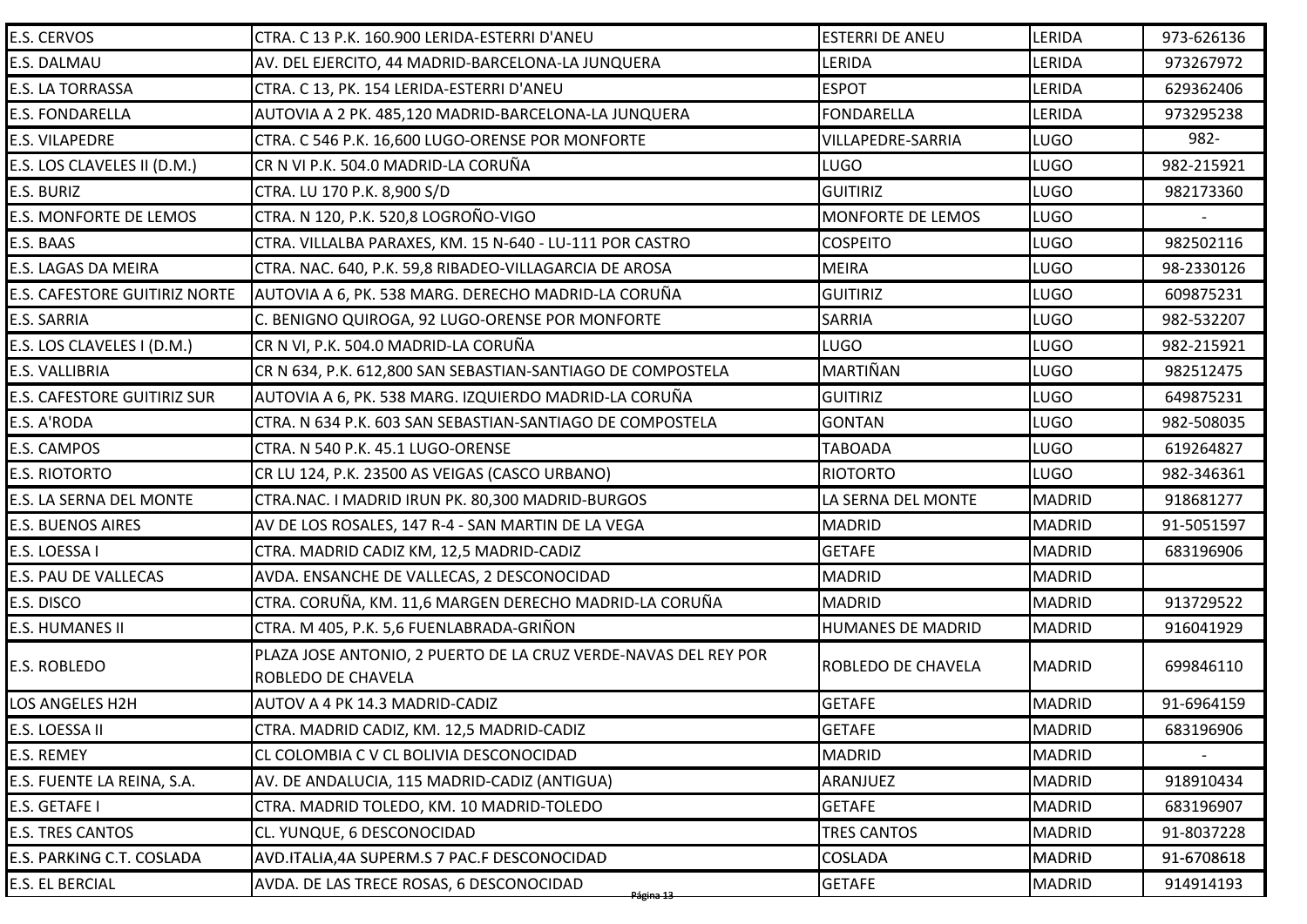| E.S. CAMPO DE LAS NACIONES         | ACCESO CAMPO DE LAS NACIONES, 2 DESCONOCIDAD                                                   | <b>MADRID</b>                 | <b>MADRID</b> | 91-7426551   |
|------------------------------------|------------------------------------------------------------------------------------------------|-------------------------------|---------------|--------------|
| E.S. EL MOLINO                     | AV. DE LAS FLORES, 2 FUENLABRADA - R-5 POR MORALEJA DE ENMEDIO                                 | <b>HUMANES DE MADRID</b>      | <b>MADRID</b> | 91.606.86.48 |
| E.S. CERDEIRA                      | CTRA.CANILLEJAS VICALVARO KM 2,3 DESCONOCIDAD                                                  | <b>MADRID</b>                 | <b>MADRID</b> | 91-3062607   |
| E.S. LOS ANGELES I - GETAFE        | AUTOV A 4 PK 14.3 MADRID-CADIZ                                                                 | <b>GETAFE</b>                 | <b>MADRID</b> | 91-6964159   |
| E.S. BARAJAS                       | AVDA. LOGROÑO 233 DESCONOCIDAD                                                                 | <b>MADRID</b>                 | <b>MADRID</b> | 683196903    |
| E.S. SANSE                         | AVDA. TENERIFE, 14 DESCONOCIDAD                                                                | SAN SEBASTIAN DE LOS          | <b>MADRID</b> |              |
| E.S. EL CERRO I                    | AUTOVIA A 3, KM. 7, 1 MARGEN DERECHO MADRID-VALENCIA                                           | <b>MADRID</b>                 | <b>MADRID</b> |              |
| <b>E.S. TORREJON DE ARDOZ</b>      | AVDA. EL SOL, S N (ESQ. AVDA. LA LUNA) DESCONOCIDAD                                            | <b>TORREJON DE ARDOZ</b>      | <b>MADRID</b> | 91-676-5935  |
| E.S. COSLADA 2                     | CL RIOJA, 20 DESCONOCIDAD                                                                      | <b>COSLADA</b>                | <b>MADRID</b> | 916708571    |
| <b>E.S. ALCORCON</b>               | CL LAGUNA C V CTRA. LEGANÉS DESCONOCIDAD                                                       | <b>ALCORCON</b>               | <b>MADRID</b> | 699850820    |
| <b>E.S. PACIFICO</b>               | AV. CIUDAD DE BARCELONA, 61 DESCONOCIDAD                                                       | <b>MADRID</b>                 | <b>MADRID</b> | 683196675    |
| E.S. VILLALBA                      | PG. COLLADO VILLALBA, PARCELA 29 DESCONOCIDAD                                                  | <b>COLLADO VILLALBA</b>       | <b>MADRID</b> |              |
| E.S. TORREJON DE VELASCO           | CR M 404 P.K. 31 R-5 (NAVALCARNERO) - R-3 (VILLAREJO DE SALVANES)                              | <b>TORREJON DE VELASCO</b>    | <b>MADRID</b> | 91-8145082   |
| E.S. AVDA. DAROCA PILOTO<br>ANULAR | AVD. DE DAROCA PK 0,400 DESCONOCIDAD                                                           | <b>MADRID</b>                 | <b>MADRID</b> | 91-7540448   |
| E.S. ARANJUEZ                      | CTRA. DE MADRID, 11 MADRID-CADIZ (ANTIGUA)                                                     | ARANJUEZ                      | <b>MADRID</b> |              |
| E.S. FUENLABRADA                   | CL MOSTOLES, 1 DESCONOCIDAD                                                                    | <b>FUENLABRADA</b>            | <b>MADRID</b> | 916151878    |
| E.S. TORREJON DE LA CALZADA        | CL REAL, 1 MADRID-CIUDAD REAL (ANTIGUA)                                                        | TORREJON DE LA CALZADA        | <b>MADRID</b> | 918160848/41 |
| E.S. ESUCARTO                      | POZO DE LAS NIEVES, 30 DESCONOCIDAD                                                            | <b>TORREJON DE ARDOZ</b>      | <b>MADRID</b> | 683143685    |
| <b>E.S. FUENCARRAL</b>             | CTRA. M 607, P.K. 13.0 MADRID-NAVACERRADA POR COLMENAR VIEJO                                   | <b>MADRID</b>                 | <b>MADRID</b> | 91-7344009   |
| <b>E.S. SOMOSIERRA</b>             | CTRA.R 1, PK 92,500 MADRID-BURGOS                                                              | <b>SOMOSIERRA</b>             | <b>MADRID</b> | 91-8699032   |
| E.S. VILLAREJO DE SALVANES I       | CTRA. N III, P.K. 50 (DIREC. VALENCIA)VI MADRID-VALENCIA                                       | <b>VILLAREJO DE SALVANES</b>  | <b>MADRID</b> | 918742264    |
| E.S. PUJANA LORENZO                | CL.CORAZON DE MARIA, 76 DESCONOCIDAD                                                           | <b>MADRID</b>                 | <b>MADRID</b> | 91-4150196   |
| E.S. ARGANDA                       | AVDA. VALDEARGANDA, 8 DESCONOCIDAD                                                             | ARGANDA DEL REY               | <b>MADRID</b> | 91-8703373   |
| ES EL BERCIAL PILOTO ANULAR        | AVDA. DE LAS TRECE ROSAS, 6 DESCONOCIDAD                                                       | <b>GETAFE</b>                 | <b>MADRID</b> | 618260216    |
| E.S. VILLALBA I                    | AUTOP. A 6 PK 42.3 VILLALBA-ADANERO                                                            | <b>SAN LORENZO DE EL</b>      | <b>MADRID</b> | 8500999-     |
|                                    |                                                                                                | <b>ESCORIAL</b>               |               | 8512260      |
| E.S. AUTOLYT                       | CL LAS AGUILAS, 18 DESCONOCIDAD                                                                | <b>PINTO</b><br><b>MADRID</b> | <b>MADRID</b> | 620945912    |
| E.S. EL CERRO II                   | AUTOVIA A 3, KM. 7,1 MARGEN IZQUIERDO MADRID-VALENCIA                                          |                               | <b>MADRID</b> |              |
| E.S. PETROLARANJUEZ                | CTRA. N IV P.K. 47,4 MADRID-CADIZ                                                              | ARANJUEZ                      | <b>MADRID</b> | 91-8921046   |
| E.S. SALVADOR MAELLA               | GL. MARIANO SALVADOR MAELLA, S N DESCONOCIDAD                                                  | <b>MADRID</b>                 | <b>MADRID</b> | -913768504   |
| E.S. HOYO DE MANZANARES            | CL. AMADEO VIVES, 2. URB.PQ. LAS COLINAS COLMENAR VIEJO-TORRELODONES<br>POR HOYO DE MANZANARES | <b>HOYO DE MANZANARES</b>     | <b>MADRID</b> | 91-8566204   |
| E.S. LEMA                          | AVDA. DE PORTUGAL, 16 MADRID-FRONTERA PORTUGUESA (BADAJOZ)                                     | <b>MADRID</b>                 | <b>MADRID</b> | 699850811    |
|                                    | Pagina 14                                                                                      |                               |               |              |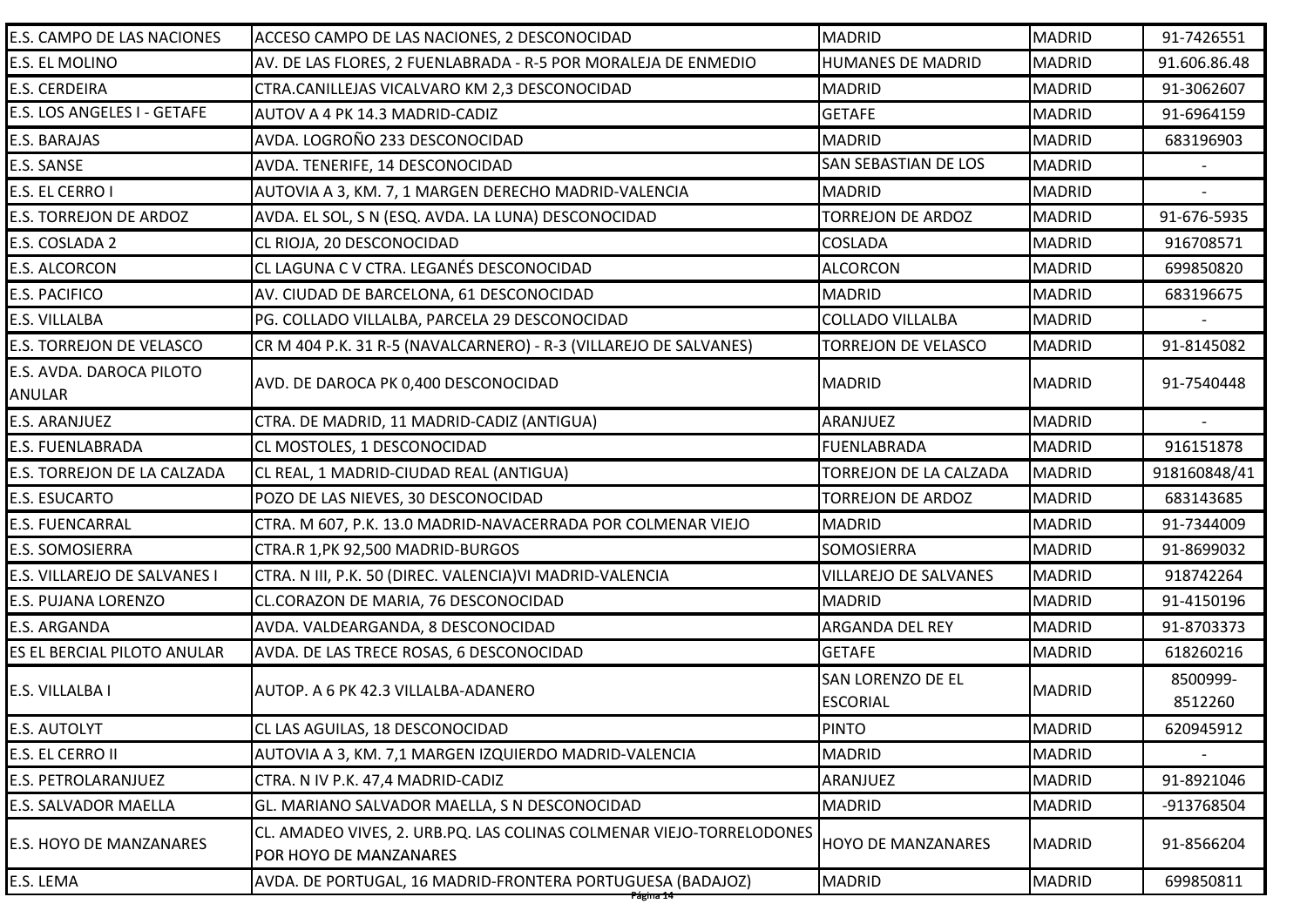| E.S. VILLALBA II                       | AUTOP. A 6 PK 42.3 VILLALBA-ADANERO                                              | <b>COLLADO VILLALBA</b>      | <b>MADRID</b> | 8500999-      |
|----------------------------------------|----------------------------------------------------------------------------------|------------------------------|---------------|---------------|
| E.S. MORALZARZAL                       | CAMINO DE LOS LINARES, 1 MORALZARZAL-MATAELPINO                                  | MORALZARZAL                  | <b>MADRID</b> | 649977807     |
| E.S. GETAFE II                         | CTRA. MADRID TOLEDO, KM. 10 MADRID-TOLEDO                                        | <b>GETAFE</b>                | <b>MADRID</b> | 683196907     |
| E.S. VILLAREJO DE SALVANES II          | CTRA. MADRID VALENCIA P.K. 50 MADRID-VALENCIA                                    | <b>VILLAREJO DE SALVANES</b> | <b>MADRID</b> | 91-8742464/65 |
| E.S. LOZOYUELA                         | CRTA. NAC. I, KM. 64,650 MADRID-BURGOS                                           | LOZOYUELA                    | <b>MADRID</b> |               |
| E.S. NAVALCARNERO                      | CTRA.R 5 PK 28,600 FORTUNA-MOLINA DE SEGURA                                      | NAVALCARNERO                 | <b>MADRID</b> | 91-8110898    |
| <b>U.S. POSTE BUITRAGO</b>             | CR N I P.K. 76 MADRID-IRUN (ANTIGUA)                                             | <b>BUITRAGO DEL LOZOYA</b>   | <b>MADRID</b> | 91-8681519    |
| E.S. LOS ANGELES II - GETAFE<br>(D.M.) | AUTOV A 4, PK. 14,3 MADRID-CADIZ                                                 | <b>GETAFE</b>                | <b>MADRID</b> | 916837587     |
| E.S. AVDA. DAROCA                      | AVD. DE DAROCA PK 0,400 DESCONOCIDAD                                             | <b>MADRID</b>                | <b>MADRID</b> | 91-7540448    |
| E.S. SAN ISIDRO                        | VIA COMPLUTENSE. 41 MADRID-BARCELONA-LA JUNQUERA (ANTIGUA)                       | <b>ALCALA DE HENARES</b>     | <b>MADRID</b> | 91-889 34 00* |
| E.S. NILO                              | CTRA. M 300, P.K. 29,5 ARGANDA DEL REY-ALCALA DE HENARES(ENLACE R-2 A<br>MADRID) | <b>ALCALA DE HENARES</b>     | <b>MADRID</b> | 91-8836728    |
| <b>E.S. PERALES</b>                    | CTRA. N III PK. 43,320 MADRID-VALENCIA                                           | PERALES DE TAJUÑA            | <b>MADRID</b> | 918755180/76  |
| E.S. MAFA                              | CL MONTE IGUELDO, 108 DESCONOCIDAD                                               | <b>MADRID</b>                | <b>MADRID</b> | 914781947     |
| E.S. LAS PUEBLAS                       | CTRA R 1 PK 29.0 MADRID-BURGOS                                                   | <b>COLMENAR VIEJO</b>        | <b>MADRID</b> | 91-6570878    |
| <b>E.S. GUIROPA</b>                    | AVD. PIO XII, 6 DESCONOCIDAD                                                     | <b>MADRID</b>                | <b>MADRID</b> | 91-3504338    |
| E.S. RONDA                             | RONDA DE SEGOVIA, 37 DESCONOCIDAD                                                | <b>MADRID</b>                | <b>MADRID</b> | 683196898     |
| <b>E.S. GREMOIL</b>                    | CL PUERTO DE NAVACERRADA, 1 P.I.PRADOVERA MADRID-TOLEDO                          | LEGANES                      | <b>MADRID</b> | 913413507     |
| <b>E.S. YUCATAN</b>                    | <b>GLORIETA YUCATAN, S N DESCONOCIDAD</b>                                        | <b>MADRID</b>                | <b>MADRID</b> | 628423650     |
| <b>E.S. PARACUELLOS</b>                | CL MIGUEL DE CERVANTES, 2 BARAJAS-FUENTE EL SAZ                                  | PARACUELLOS DE JARAMA        | <b>MADRID</b> | 91 6580525    |
| E.S. SANTA ENGRACIA                    | CL SANTA ENGRACIA, 82 DESCONOCIDAD                                               | <b>MADRID</b>                | <b>MADRID</b> | 91 448 94 95  |
| E.S. BERNARDA                          | AVDA. CONSTITUCION, 225 DESCONOCIDAD                                             | <b>TORREJON DE ARDOZ</b>     | <b>MADRID</b> |               |
| E.S. COSLADA 1                         | CL RIOJA, 23 DESCONOCIDAD                                                        | <b>COSLADA</b>               | <b>MADRID</b> | $91 -$        |
| E.S. LORENZO PARDO ORTIZ               | CTRA. C 100 P.K. 1.2 ALCALA DE HENARES-FUENTE DEL FRESNO                         | <b>ALCALA DE HENARES</b>     | <b>MADRID</b> | 91-8883814    |
| <b>E.S. ALCONERA</b>                   | CL POBLADURA DEL VALLE, 31 DESCONOCIDAD                                          | <b>MADRID</b>                | <b>MADRID</b> | 913241500     |
| <b>E.S. HUMANES</b>                    | CTRA. M 405, P.K. 5,6 FUENLABRADA-GRIÑON                                         | <b>HUMANES DE MADRID</b>     | <b>MADRID</b> | 916040845     |
| E.S. VENTAS                            | CL ALCALA, 284 DESCONOCIDAD                                                      | <b>MADRID</b>                | <b>MADRID</b> | 914049608     |
| E.S. GANOSA                            | CL HERMANOS GARCIA NOBLEJAS, 35 DESCONOCIDAD                                     | <b>MADRID</b>                | <b>MADRID</b> | 683196905     |
| E.S. MANILVA I                         | CTRA. A 7 PK. 138,500 SAN ENRIQUE DE GUADIARO-MALAGA (AUTOPISTA DEL              | <b>MANILVA</b>               | <b>MALAGA</b> |               |
| E.S. EL ARCO DE MARBELLA               | CR N 340 P.K. 182,5 CADIZ-BARCELONA (ANTIGUA)                                    | <b>MARBELLA</b>              | <b>MALAGA</b> | 95-2764152    |
| E.S. NTRA.SRA.DEL ROSARIO              | CR CC 341 P.K. 37,200 CAMPILLOS-JIMENA DE LA FRONTERA                            | <b>CUEVAS DEL BECERRO</b>    | <b>MALAGA</b> | 952162010     |
| E.S. CASABERMEJA                       | CTRA. N 331, P.K. 147,8 CORDOBA-MALAGA                                           | CASABERMEJA                  | <b>MALAGA</b> | 952-758681    |
| E.S. MANILVA II                        | CTRA. A 7 PK. 138,500 SAN ENRIQUE DE GUADIARO-MALAGA (AUTOPISTA DEL              | <b>MANILVA</b>               | <b>MALAGA</b> | $95 -$        |
|                                        |                                                                                  |                              |               |               |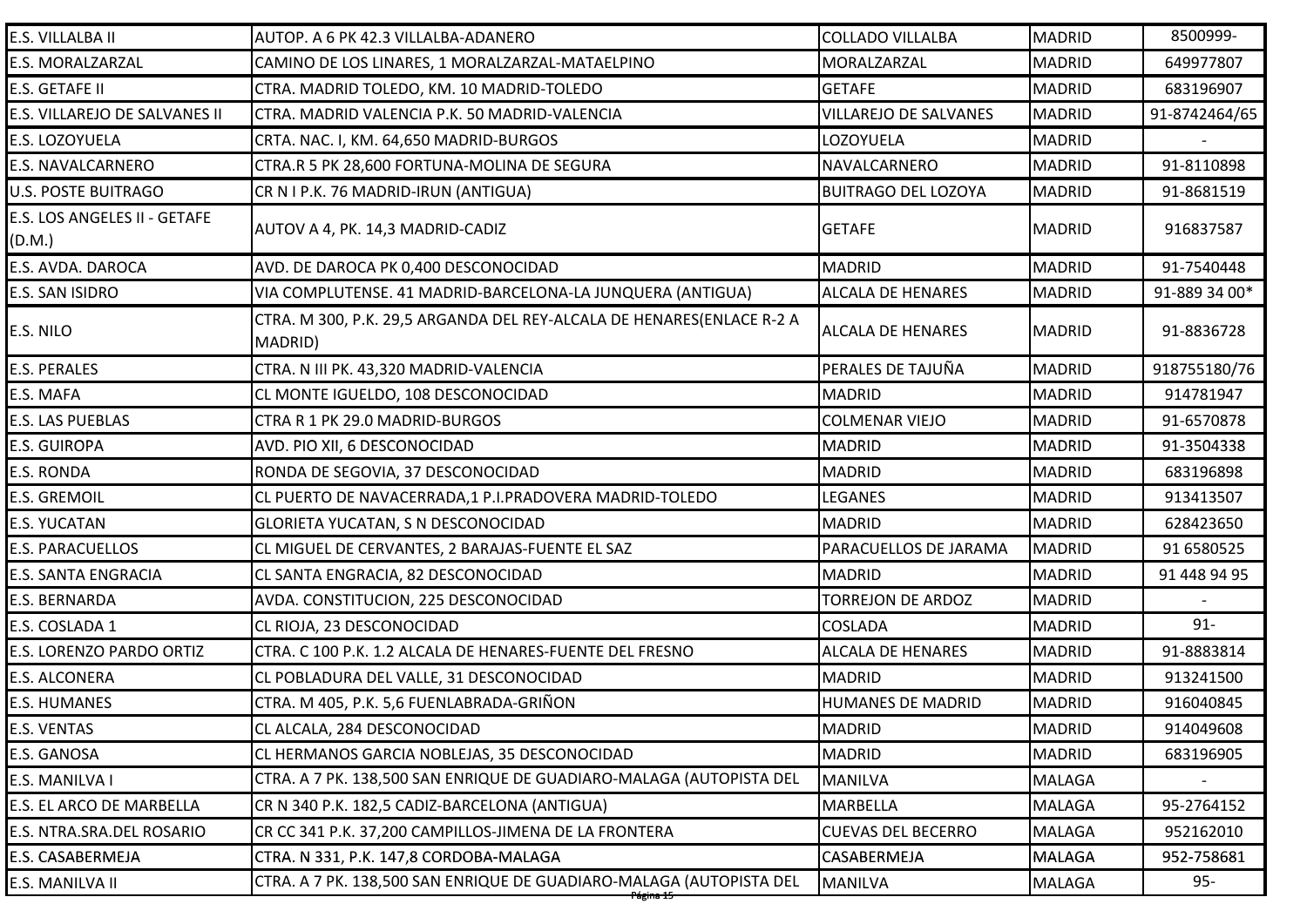| <b>E.S. SANTA AMALIA</b>     | CTRA. CARTAMA CHURRIANA, P.K. 4.700 DESCONOCIDAD                                       | <b>ALHAURIN DE LA TORRE</b> | <b>MALAGA</b>  | 958438759    |
|------------------------------|----------------------------------------------------------------------------------------|-----------------------------|----------------|--------------|
| E.S. VELEZ MALAGA            | CTRA. N 340 P.K. 260 CADIZ-BARCELONA                                                   | BENAJARAFE                  | <b>MALAGA</b>  | $952 -$      |
| E.S. ARCO SAN PEDRO          | PG. S. PEDRO DE ALCANTARA, PARC. 40 DESCONOCIDAD                                       | SAN PEDRO DE ALCANTARA      | <b>MALAGA</b>  | 95 127 59 49 |
| E.S. VALDICIO                | AV ISAAC PERAL, 39 DESCONOCIDAD                                                        | <b>MALAGA</b>               | <b>MALAGA</b>  | 952241343    |
| E.S. AXARQUIA                | CTRA. MA 105, PK. 0,30 CADIZ-BARCELONA                                                 | <b>FRIGILIANA</b>           | <b>MALAGA</b>  | 625127174    |
| <b>E.S. VOLTASUR</b>         | CTRA. A 376, K.M. 120,7 SEVILLA-SAN PEDRO ALCANTARA POR UTRERA                         | <b>RONDA</b>                | <b>MALAGA</b>  | 952-870509   |
| <b>E.S. EL HIGUERON</b>      | CTRA. A 387 PK. 15,6 ALHAURIN EL GRANDE-FUENGIROLA                                     | <b>FUENGIROLA</b>           | <b>MALAGA</b>  | 952119154    |
| E.S. CTM MALAGA              | <b>CL OFFENBACH S N DESCONOCIDAD</b>                                                   | MALAGA                      | <b>MALAGA</b>  | 952179572    |
| <b>E.S. CABEZO DE TORRES</b> | CTRA. A 4 P.K. 4,460 N-340 - N-301                                                     | <b>CABEZO DE TORRES</b>     | <b>MURCIA</b>  | 968-307177   |
| E.S. SANTA ELENA             | CTRA. N 340, P.K. 673,1 CADIZ-BARCELONA (ANTIGUA)                                      | <b>COBATILLAS</b>           | <b>MURCIA</b>  | 968863293    |
| E.S. LA PURISIMA             | CL SALVADOR ALLENDE, 1 DESCONOCIDAD                                                    | <b>FORTUNA</b>              | <b>MURCIA</b>  | 968-685077   |
| E.S. EL ROLLO                | PLAZA INGENIERO DE LA CIERVA, 3 CADIZ-BARCELONA (ANTIGUA)                              | <b>MURCIA</b>               | <b>MURCIA</b>  | 968342191    |
| E.S. GEMINA                  | CTRA N 344 PK 69.1 ALCANTARILLA-VALENCIA POR YECLA (ANTIGUA)                           | JUMILLA                     | <b>MURCIA</b>  | 968/780029-  |
| <b>E.S. TANAGAS</b>          | CTRA. N 340 P.K. 615.7 CADIZ-BARCELONA (ANTIGUA)                                       | <b>TOTANA</b>               | <b>MURCIA</b>  | 968424774    |
| <b>E.S. LAS TORRES</b>       | CTRA MU 344 PK 9.6 ALCANTARILLA-VALENCIA POR YECLA (ANTIGUA)                           | LAS TORRES DE COTILLAS      | <b>MURCIA</b>  | 968-626667   |
| E.S. OSDAFRAMA               | CAMINO DE MURCIA, 182 MADRID-CARTAGENA (ANTIGUA)                                       | <b>CIEZA</b>                | <b>MURCIA</b>  | 968 454 052* |
| E.S. BLANCA                  | CTRA. N 301 ENLACE BLANCA ALBACETE-CARTAGENA                                           | <b>BLANCA</b>               | <b>MURCIA</b>  | 968459724    |
| E.S. SAN GINES               | CR MU 611 P.K. 3 N-340 (ANTIGUA) - N-301 POR SAN GINES                                 | <b>MURCIA</b>               | <b>MURCIA</b>  | 96-8882412   |
| E.S. RONDA SUR               | CL RONDA SUR, 107 109 DESCONOCIDAD                                                     | <b>MURCIA</b>               | <b>MURCIA</b>  | 968340874    |
| <b>E.S. EL ROMERAL</b>       | CTRA. FORTUNA PK 6,5 FORTUNA-MOLINA DE SEGURA                                          | <b>MOLINA DE SEGURA</b>     | <b>MURCIA</b>  | 968 619599   |
| E.S. LA CHIMENEA             | CTRA. N 340 PK. 653.300 CADIZ-BARCELONA (ANTIGUA)                                      | <b>ALCANTARILLA</b>         | <b>MURCIA</b>  |              |
| E.S. EL ALGAR-GAS MENOR      | CTRA N 332 PK 18.0 DESCONOCIDAD                                                        | <b>EL ALGAR</b>             | <b>MURCIA</b>  | 968/135235-  |
| E.S. ALFA MURCIA             | CR N 301 P.K. 413,9 ALBACETE-CARTAGENA                                                 | <b>MURCIA</b>               | <b>MURCIA</b>  | 968-         |
| E.S. SANTA ANA               | CTRA N 340 PK 647.0 CADIZ-BARCELONA (ANTIGUA)                                          | SANGONERA LA SECA           | <b>MURCIA</b>  | 968-890902   |
| E.S. EL JIMENADO             | CTRA. F 14, P.K. 6,500 N-301 - LOS ALCAZARES POR EL JIMENADO Y TORRE<br><b>PACHECO</b> | <b>TORREPACHECO</b>         | <b>MURCIA</b>  | 968-585 123* |
| <b>E.S. SUTULLENA</b>        | CL CAMINO HONDO, RONDA SUR, 1 DESCONOCIDAD                                             | LORCA                       | <b>MURCIA</b>  | 968472191    |
| <b>E.S. CHURRA</b>           | AV. JUAN DE BORBON S N DESCONOCIDAD                                                    | <b>CHURRA</b>               | <b>MURCIA</b>  |              |
| E.S. LA PAZ                  | AV. LAS AMERICAS, PARC 2 4. POLG. OESTE DESCONOCIDAD                                   | <b>ALCANTARILLA</b>         | <b>MURCIA</b>  | 968896014    |
| E.S. ULEA                    | CTRA N 301 PK 362.0 MADRID-CARTAGENA (ANTIGUA)                                         | <b>ULEA</b>                 | <b>MURCIA</b>  | 968-672679   |
| E.S. TANAGAS II              | CR N 340 P.K. 590,800 CADIZ-BARCELONA (ANTIGUA)                                        | LORCA                       | <b>MURCIA</b>  | 968-406640   |
| <b>E.S. PUERTO LUMBRERAS</b> | CTRA. N 340 PK. 580,3 CADIZ-BARCELONA                                                  | PUERTO LUMBRERAS            | <b>MURCIA</b>  | 968402763    |
| <b>E.S. AGUILAS</b>          | CTRA C 3211 PK 94.6 DESCONOCIDAD                                                       | <b>AGUILAS</b>              | <b>MURCIA</b>  | 968-410490   |
| E.S. PAGOZELAI               | AUTOVIA A 15 ANDOAIN IRURZUN, KM. 134 TUDELA-IRURZUN-ANDOAIN                           | <b>GORRITI</b>              | <b>NAVARRA</b> | 948-604651   |
|                              | <del>Página 16-</del>                                                                  |                             |                |              |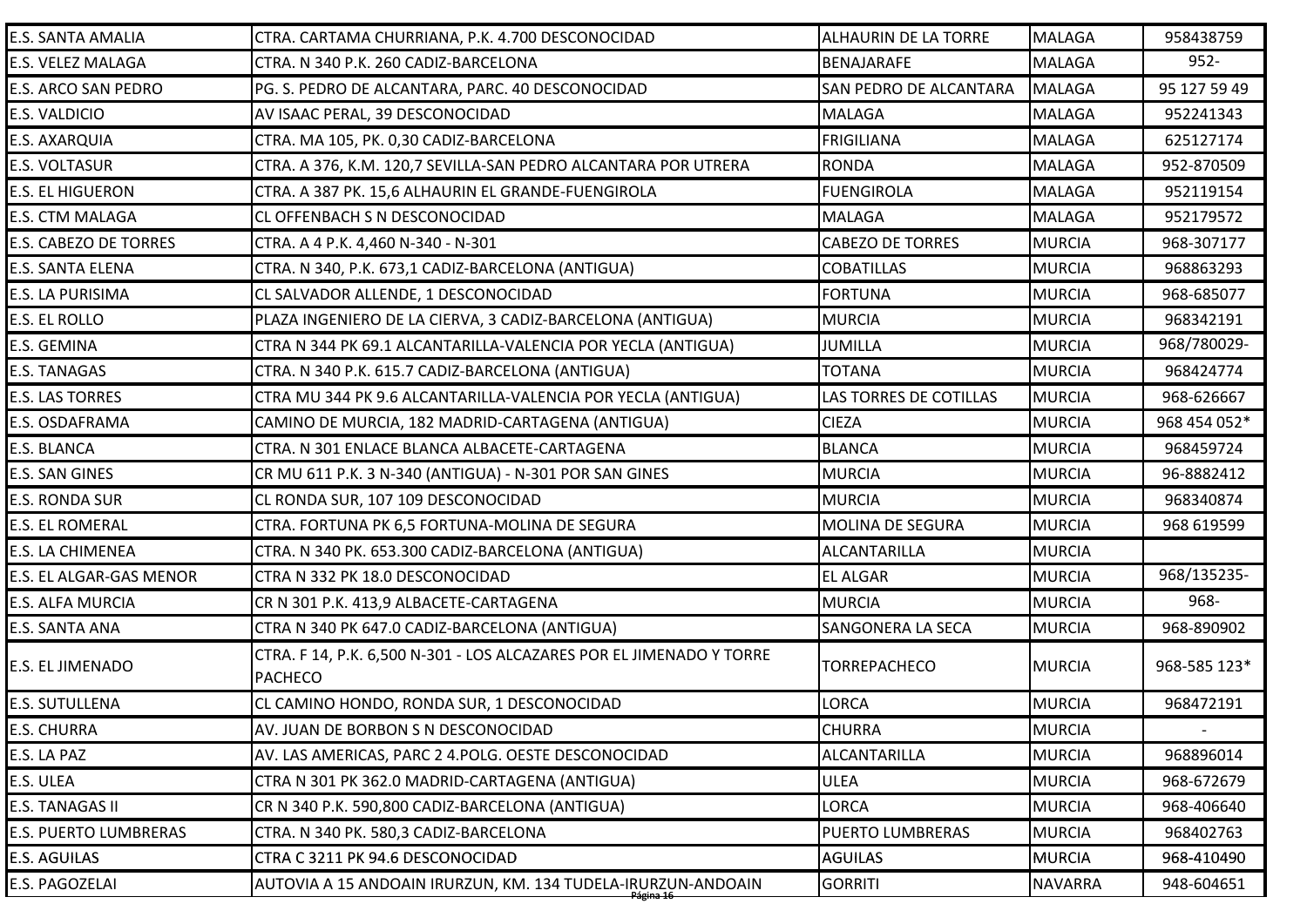| <b>E.S. SERTELGAS</b>               | CTRA. N 161, P.K. 4,2 DESCONOCIDAD                                                 | <b>CORELLA</b>                             | <b>NAVARRA</b>    | 948401386    |
|-------------------------------------|------------------------------------------------------------------------------------|--------------------------------------------|-------------------|--------------|
| E.S. DANTXARINEA                    | CTRA. N 121 B PK. 80 DESCONOCIDAD                                                  | <b>URDAX</b>                               | <b>NAVARRA</b>    |              |
| E.S. BARAÑAIN                       | AVDA. CENTRAL, 2 DESCONOCIDAD                                                      | <b>BARAÑAIN</b>                            | <b>NAVARRA</b>    | 948186712    |
| E.S. LANZ                           | CTRA. N 121 A, P.K. 23,65 PAMPLONA-FRANCIA POR VERA DE BIDASOA                     | LANZ                                       | <b>NAVARRA</b>    | 948307223    |
| E.S. NOAIN                          | CTRA. N 240, P.K. 7,2 TARRAGONA-GALDAKAO                                           | <b>NOAIN</b>                               | <b>NAVARRA</b>    | 948318630    |
| <b>E.S. CINTRUENIGO</b>             | CR N 113 PAMPLONA MADRID P.K. 91,5 SORIA-PAMPLONA POR FITERO                       | <b>CINTRUENIGO</b>                         | <b>NAVARRA</b>    | 948-812723   |
| E.S. PAGOZELAI                      | AUTOVIA A 15 ANDOAIN IRURZUN, KM 134 TUDELA-IRURZUN-ANDOAIN                        | <b>GORRITI</b>                             | <b>NAVARRA</b>    | 948-604639   |
| E.S. LAKUNTZA                       | CTRA. N 240, KM. 35,6 PAMPLONA - R-1 (ALSASUA)                                     | <b>LACUNZA</b>                             | <b>NAVARRA</b>    |              |
| E.S. DANTXARINEA II                 | CTRA. N 121 PK. 79.9 PAMPLONA-FRANCIA POR ELIZONDO                                 | <b>URDAX</b>                               | <b>NAVARRA</b>    | 948599168    |
| E.S. PIO XII                        | C. SANCHO RAMIREZ, 2 DESCONOCIDAD                                                  | <b>PAMPLONA</b>                            | <b>NAVARRA</b>    | 948 17 76 93 |
| E.S. CAPARROSO                      | CTRA. N 121 P.K. 56 PAMPLONA-VALTIERRA                                             | <b>CAPARROSO</b>                           | <b>NAVARRA</b>    | 948730083    |
| E.S. NOAIN                          | CTRA N 240 PK 7.0 TARRAGONA-GALDAKAO                                               | <b>NOAIN</b>                               | <b>NAVARRA</b>    | 948/318365   |
| E.S. ZIZUR                          | AUTOVIA A 12 PK. 7.3 PAMPLONA-LOGROÑO-BURGOS                                       | <b>GAZOLAZ</b>                             | <b>NAVARRA</b>    | 948353270    |
| E.S. DACON-MASIDE                   | CTRA. N 541 P.K. 24,7 ORENSE-PONTEVEDRA                                            | <b>MASIDE</b>                              | <b>ORENSE</b>     | 988275064    |
| <b>E.S. TABOADELA</b>               | CTRA N 525 PK 226 BENAVENTE-SANTIAGO DE COMPOSTELA                                 | <b>TABOADELA</b>                           | <b>ORENSE</b>     | 988-436434   |
| E.S. XINZO DE LIMIA                 | CR N 525, P.K. 197,200 BENAVENTE-SANTIAGO DE COMPOSTELA                            | <b>GINZO DE LIMIA</b>                      | <b>ORENSE</b>     | 988-460315   |
| E.S. PITEIRA CIBEIRA                | CR N 541, P.K. 27.6 ORENSE-PONTEVEDRA                                              | <b>CARBALLINO</b>                          | <b>ORENSE</b>     | 988-270635   |
| E.S. ATENEO                         | CTRA. N 525, P.K. 267,5 BENAVENTE-SANTIAGO DE COMPOSTELA                           | <b>REINO</b>                               | <b>ORENSE</b>     | 988403331    |
| E.S. VILLAMARTIN                    | CTRA. N 120 P.K. 4,6 LOGROÑO-VIGO                                                  | <b>VILLAMARTIN DE</b><br><b>VALDEORRAS</b> | <b>ORENSE</b>     | 988300074    |
| <b>E.S. ABAVIDES</b>                | AUTOVIA A 52, P.K. 188 BENAVENTE-VIGO (AUTOVIA RIAS BAJAS)                         | <b>TRASMIRAS</b>                           | <b>ORENSE</b>     | 988-55 01 50 |
| E.S. VELASCO                        | AV DE SANTIAGO, 174 BENAVENTE-SANTIAGO DE COMPOSTELA                               | <b>ORENSE</b>                              | <b>ORENSE</b>     | 988-215649   |
| E.S. SANDINO                        | CTRA N 620 PK 43.0 BURGOS-PORTUGAL POR SALAMANCA (ANTIGUA)                         | <b>VILLODRIGO</b>                          | <b>PALENCIA</b>   | 947-166002   |
| E.S. EL CANTO                       | AUTOVIA A 62 (E 80), PK. 64,3 BURGOS-PORTUGAL POR SALAMANCA                        | <b>TORQUEMADA</b>                          | PALENCIA          | 979-800088   |
| E.S. RAXO                           | CTRA. C 550 (PONTEVEDRA O'GROVE), PK 10 PONTEVEDRA-EL GROVE POR LA<br><b>COSTA</b> | RAJO                                       | <b>PONTEVEDRA</b> | 986740009    |
| E.S. VILABOA                        | CTRA. N 550 PK. 130,950 LA CORUÑA-TUY                                              | <b>VILABOA</b>                             | <b>PONTEVEDRA</b> | 986708353    |
| E.S. EXGA                           | CTRA. N 120, P.K. 660 LOGROÑO-VIGO                                                 | <b>TAMEIGA</b>                             | PONTEVEDRA        | 986-332111   |
| E.S. SILLEDA                        | CR N 525 P.K. 624,400 BENAVENTE-SANTIAGO DE COMPOSTELA                             | <b>SILLEDA</b>                             | <b>PONTEVEDRA</b> | 986-         |
| E.S. COTOBAD                        | CALVELO TENORIO ORENSE-PONTEVEDRA                                                  | <b>COTOBAD</b>                             | <b>PONTEVEDRA</b> | 986-764007   |
| E.S. EXGA-VIGO                      | AV. DE MADRID, 73 DESCONOCIDAD                                                     | <b>VIGO</b>                                | <b>PONTEVEDRA</b> | 986-279475   |
| <b>E.S. CARBURANTES SELAS</b>       | AV DE BEIRAMAR, 173 DESCONOCIDAD                                                   | <b>VIGO</b>                                | <b>PONTEVEDRA</b> | 986-232975   |
| <b>E.S. XESTEIRA DE CARBURANTES</b> |                                                                                    |                                            |                   |              |
|                                     | URB.MONTEPORREIRO.CL.ITALIA PARC. C 1 DESCONOCIDAD                                 | PONTEVEDRA                                 | PONTEVEDRA        | 629774597    |
| E.S. CAMBADOS                       | AVDA. DE VILAGARCIA, 89 VILLAGARCIA DE AROSA-CAMBADOS                              | <b>CAMBADOS</b>                            | <b>PONTEVEDRA</b> | 670265535    |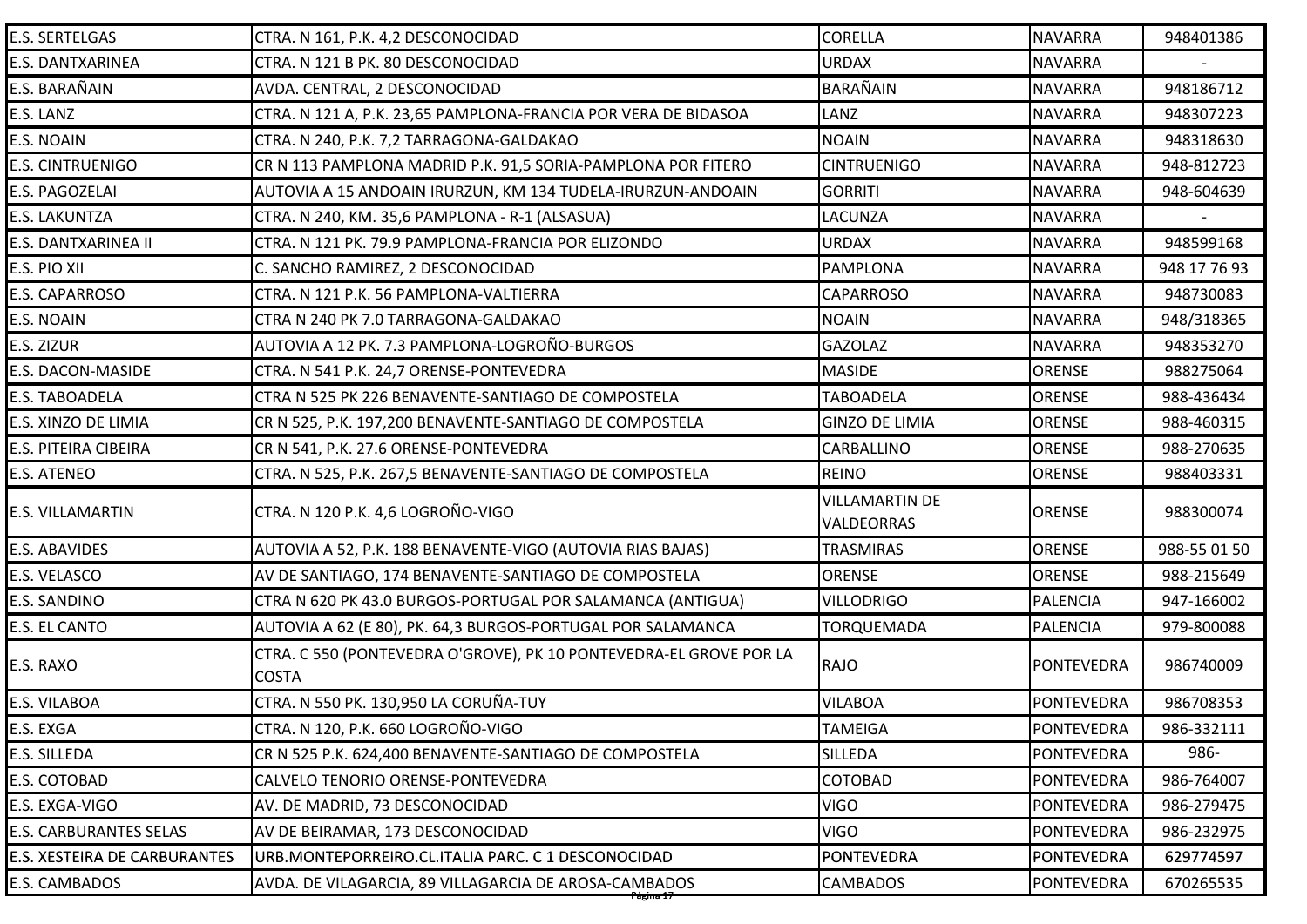| <b>E.S. EXPLOTACION CARBURANTES</b><br><b>CANIDO</b> | CR PO 325, P.K. 8.5 VIGO-BAYONA POR LA COSTA                          | <b>VIGO</b>                        | <b>PONTEVEDRA</b> | 610471114  |
|------------------------------------------------------|-----------------------------------------------------------------------|------------------------------------|-------------------|------------|
| <b>E.S. POR PEINETO</b>                              | CTRA. PO 231 P.K. 0,200 CAMPO LAMEIRO-SAN JORGE DE SACOS              | CAMPOLAMEIRO                       | PONTEVEDRA        | 986-752060 |
| <b>U.S. PARDO PAZOS</b>                              | CTRA. DE LA HORCA, 16 DESCONOCIDAD                                    | SALVATIERRA DE MIÑO                | PONTEVEDRA        | 986-658088 |
| <b>E.S. CARBURANTES PRIETO</b>                       | CTRA. N 630, P.K. 423.9 GIJON-SEVILLA                                 | PEÑACABALLERA                      | <b>SALAMANCA</b>  | 923-414180 |
| E.S. LA RAD                                          | N 620 P.K. 251 BURGOS-PORTUGAL POR SALAMANCA                          | <b>GALINDO Y PERAHUY</b>           | SALAMANCA         | 631218281  |
| E.S. PEDROSILLO II                                   | AUTOVIA CASTILLA A 62 KM.225 BURGOS-PORTUGAL POR SALAMANCA            | PEDROSILLO EL RALO                 | SALAMANCA         | 923194013  |
| E.S. ARMUÑA                                          | CTRA.SALAMANCA VALLADOLID KM.9 BURGOS-PORTUGAL POR SALAMANCA          | CASTELLANOS DE MORISCOS SALAMANCA  |                   | 923361382  |
| <b>E.S. AREA DE SERVICIO</b><br><b>MACHACON</b>      | CTRA. A 50 SALIDA 86 PG 502 PARC. 215 AVILA-SALAMANCA                 | <b>MACHACON</b>                    | <b>SALAMANCA</b>  | 649806554  |
| <b>E.S. PEDROSILLO I</b>                             | AUTOVIA DE CASTILLA A 62, P.K. 225 BURGOS-PORTUGAL POR SALAMANCA      | <b>PEDROSILLO EL RALO</b>          | SALAMANCA         | 923350280  |
| E.S. LA PEDRESINA II                                 | CTRA. N 620 P.K. 351,500 BURGOS-PORTUGAL POR SALAMANCA                | <b>FUENTES DE OÑORO</b>            | SALAMANCA         | 923473154  |
| E.S. MANUEL GOMEZ GLEZ.                              | CTRA. SA 512, P.K. 53.4 SALAMANCA-RIOMALO DE ABAJO (L.P. CON CACERES) | <b>LINARES DE RIOFRIO</b>          | <b>SALAMANCA</b>  | 923-416171 |
| E.S. MARTIN DE YELTES II (D.M.)                      | CTRA. A 62 PK. 297 BURGOS-PORTUGAL POR SALAMANCA                      | <b>MARTIN DE YELTES</b>            | <b>SALAMANCA</b>  | 923-440766 |
| E.S. MARTIN DE YELTES I (D.M.)                       | CTRA. A 62 PK. 297 BURGOS-PORTUGAL POR SALAMANCA                      | <b>MARTIN DE YELTES</b>            | <b>SALAMANCA</b>  | 923440994  |
| E.S. LA MAYA                                         | CTRA. A 66 PK. 375 GIJON-SEVILLA                                      | MONTEJO DE SALVATIERRA             | <b>SALAMANCA</b>  | 923088927  |
| <b>E.S. 5 PEREZ SANTIAGO</b>                         | CTRA. C 72 P.K. 8 DESCONOCIDAD                                        | LEDESMA                            | <b>SALAMANCA</b>  | 923-570320 |
| <b>E.S. COLMENERO</b>                                | CR N 620 P.K. 291,600 BURGOS-PORTUGAL POR SALAMANCA                   | LA FUENTE DE SAN ESTEBAN SALAMANCA |                   | 923-440284 |
| <b>E.S. CRAJMA LABAJOS</b>                           | CR N VI P.K. 94,600 MADRID-LA CORUÑA                                  | <b>LABAJOS</b>                     | <b>SEGOVIA</b>    | 921190591  |
| <b>E.S. VILLACASTIN II</b>                           | AUTOP. A 6 PK 80.0 VILLALBA-ADANERO                                   | <b>VILLACASTIN</b>                 | <b>SEGOVIA</b>    | 921-107218 |
| E.S. VILLACASTIN I                                   | AUTOP. A 6 PK 80.0 VILLALBA-ADANERO                                   | <b>VILLACASTIN</b>                 | <b>SEGOVIA</b>    | 921-198218 |
| E.S. ASTIGI                                          | CTRA. N IV P.K. 450 MADRID-CADIZ                                      | <b>ECIJA</b>                       | <b>SEVILLA</b>    | 619074653  |
| <b>E.S. LUSAN CARBURANTES</b>                        | CR CAMAS ALBAIDA P.K. 6,520 CAMAS-OLIVARES                            | <b>SALTERAS</b>                    | <b>SEVILLA</b>    | $95 -$     |
| <b>E.S. VIRGEN DEL ROSARIO</b>                       | CR A 364 ECIJA JEREZ, KM. 41 ECIJA - A-92 (MARCHENA)                  | <b>PARADAS</b>                     | <b>SEVILLA</b>    | 609521615  |
| <b>E.S. LA PONDEROSA</b>                             | AUTOVIA A 92, P.K. 24 SEVILLA-BAZA-PUERTO LUMBRERAS                   | CARMONA                            | <b>SEVILLA</b>    | $95 -$     |
| E.S. EL PILAR                                        | CTRA. N 334 P.K. 5,700 SEVILLA-BAZA-PUERTO LUMBRERAS                  | <b>SEVILLA</b>                     | <b>SEVILLA</b>    | 954-513269 |
| <b>E.S. CLAREVOT</b>                                 | CTRA. NAC. IV, KM. 562,80 MADRID-CADIZ                                | <b>ALCALA DE GUADAIRA</b>          | <b>SEVILLA</b>    |            |
| <b>E.S. EL RONQUILLO</b>                             | CTRA. N 630, KM. 769,3 GIJON-SEVILLA                                  | <b>EL RONQUILLO</b>                | <b>SEVILLA</b>    | 618811877  |
| U.S. POSTE MORON DE LA<br><b>FRONTERA</b>            | CTRA. C 339 P.K. 61 CARMONA-SAN PEDRO DE ALCANTARA                    | <b>MORON DE LA FRONTERA</b>        | <b>SEVILLA</b>    | 954-850851 |
| <b>E.S. PUERTO SEVILLA</b>                           | CTRA DE LA ESCLUSA, 10 (PUERTO OESTE) CIRCUNVALACION DE SEVILLA       | <b>SEVILLA</b>                     | <b>SEVILLA</b>    | 954-450163 |
| E.S. LEBRIJA                                         | AVD. JOSE FERNANDEZ RUIZ, 60 DESCONOCIDAD                             | LEBRIJA                            | <b>SEVILLA</b>    | 955-974317 |
| E.S. SAN JUAN                                        | CTRA. SE 600 P.K. 1,0 SEVILLA-PALOMARES DEL RIO                       | <b>SAN JUAN DE</b>                 | <b>SEVILLA</b>    | 954179236  |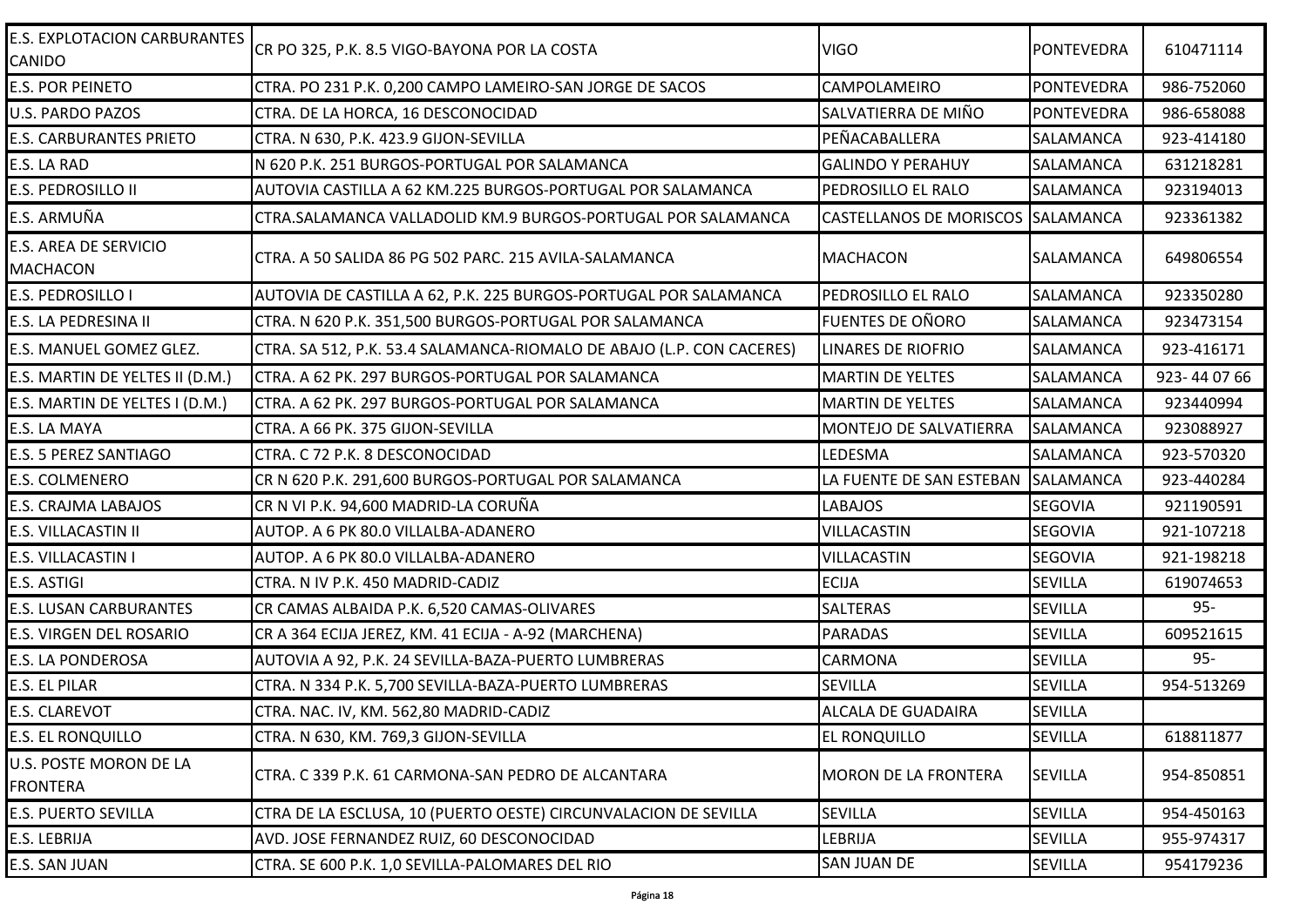| <b>E.S. EL MARQUES</b>                    | AUTOVIA A 92 PK. 96.700 SEVILLA-BAZA-PUERTO LUMBRERAS                 | <b>AGUADULCE</b>            | <b>SEVILLA</b>   | 954816678/79/ |
|-------------------------------------------|-----------------------------------------------------------------------|-----------------------------|------------------|---------------|
| U.S. POSTE GLORIETA CID                   | <b>GLORIETA DEL CID S N DESCONOCIDAD</b>                              | <b>SEVILLA</b>              | <b>SEVILLA</b>   | 95-4211627    |
| E.S. EMILIO                               | CTRA. A 362, KM. 4,2 UTRERA- LOS PALACIOS Y VILLAFRANCA               | <b>UTRERA</b>               | <b>SEVILLA</b>   |               |
| E.S. CARMONA                              | CR C 432 PK 132.6 (LLANERA UTRERA) DOS HERMANAS-CARMONA               | CARMONA                     | <b>SEVILLA</b>   |               |
| E.S. DOS HERMANAS II (D.M.)               | CTRA. NACIONAL IV, KM. 552,4 MADRID-CADIZ                             | <b>DOS HERMANAS</b>         | <b>SEVILLA</b>   | 955669976     |
| E.S. APOLO XV, S.L.L.                     | CTRA. MADRID CADIZ, KM. 482 MADRID-CADIZ                              | LA CAMPANA                  | <b>SEVILLA</b>   | 954199954     |
| E.S. NTRA.SRA.DE LOS REMEDIOS             | CTRA. A 8006, PK. 22 VILLAVERDE DEL RIO-SEVILLA                       | LA RINCONADA                | <b>SEVILLA</b>   | 954902962     |
| <b>E.S. SANTA MARTA</b>                   | CTRA. A 431 PK. 134.100 CORDOBA-SEVILLA POR EL RIO GUADALQUIVIR       | <b>SEVILLA</b>              | <b>SEVILLA</b>   | 954.909.991   |
| E.S. LA TERRAZA                           | BLAS INFANTES, 37 N-IV (EL TORBISCAL) - (A-480) SANLUCAR DE BARRAMEDA | LAS CABEZAS DE SAN JUAN     | <b>SEVILLA</b>   | 95-5871489*   |
| E.S. SAN MIGUEL                           | CTRA. A 364 PK 41 ECIJA - A-92 (MARCHENA)                             | <b>MARCHENA</b>             | <b>SEVILLA</b>   | 609521615     |
| E.S. ILIPAMAGNA                           | CTRA. A 800, P.K. 13.6 VILLAVERDE DEL RIO-SEVILLA                     | ALCALA DEL RIO              | <b>SEVILLA</b>   |               |
| <b>U.S. POSTE UTRERA</b>                  | PZ TRIANILLA S N SEVILLA-SAN PEDRO ALCANTARA POR UTRERA               | <b>UTRERA</b>               | <b>SEVILLA</b>   | 955862453     |
| E.S. CERRO FANTASMA II                    | AUTOP. A 4 PK 42.4 SEVILLA-CADIZ                                      | LAS CABEZAS DE SAN JUAN     | <b>SEVILLA</b>   | 954-868491    |
| E.S. PASTORGAS                            | AVDA. DE ANDALUCIA, 230 R-4 - DOS HERMANAS                            | <b>DOS HERMANAS</b>         | <b>SEVILLA</b>   | 955661064     |
| E.S. STORE                                | PG STORE CL A PARC. E 2 DESCONOCIDAD                                  | <b>SEVILLA</b>              | <b>SEVILLA</b>   | 954-367105    |
| E.S. A.BARRERA ARCENEGUI                  | PLAZA DEL PILAR, 1 C-339 - PARADAS                                    | <b>PARADAS</b>              | <b>SEVILLA</b>   | 954-849083    |
| E.S. VIRGEN DE CONSOLACION                | CTRA A 376, PK. 23,7 SEVILLA-SAN PEDRO ALCANTARA POR UTRERA           | <b>ALCALA DE GUADAIRA</b>   | <b>SEVILLA</b>   | 955950706     |
| E.S. EFESO                                | CL EFESO ESQUINA TARSO DESCONOCIDAD                                   | <b>SEVILLA</b>              | <b>SEVILLA</b>   | 617664962     |
| <b>E.S. CRUCE LAS CABEZAS</b>             | CTRA. R 4, P.K. 595.8 MADRID-CADIZ                                    | LAS CABEZAS DE SAN JUAN     | <b>SEVILLA</b>   | 955872165     |
| <b>E.S. AEROPUERTO</b>                    | CTRA. R 4, P.K. 534.8 MADRID-CADIZ                                    | <b>SEVILLA</b>              | <b>SEVILLA</b>   | 627542393     |
| E.S. BUGANVILLA                           | CR N IV, P.K. 524 MADRID-CADIZ                                        | <b>CARMONA</b>              | <b>SEVILLA</b>   | 954-259039    |
| E.S. MARIA AUXILIADORA                    | CTRA SE 220 P.K. 14,6 LA CAMPANA-FUENTES DE ANDALUCIA                 | <b>FUENTES DE ANDALUCIA</b> | <b>SEVILLA</b>   | 95-4838200    |
| E.S. SU EMINENCIA                         | CR S 30 P.K. 1.5 MADRID-CADIZ                                         | <b>SEVILLA</b>              | <b>SEVILLA</b>   | 95-4527932    |
| E.S. ECIJA                                | CTRA. N IV P.K. 460,96 M.D. MADRID-CADIZ                              | <b>ECIJA</b>                | <b>SEVILLA</b>   | 95-4831771    |
| E.S. DOS HERMANAS I (D.M.)                | CTRA. NACIONAL IV, KM. 552,4 MADRID-CADIZ                             | DOS HERMANAS                | <b>SEVILLA</b>   | 955669976     |
| E.S. STORE-2                              | PG STORE (INTERSECCION SE 30) DESCONOCIDAD                            | SEVILLA                     | <b>SEVILLA</b>   | 627-413667    |
| E.S. EL BURGO DE OSMA-<br><b>BUQUERIN</b> | CTRA. N 122 PK.219 FRONTERA PORTUGAL - SORIA                          | <b>BURGO DE OSMA</b>        | <b>SORIA</b>     | 699164651     |
| <b>E.S. VENTA NUEVA</b>                   | CTRA N 122 PK 184.3 ZARAGOZA-PORTUGAL                                 | ALDEHUELA DE<br>CALATAÑAZOR | <b>SORIA</b>     | 659504750     |
| E.S. LAS CASAS                            | CTRA. N 111, PK 229.1 MADRID-PAMPLONA POR MEDINACELI                  | <b>SORIA</b>                | <b>SORIA</b>     | 606974257     |
| E.S. EL CABALLO BLANCO                    | AV VALLADOLID S N ZARAGOZA-PORTUGAL                                   | SORIA                       | <b>SORIA</b>     | 975-220830    |
| E.S. AMPOSTA                              | CR T 3440 P.K. 2 POL. LES TOSSES, PARC.1. AMPOSTA-MASDENVERGE         | <b>AMPOSTA</b>              | <b>TARRAGONA</b> | 977-704 656*  |
|                                           |                                                                       |                             |                  |               |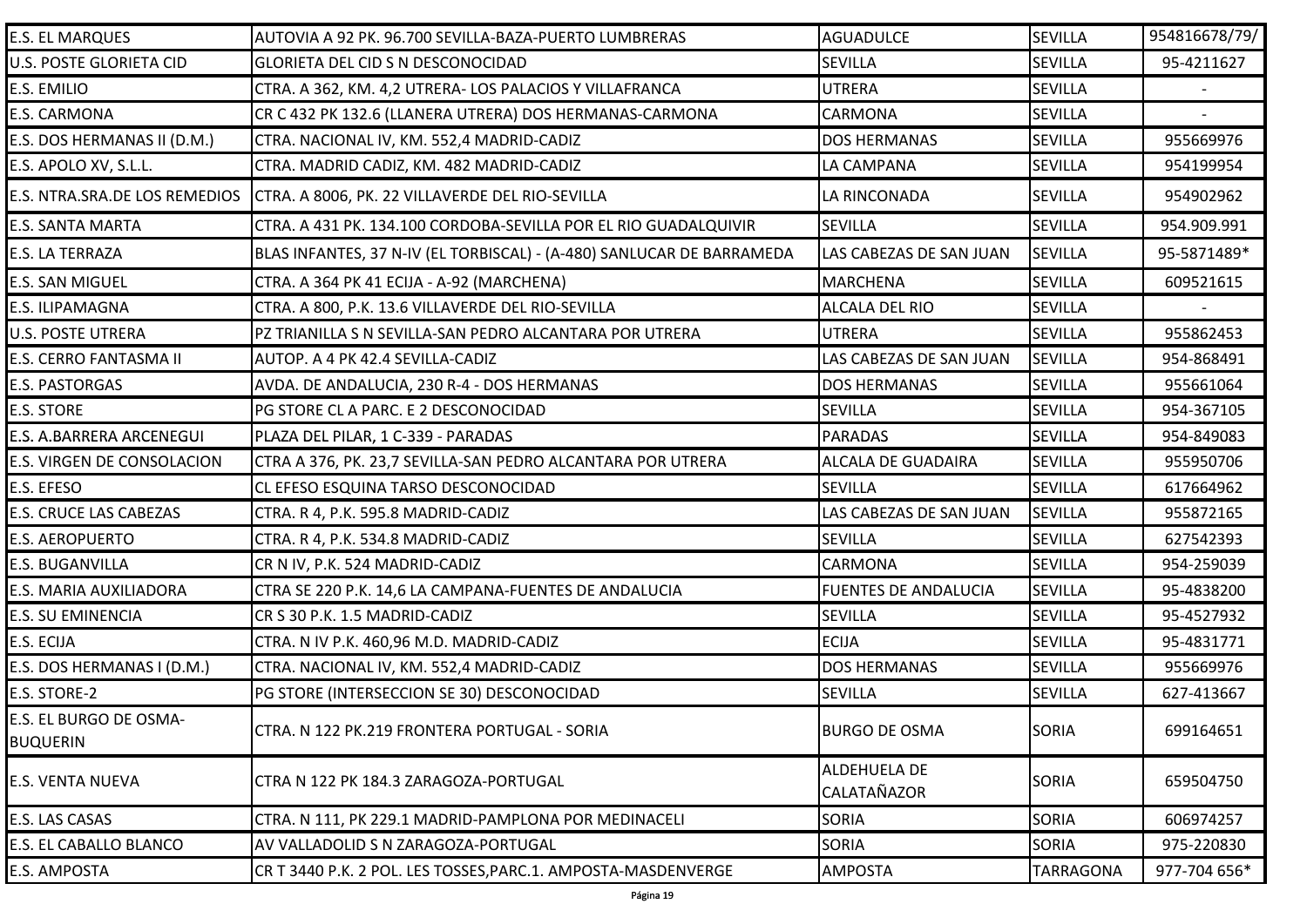| <b>E.S. PARKING VALLS</b>   | CL. BLANQUERS, 51 55 DESCONOCIDAD                                                      | <b>VALLS</b>           | <b>TARRAGONA</b> | 607706419    |
|-----------------------------|----------------------------------------------------------------------------------------|------------------------|------------------|--------------|
| E.S. LA SELVA               | CTRA. C 14, PK. 15,800 SALOU-RIBERA D'URGELLET                                         | LA SELVA DEL CAMPO     | <b>TARRAGONA</b> | 635609307    |
| <b>E.S. CONSTANTI</b>       | CTRA. TV 7211, P.K. 9 REUS-CONSTANTI                                                   | <b>CONSTANTI</b>       | <b>TARRAGONA</b> | 977-520777   |
| <b>E.S. LORRY PETROL</b>    | CL. TARRAGONA, 55 CORDOBA-TARRAGONA POR CUENCA                                         | <b>REUS</b>            | <b>TARRAGONA</b> | 977-773800   |
| E.S. AMPOSTA                | CTRA. N 340 P.K. 1078 CADIZ-BARCELONA                                                  | <b>AMPOSTA</b>         | <b>TARRAGONA</b> |              |
| E.S. JAIME I                | CTRA. N 340 P.K. 1168.0 CADIZ-BARCELONA                                                | <b>TARRAGONA</b>       | <b>TARRAGONA</b> | 977-208072   |
| E.S. L'ALDEA                | MAYOR, 120 135 ESQUINA A MONTURIOL DESCONOCIDAD                                        | LA ALDEA               | <b>TARRAGONA</b> | 977-451237-  |
| <b>E.S. TORREDEMBARRA</b>   | CTRA N 340 PK 1177.0 CADIZ-BARCELONA                                                   | TORREDEMBARRA          | <b>TARRAGONA</b> | 977-640306   |
| <b>E.S. REMOLINS</b>        | AV FELIPE PEDRELL, 168 DESCONOCIDAD                                                    | <b>TORTOSA</b>         | <b>TARRAGONA</b> | 977440368    |
| E.S. CAMI DE MAR            | PS DE LA UNION S N DESCONOCIDAD                                                        | <b>CALAFELL</b>        | <b>TARRAGONA</b> | 977693069    |
| E.S. CIM EL CAMP            | CTRA. TV 3145, PK 62 CADIZ-BARCELONA                                                   | <b>REUS</b>            | <b>TARRAGONA</b> |              |
| U.S. POSTE VIA AUGUSTA      | CL VIA AUGUSTA, 5 DESCONOCIDAD                                                         | <b>TARRAGONA</b>       | <b>TARRAGONA</b> | 636014779    |
| <b>E.S. COR DEL DELTA</b>   | AV. DE CATALUNYA, S N DESCONOCIDAD                                                     | SAN JAIME DE ENVEIJA   | <b>TARRAGONA</b> | 977468536    |
| E.S. CAMINREAL              | CTRA. A 23 PK. 175 SAGUNTO-SOMPORT (AUTOVIA LEVANTE-ARAGON)                            | <b>CAMINREAL</b>       | <b>TERUEL</b>    | 978862157    |
| E.S. ALBALATE DEL ARZOBISPO | CTRA. A 224, PK. 0.200 ALBALATE-ESCATRON                                               | ALBALATE DEL ARZOBISPO | <b>TERUEL</b>    | 667703305    |
| <b>E.S. GUILLEN</b>         | CTRA. TE 800 P.K. 35.800 TERUEL-CANTAVIEJA                                             | <b>CEDRILLAS</b>       | <b>TERUEL</b>    | 978-774042*  |
| <b>E.S. TRALLERO</b>        | AVDA. AUTONOMIA ARAGONESA, 84 ALCOLEA DEL PINAR-LERIDA                                 | <b>CALANDA</b>         | <b>TERUEL</b>    | 978846125 *  |
| E.S. ALBARRACIN             | CTRA. TE 901 P.K. 28 TERUEL ALBARRACIN N-330 - ORIHUELA DEL TREMEDAL<br>POR ALBARRACIN | <b>ALBARRACIN</b>      | <b>TERUEL</b>    | 978-710107   |
| E.S. SAN JULIAN             | CUESTA DEL CARRAJETE, S N DESCONOCIDAD                                                 | <b>TERUEL</b>          | <b>TERUEL</b>    | 978-611101   |
| E.S. AGUAVIVA               | CTRA. TE 830 P.K. 39.700 ALCORISA-MORELLA POR MAS DE LAS MATAS                         | <b>AGUAVIVA</b>        | <b>TERUEL</b>    | 978848272 *  |
| E.S. EL CAMPOFRIO           | CTRA. N 234 P.K. 141 SAGUNTO-BURGOS                                                    | <b>CELLA</b>           | <b>TERUEL</b>    | 619824320    |
| E.S. DEL CARMEN             | AVDA. ZARAGOZA 20 22 DESCONOCIDAD                                                      | <b>TERUEL</b>          | <b>TERUEL</b>    | 607823923    |
| E.S. CIUDAD IBERA           | CTRA. N 232 P.K. 182 VINAROZ-SANTANDER                                                 | <b>AZAILA</b>          | <b>TERUEL</b>    | 978-825009   |
| E.S. MURRIA HNOS.           | CR N 420 P.K. 384 VINAROZ-SANTANDER                                                    | <b>ALCAÑIZ</b>         | <b>TERUEL</b>    | 978-870 007* |
| E.S. PUEBLA DE VALVERDE     | CTRA. A 23 PK. 100 SAGUNTO-SOMPORT (AUTOVIA LEVANTE-ARAGON)                            | LA PUEBLA DE VALVERDE  | <b>TERUEL</b>    | 978720326    |
| <b>E.S. NAMBROCA</b>        | CTRA. C 400 P.K. 12,100 TOLEDO - N-430 (MUNERA)                                        | <b>NAMBROCA</b>        | <b>TOLEDO</b>    | $925 -$      |
| E.S. VIRGEN DEL SOCORRO     | CTRA. N 401 P.K. 103,940 MADRID-CIUDAD REAL                                            | <b>ORGAZ</b>           | <b>TOLEDO</b>    | 925-347 150* |
| E.S. MIRAMANCHA I           | CTRA. A 4, PK. 113,3 DIRECC. ANDALUCIA MADRID-CADIZ                                    | <b>MADRIDEJOS</b>      | <b>TOLEDO</b>    | 925-461140   |
| E.S. VENTA DEL HOYO         | CTRA. N 403 P.K. 7,413 TOLEDO-VALLADOLID                                               | <b>TOLEDO</b>          | <b>TOLEDO</b>    | 925-252627   |
| E.S. YELES                  | CTRA. CM 4010 PK.4.500 SESEÑA-ILLESCAS                                                 | <b>YELES</b>           | <b>TOLEDO</b>    |              |
| <b>E.S. SAN BERNARDO</b>    | CL ALFARES, 3 TOLEDO-TALAVERA DE LA REINA                                              | <b>TOLEDO</b>          | <b>TOLEDO</b>    | 925750758    |
| E.S. NTRA.SRA.DE LA PAZ     | CTRA. TO 742 P.K. 0,100 LOS NAVALMORALES-TALAVERA                                      | LA PUEBLANUEVA         | <b>TOLEDO</b>    | 925-860588   |
| E.S. DOS LUISES             | CTRA. TOLEDO AVILA KM. 2,5 TOLEDO-VALLADOLID<br><del>Página 20</del>                   | <b>TOLEDO</b>          | <b>TOLEDO</b>    | 665575708    |
|                             |                                                                                        |                        |                  |              |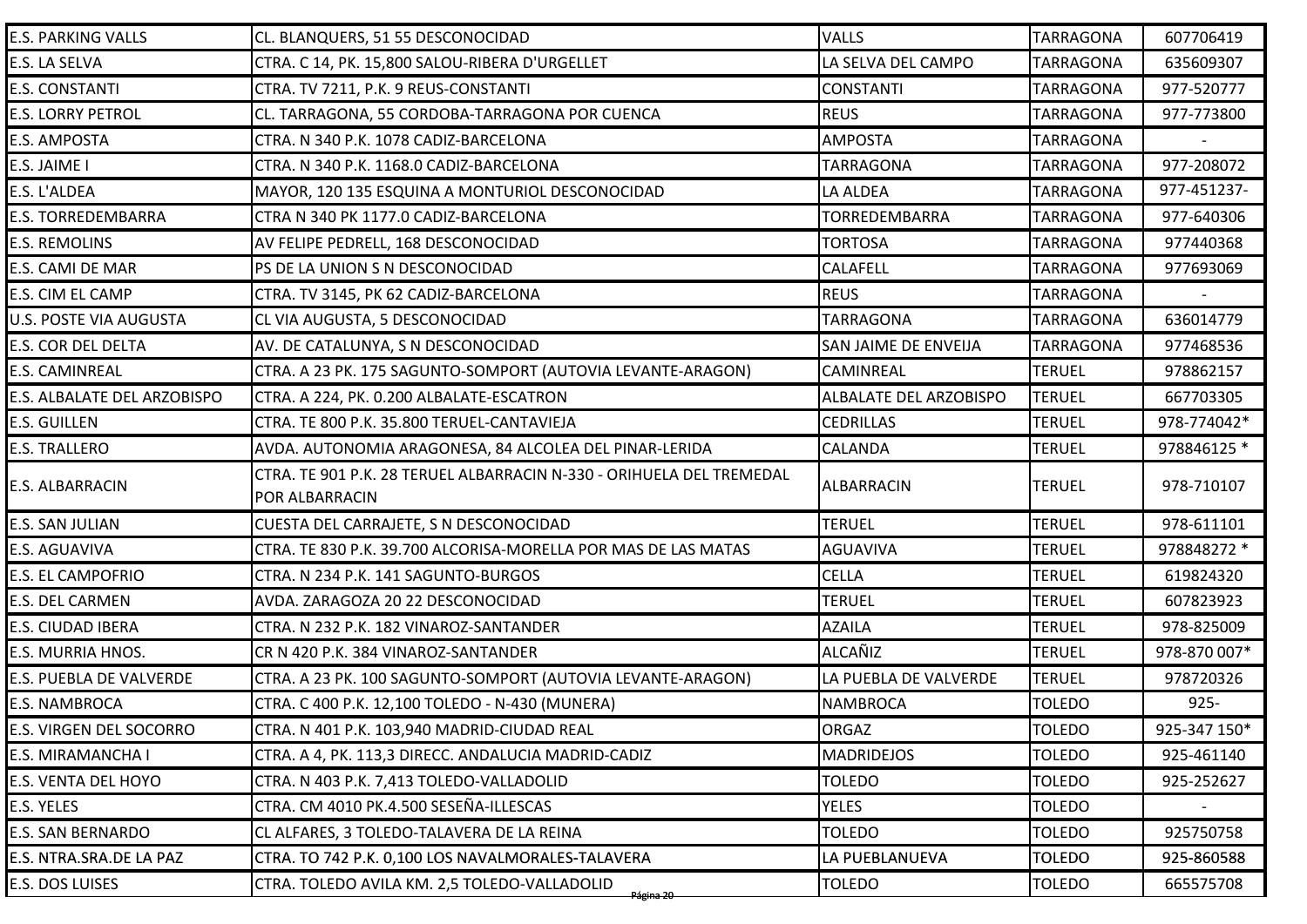| E.S. EL VISO DE SAN JUAN             | CR CARRANQUE CEDILLO 4411 V P.K. 0,200 EL VISO DE SAN JUAN-CEDILLO DEL<br>CONDADO | EL VISO DE SAN JUAN       | <b>TOLEDO</b>   | 925-559528    |
|--------------------------------------|-----------------------------------------------------------------------------------|---------------------------|-----------------|---------------|
| E.S. GASOLI                          | CTRA. N 401 P.K. 57.700 MADRID-TOLEDO                                             | <b>OLIAS DEL REY</b>      | <b>TOLEDO</b>   | 925-490019/50 |
| E.S. CORRAL DE ALMAGUER II<br>(D.M.) | AUTOPISTA AP 36 PK. 39.400 (DIR.MADRID) OCAÑA-LA RODA                             | <b>CORRAL DE ALMAGUER</b> | <b>TOLEDO</b>   | 666856954     |
| E.S. AZUCAICA                        | CR TO 15, P.K.41 CUESTA LA REINA-TOLEDO                                           | <b>TOLEDO</b>             | <b>TOLEDO</b>   | 620990377     |
| E.S. SESEÑA                          | CTRA. CM 4010 C V CAMINO VENTORRILLO SESEÑA-ILLESCAS                              | SESEÑA                    | <b>TOLEDO</b>   |               |
| E.S. LOHANA                          | CTRA. N IV P.K. 117,600 MADRID-CADIZ (ANTIGUA)                                    | <b>MADRIDEJOS</b>         | <b>TOLEDO</b>   | 925-462 967*  |
| E.S. MIRAMANCHA II                   | CTRA. A 4, PK. 113,3 DIRECC. MADRID MADRID-CADIZ                                  | <b>MADRIDEJOS</b>         | <b>TOLEDO</b>   | 925-463402    |
| E.S. CORRAL DE ALMAGUER I            | AUTOVIA AP 36 PK. 39.400 OCAÑA-LA RODA                                            | <b>CORRAL DE ALMAGUER</b> | <b>TOLEDO</b>   | 666856954     |
| E.S. OCAÑA                           | PLAZA PILAREJO, 1 MADRID-CADIZ (ANTIGUA)                                          | <b>OCAÑA</b>              | <b>TOLEDO</b>   |               |
| E.S. EL CRUCE DE CEDILLO             | CTRA. CM 4004, P.K. 17 OCAÑA-VALMOJADO                                            | CEDILLO DEL CONDADO       | <b>TOLEDO</b>   | 925-558090    |
| E.S. SESEÑA II                       | AUTOPISTA R 4 PK. 19,70 M-40 (MADRID) - N-IV (OCAÑA)                              | SESEÑA                    | <b>TOLEDO</b>   | 947-344391    |
| E.S. SANTA OLALLA                    | CTRA. N V P.K. 85,100 MADRID-FRONTERA PORTUGUESA (BADAJOZ)                        | <b>SANTA OLALLA</b>       | <b>TOLEDO</b>   | 925-597168/70 |
| <b>E.S. ONTENIENTE</b>               | AVDA. DEL TEXTIL, S N DESCONOCIDAD                                                | <b>ONTENIENTE</b>         | <b>VALENCIA</b> | 962905139     |
| E.S. CAMPOL MONCADA                  | CTRA. MONCADA NAQUERA P.K. 3,440 MONCADA-NAQUERA                                  | <b>MONCADA</b>            | <b>VALENCIA</b> | 96-1300109    |
| E.S. SUCARSU                         | CTRA. N 332 P.K. 227.0 CARTAGENA-VALENCIA                                         | <b>SUECA</b>              | <b>VALENCIA</b> | 96-1700060    |
| E.S. VENTORRILLO                     | CTRA. CV 320 PK. 5.9 SAGUNTO-ALGIMIA DE ALFARA                                    | <b>SAGUNTO</b>            | <b>VALENCIA</b> | 606372420     |
| E.S. XERACO I                        | CR. N 332 P.K. 204,6 CARTAGENA-VALENCIA                                           | <b>JARACO</b>             | VALENCIA        | 962865250     |
| E.S. LA POBLA DE VALLBONA            | CTRA. CV 35 PK. 10 DIREC. LLIRIA VALENCIA-L.P. CON CUENCA POR LLIRIA              | PUEBLA DE VALLBONA        | <b>VALENCIA</b> | 962765330     |
| E.S. MARIA ALIÑO MOLL                | CL PARROCO VILAR S N DESCONOCIDAD                                                 | <b>ALCIRA</b>             | <b>VALENCIA</b> | 96-2404193    |
| <b>E.S. HERMANOS PALOP</b>           | CTRA. N 340 P.K. 818 CADIZ-BARCELONA                                              | <b>ALBAIDA</b>            | <b>VALENCIA</b> | 96-2390197    |
| E.S. NAVARRO                         | CRTA. TURIS SILLA KM. 25 V 3065 TURIS-SILLA                                       | <b>ALCACER</b>            | <b>VALENCIA</b> | 96-1221125    |
| E.S. LA PINADA                       | CTRA. N 234 P.K. 3,200 SAGUNTO-BURGOS (ANTIGUA)                                   | <b>SAGUNTO</b>            | <b>VALENCIA</b> | 96-2664772    |
| <b>E.S. LAS PALMERAS</b>             | CR N 332 P.K. 194,300 CARTAGENA-VALENCIA                                          | <b>GANDIA</b>             | <b>VALENCIA</b> | 96-2873601    |
| E.S. TUEJAR                          | CR C 234 P.K. 73,465 VALENCIA-L.P. CON CUENCA POR LLIRIA                          | <b>TUEJAR</b>             | <b>VALENCIA</b> | 670055054     |
| E.S. LA CANAL                        | CTRA. QUART A DOMEÑO PK. 1 CUART DE POBLET-PEDRALBA                               | VILLAMARCHANTE            | <b>VALENCIA</b> | 962715106     |
| E.S. XIRIVELLA                       | AVDA CAMI NOU ESQ.CAMI DE LA RAMBLETA DESCONOCIDAD                                | <b>CHIRIVELLA</b>         | <b>VALENCIA</b> | 670055054     |
| E.S. XERACO II                       | CTRA. N 332, P.K. 204,6 CARTAGENA-VALENCIA                                        | <b>JARACO</b>             | VALENCIA        | 962891239     |
| E.S. LOS ARCOS                       | CTRA. BURJASOT A TORRES TORRES P.K. 6,300 BURJASOT-TORRES TORRES                  | <b>MASARROCHOS</b>        | <b>VALENCIA</b> | 96-1311827    |
| E.S. EL SALER                        | AUTOPISTA V 15 EL SALER P.K. 1,850 VALENCIA-EL SALER                              | <b>VALENCIA</b>           | <b>VALENCIA</b> | 96-3526352    |
| E.S. POL. ALCODAR                    | CR N 332 P.K. 196,800 CARTAGENA-VALENCIA                                          | <b>GANDIA</b>             | <b>VALENCIA</b> | 962871842     |
| E.S. EL RIBASSAL                     | CR C 3316 VILLENA ALCUDIA PK 26,300 ONTENIENTE-VILLENA                            | <b>BOCAIRENTE</b>         | <b>VALENCIA</b> | 96-2905139    |
|                                      | AUTOP. N 340 PK 25.8 CADIZ-BARCELONA                                              | <b>SAGUNTO</b>            | VALENCIA        | 96-2660020    |
| <b>E.S. MONTIVER</b>                 | <del>Página 21.</del>                                                             |                           |                 |               |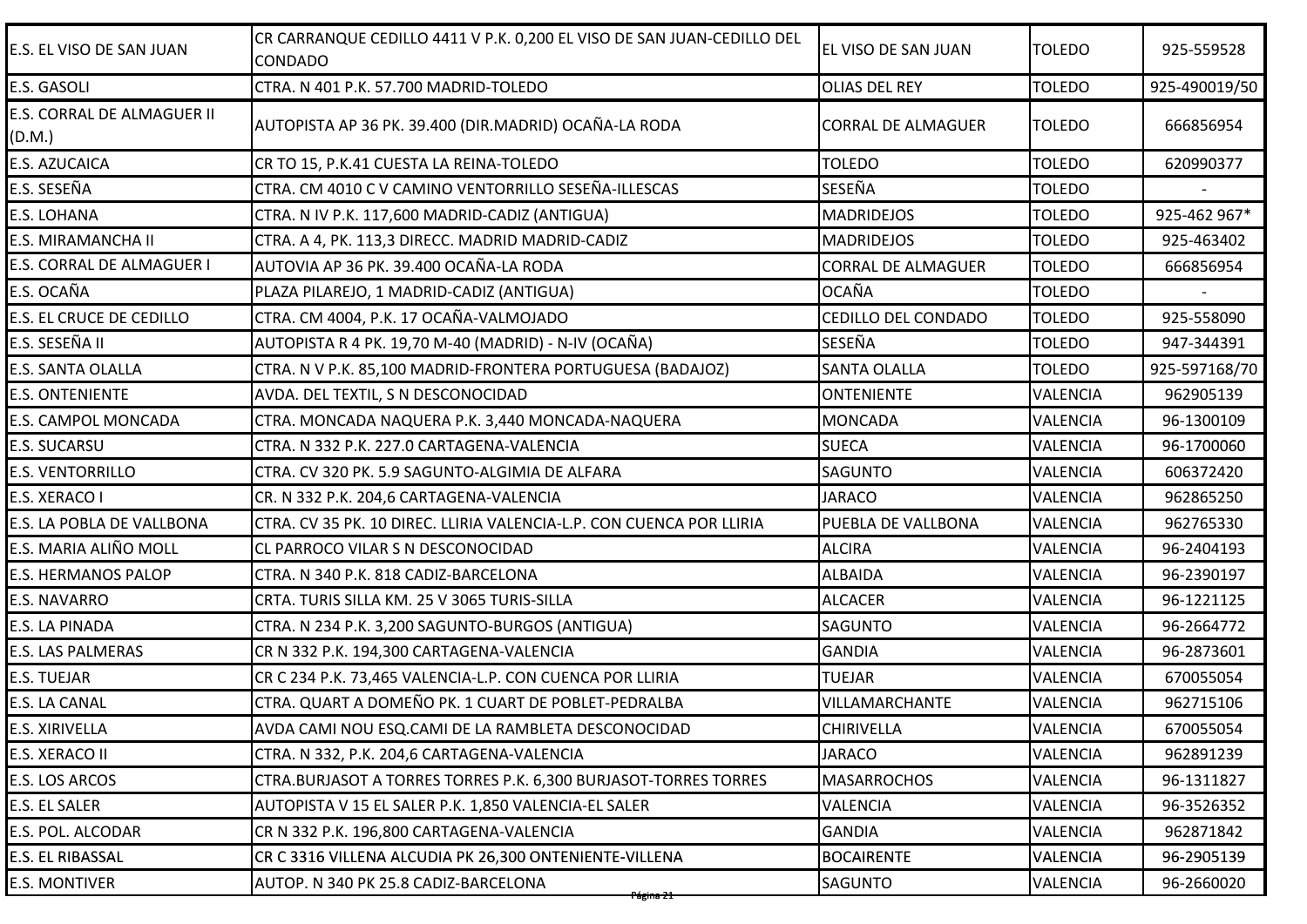| E.S. SAGUNTO I (D.M.)              | AUTOP. A 7 PK 478.0 FRANCIA-ALICANTE Y CREVILLENTE-CARTAGENA-VERA                   | <b>SAGUNTO</b>                        | <b>VALENCIA</b> | 96-2651275    |
|------------------------------------|-------------------------------------------------------------------------------------|---------------------------------------|-----------------|---------------|
| <b>E.S. CARBURANTES SETABENSES</b> | PZA. ESPAÑA, 1 CADIZ-BARCELONA                                                      | <b>JATIVA</b>                         | <b>VALENCIA</b> | 962275178     |
| E.S. EL LAGO                       | CR M 332, P.K. 246.200 CARTAGENA-VALENCIA                                           | <b>SILLA</b>                          | VALENCIA        | 96-1219538    |
| E.S. MARIA ALIÑO MOLL              | C. BENITO PEREZ GALDOS, 68 DESCONOCIDAD                                             | <b>ALCIRA</b>                         | <b>VALENCIA</b> | 96-245 52 97* |
| E.S. CARBELI 2012                  | AVDA. 9 DE OCTUBRE, 18 DESCONOCIDAD                                                 | <b>CUART DE POBLET</b>                | <b>VALENCIA</b> | 961534252 *   |
| E.S. NAVARRO II                    | CR TURIS SILLA P.K. 25 TURIS-SILLA                                                  | <b>ALCACER</b>                        | <b>VALENCIA</b> | 96-1231029    |
| E.S. ALBERIQUE II                  | CTRA. CV 550, P.K. O. ENLACE N 340 ALMANSA-XATIVA-VALENCIA                          | <b>ALBERIQUE</b>                      | VALENCIA        | 962442343     |
| E.S. PISTA DE SILLA                | CTRA. N 322 PK. 275.8 CARTAGENA-VALENCIA                                            | <b>SILLA</b>                          | VALENCIA        | 9612211225    |
| E.S. SAGUNTO II (D.M.)             | AUTOP. A 7 PK 478.0 FRANCIA-ALICANTE Y CREVILLENTE-CARTAGENA-VERA                   | <b>SAGUNTO</b>                        | VALENCIA        | 964-512579    |
| E.S. ALBORAIA SOS BUTANO           | CTRA. VV 7002, PK. 4.300 ALBORAYA-PORT SAPLAYA                                      | <b>ALBORAYA</b>                       | <b>VALENCIA</b> | 670055054     |
| E.S. BETERA SOS BUTANO             | CTRA. V 6044, PK. 10.40 BURJASOT-TORRES TORRES                                      | <b>BETERA</b>                         | VALENCIA        | 670055054     |
| E.S. COOP. VITIVINICOLA            | CTRA. VV 1022 PK 9,100 C-322 - C-320 POR BENIGANIM                                  | PUEBLA DEL DUC                        | <b>VALENCIA</b> | 96-2250017    |
| <b>E.S. SENDRA SOLBES</b>          | CTRA. N 340 PK 24,800 CADIZ-BARCELONA                                               | <b>SAGUNTO</b>                        | VALENCIA        | 96-2660026    |
| <b>E.S. SIETE IGLESIAS</b>         | AUTOV.A 62 PK. 177.800 BURGOS-PORTUGAL POR SALAMANCA                                | SIETE IGLESIAS DE<br><b>TRABANCOS</b> | VALLADOLID      | 983-816128    |
| <b>E.S. SERVICTORIA</b>            | CTRA. N 601 PK 216 MADRID-LEON POR ADANERO                                          | LA MUDARRA                            | VALLADOLID      | 983-          |
| E.S. HEPRASA                       | CTRA. N 620, P.K. 116.8 BURGOS-PORTUGAL POR SALAMANCA                               | VALLADOLID                            | VALLADOLID      | 983-338633    |
| E.S. BUENAVISTA                    | CTRA. N 601 P.K. 259,700 MADRID-LEON POR ADANERO                                    | <b>BECILLA DE VALDERADUEY</b>         | VALLADOLID      | 983-746010    |
| <b>E.S. ERROTA</b>                 | EL BAULAR, 11 DESCONOCIDAD                                                          | <b>ZALLA</b>                          | <b>VIZCAYA</b>  | 94-6670386    |
| E.S. BOLUETA                       | AV. MIRAFLORES, 12 DESCONOCIDAD                                                     | <b>BILBAO</b>                         | <b>VIZCAYA</b>  |               |
| <b>E.S. TRAPAGA</b>                | BARRIO DE UGARTE, S N SAN SEBASTIAN-SANTIAGO DE COMPOSTELA                          | <b>VALLE DE TRAPAGA</b>               | <b>VIZCAYA</b>  | 944863842     |
| <b>E.S. RAIGADA TORO</b>           | CTRA. N 122 PK. 426 ZARAGOZA-PORTUGAL                                               | <b>TORO</b>                           | ZAMORA          | 980692573     |
| E.S. SAN ROQUE                     | CTRA. N 122 P.K. 417,700 ZARAGOZA-PORTUGAL                                          | <b>MORALES DE TORO</b>                | ZAMORA          | 980-696 737   |
| E.S. TABARA                        | CTRA.MONTAMARTA MOMBUEY P.K. 21 ZAMORA-ORENSE                                       | <b>TABARA</b>                         | ZAMORA          | 988-590052    |
| E.S. ZAMORA                        | CR N 630 P.K. 274,800 GIJON-SEVILLA                                                 | ZAMORA                                | <b>ZAMORA</b>   | 980-528972    |
| E.S. RIAS BAJAS                    | CTRA.N 525 BENAVENTE ORENSE, P.K.56.400 BENAVENTE-SANTIAGO DE<br><b>COMPOSTELA</b>  | <b>MOMBUEY</b>                        | <b>ZAMORA</b>   | 980-642732    |
| E.S. VILLABRAZARO                  | CTRA. N VI (MADRID LA CORUÑA) P.K. 268 MADRID-LA CORUÑA                             | <b>VILLABRAZARO</b>                   | <b>ZAMORA</b>   | 980-634303    |
| E.S. LA ALMUNIA                    | CTRA. RICLA, S N N-122 (ALBERITE DE SAN JUAN) - LA ALMUNIA DE DOÑA<br><b>GODINA</b> | LA ALMUNIA DE DOÑA<br><b>GODINA</b>   | <b>ZARAGOZA</b> | 976882271     |
| E.S. CARBURANTES PEÑAFLOR,         | CTRA. A 123 PK. 10,400 SANTA ISABEL-ZUERA                                           | PEÑAFLOR DE GALLEGO                   | ZARAGOZA        | 699957845     |
| E.S. ARIZA I                       | CR N II P.K. 197,185 MADRID-BARCELONA-LA JUNQUERA                                   | ARIZA                                 | ZARAGOZA        | 976-845490-45 |
| <b>E.S. EL NAVARRO</b>             | AUTOVIA A 2 PK. 283.14 MADRID-BARCELONA-LA JUNQUERA                                 | <b>EPILA</b>                          | <b>ZARAGOZA</b> | 976810217     |
| E.S. AZUARA                        | CTRA. Z 103 P.K. 37,500 BOTORRITA-MUNIESA                                           | <b>AZUARA</b>                         | ZARAGOZA        | 976834240     |